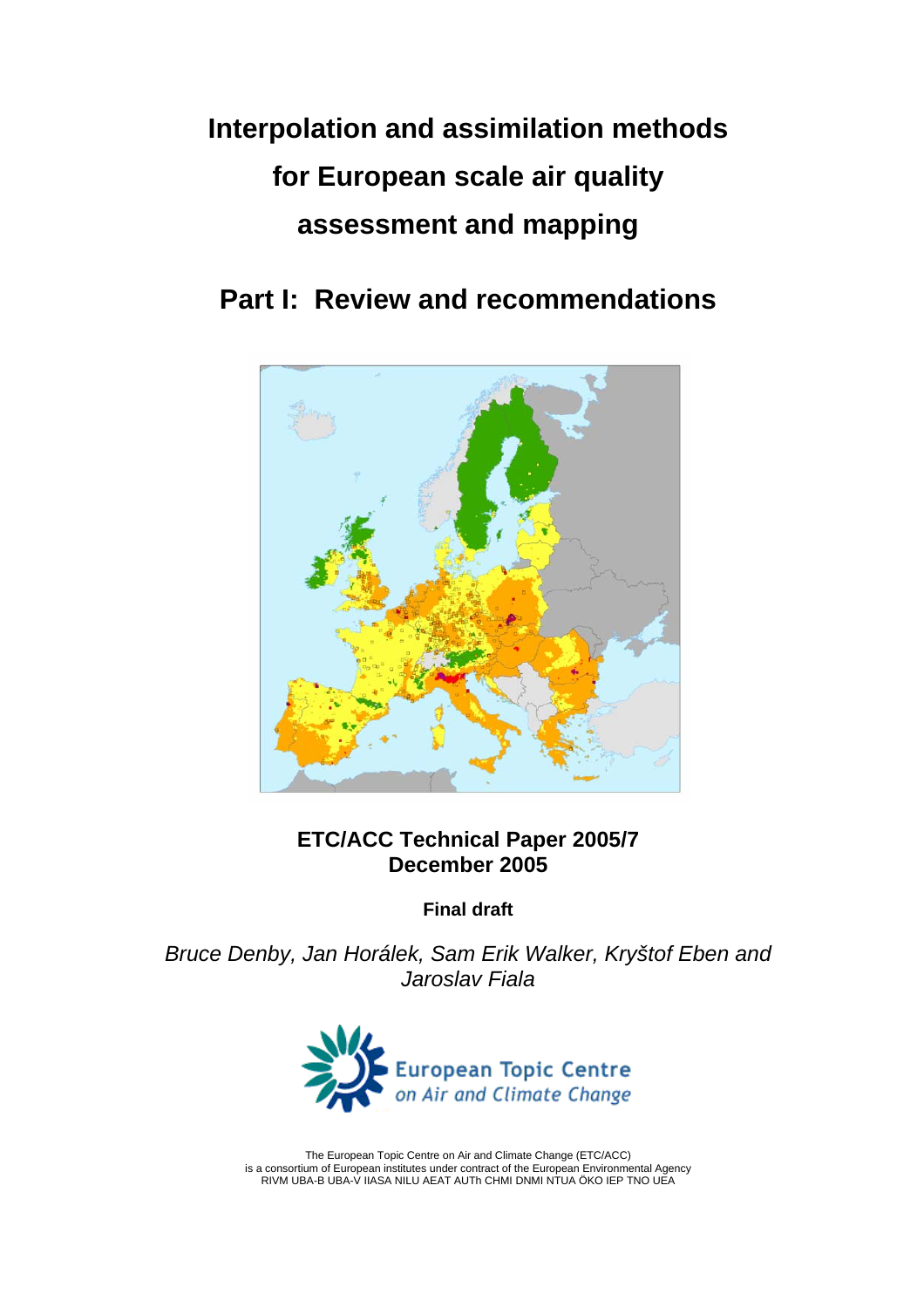#### **Front page picture**

Combined rural and urban concentration map of the annual average PM<sub>10</sub> for the year 2001 based on spatial interpolated concentration fields and measured values at the indicated measuring points (units in µg.m<sup>-3</sup>.days). *(The figure is taken from ETC/ACC Technical Paper 2005/8, Annex Figure 6A. It represents the combined map as created by merging the interpolated rural map (combination of measured values with EMEP model, altitude and sunshine duration, using linear regression and ordinary kriging of residuals) and the interpolated urban map (using interpolation of urban increment Delta by ordinary kriging). Countries with interpolation based on additional data only: BG, GR, HR, HU, RO. Countries with missing population density information and therefore excluded from the mapping calculations: AD, AL, BA, CH, CS, CY, IS, LI, MK, NO, TR.)*

#### **DISCLAIMER**

l

This ETC/ACC Technical Paper has not been subjected to European Environment Agency (EEA) member state review. It does not represent the formal views of the EEA.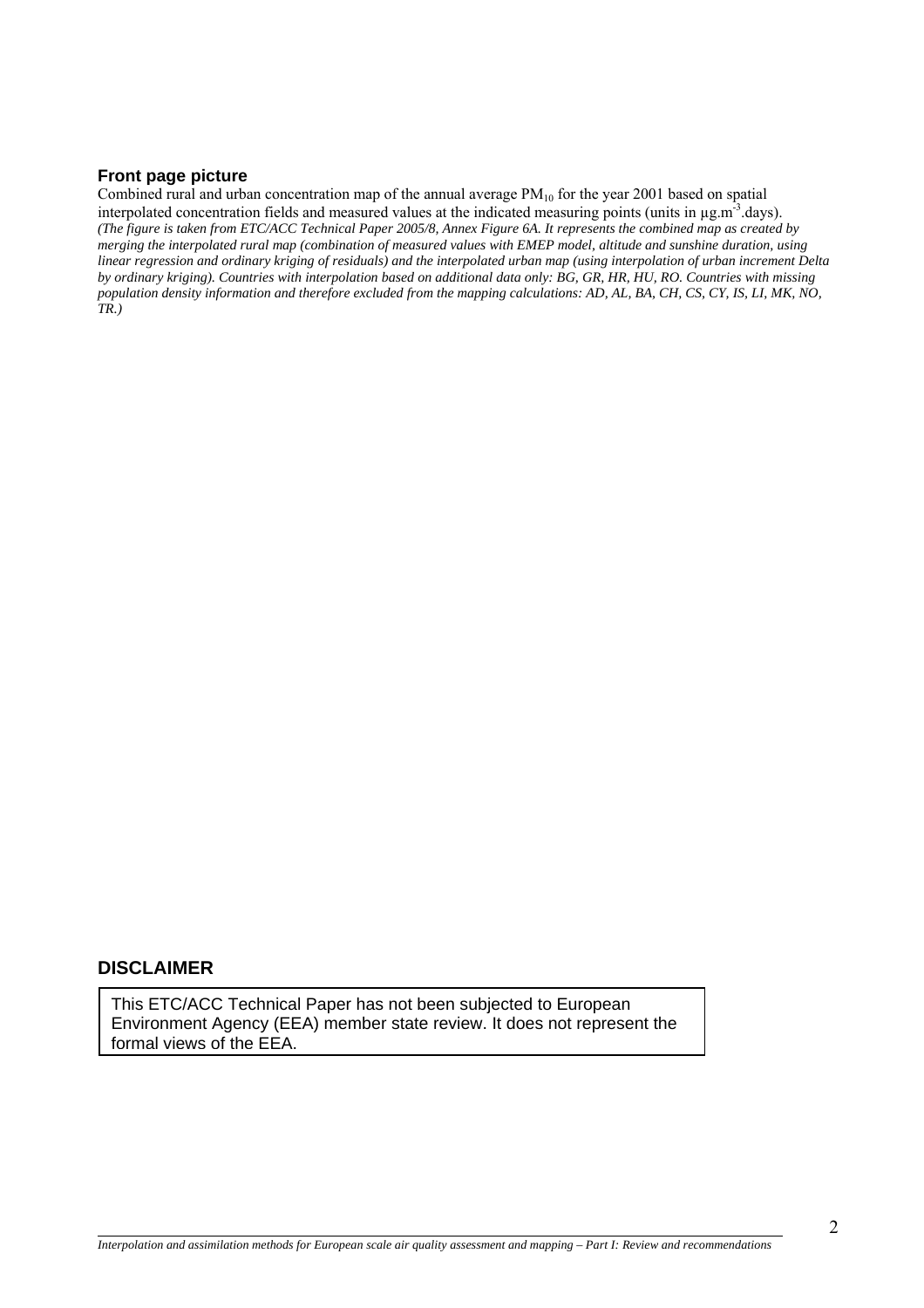# **Interpolation and assimilation methods for European scale air quality assessment and mapping**

# **Part I: Review and recommendations**

**Contributing authors** 

*Bruce Denby and Sam Erik Walker, Norwegian Institute of Air Research (NILU), Oslo Jan Horálek, Czech Hydrometeorological Institute, Praha Kryštof Eben, [Academy of Sciences of the Czech Republic](http://www.uea.ac.uk/env/appetise/participant_7.html), Praha* 

*(EEA project manager: Jaroslav Fiala)*

**Final Draft** 

**December 2005**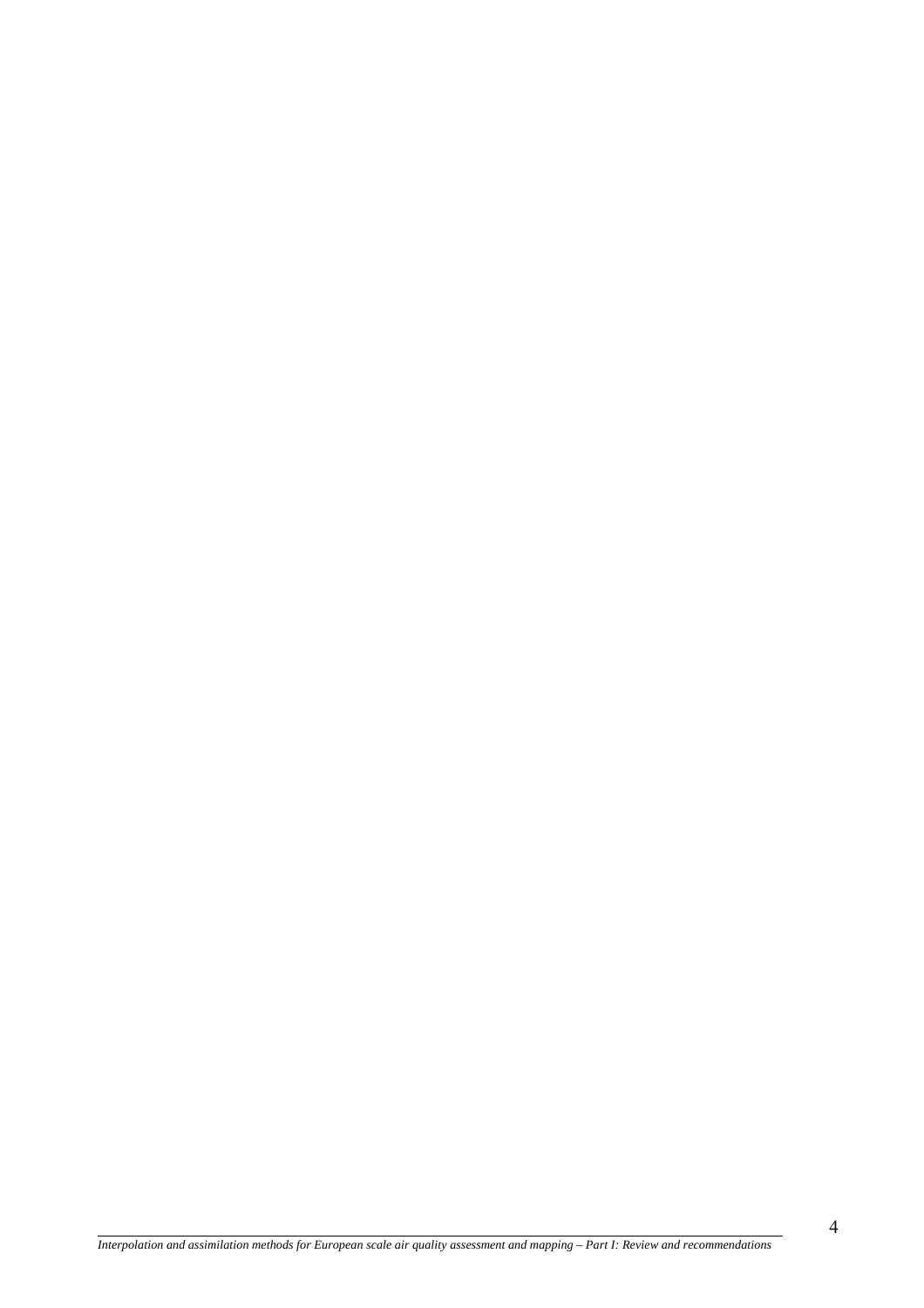# **TABLE OF CONTENTS**

| 4.2 Combination with fitted models using interpolation of residual fields 28 |  |
|------------------------------------------------------------------------------|--|
|                                                                              |  |
|                                                                              |  |
|                                                                              |  |
|                                                                              |  |
|                                                                              |  |
|                                                                              |  |
|                                                                              |  |
|                                                                              |  |
|                                                                              |  |
|                                                                              |  |
|                                                                              |  |
|                                                                              |  |
|                                                                              |  |
|                                                                              |  |
|                                                                              |  |
|                                                                              |  |
|                                                                              |  |
|                                                                              |  |
|                                                                              |  |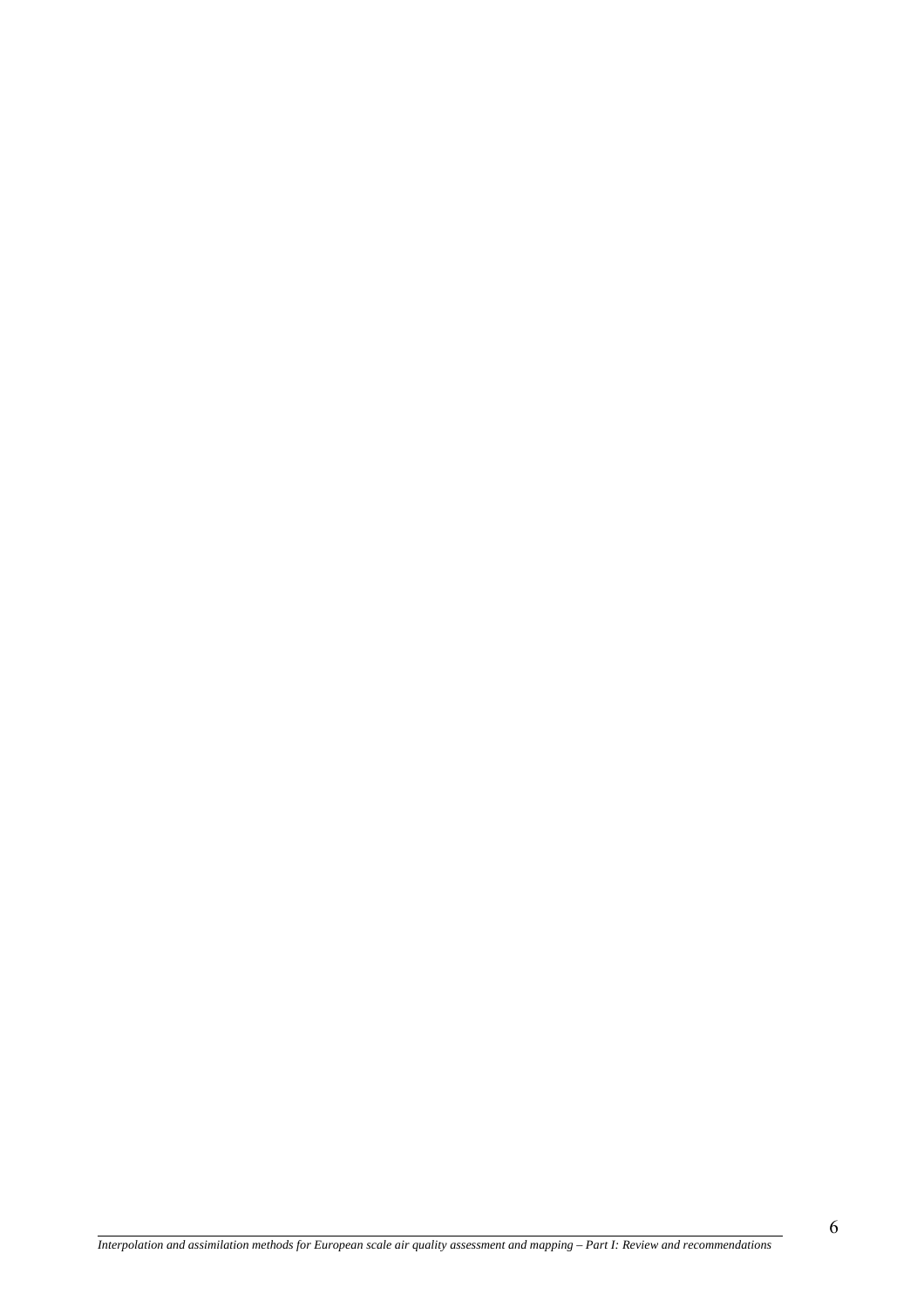# **Preamble**

The ETC/ACC manages the air quality database AirBase for the EEA, which contains air quality data reported through the Exchange of Information Decision. AirBase covers thousands of monitoring stations across Europe, but the density of the network varies across regions. For both public information (e.g., the EEA 'In Your Neighbourhood' project) and for air quality impact assessments, the situation between stations must also be known. This paper is intended to examine and recommend methods that can be used to interpolate between stations, to arrive at a spatial representation of air quality information.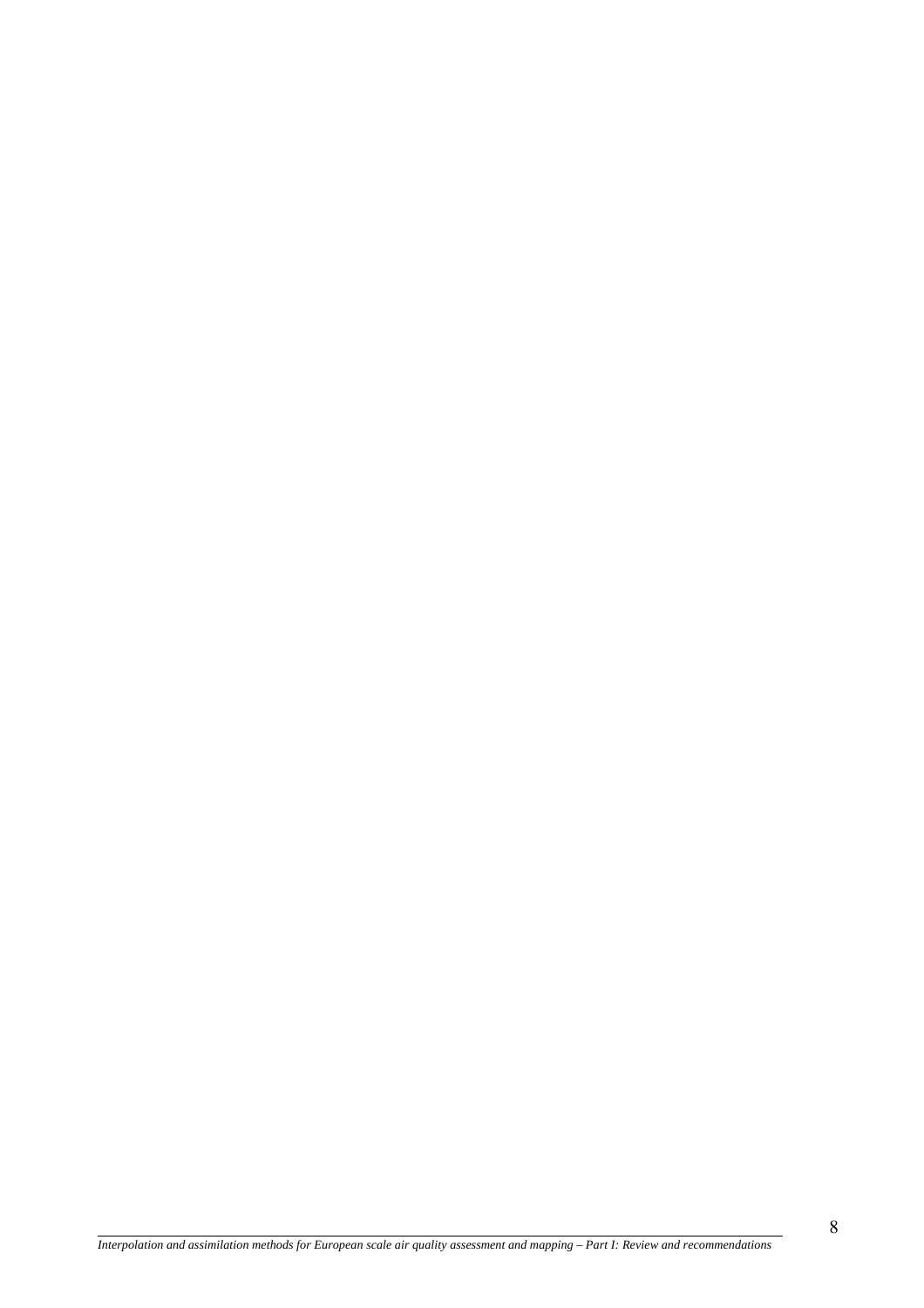# <span id="page-8-0"></span>**1 Introduction**

The important task of an air quality information system is to offer the most complete information about the air quality in a given region. Information concerning the regional distribution of air pollutants can be obtained either through modelling, which gives good spatial coverage but poor quantitative certainty, or by measurements, which have limited spatial coverage but are assumed to be more certain. Traditionally assessment is based on monitoring data but when information is required between stations, some form of interpolation is required.

It is clear that the number of measuring stations available throughout Europe is limited. E.g. the EMEP network consists of just over 100 stations, dependent on pollutant, whilst the AIRBASE network has just over 440 rural ozone and 205 rural  $PM_{10}$  stations registered. These stations are assumed to be representative of a region with a radius of approximately 50 km, but the average distance between stations is much larger than this. Any spatially distributed analysis reliant on air quality data, e.g. ecosystem or health studies, will naturally require information between the stations. This leads directly to the need for efficient and accurate interpolation methods.

*The overall aim of this report is to recommend suitable methodologies for the interpolation of regional scale monitoring data for the purposes of health and ecosystem exposure analysis as well as for public information on a European wide scale.* 

There are a large variety of interpolation methods, developed for many varied applications, that use individual point datasets and create spatially distributed fields from these. Methods such as kriging, bilinear interpolation and inverse distance weighting can, and have, been used for interpolating air quality data. Methods that only use observational data fall into two categories, geostatistical and deterministic. The difference between these two is that geostatistical methods explicitly utilize the spatial statistical structure of the data.

In addition to observed air quality it is also possible to introduce supplementary data, with better spatial coverage, to improve the interpolation. Typically such supplementary data should be either representative of the data to be interpolated, e.g. the use of PM10 to represent the distribution of  $PM_{2.5}$ , or should reflect correlation between the physical processes that lead to the spatial distribution of the data to be interpolated, e.g. elevation and precipitation. Whatever the supplementary data represents it must have a significant correlation with the data to be interpolated for it to be applicable. There is currently no standard method for interpolating monitoring data for air quality assessment on the regional, or any, scale.

Models can also provide complex spatial information of a region as they reflect the physical and chemical processes involved. However, a large number of uncertainties in models, such as emissions and model parameterisations, mean that they require validation against monitoring. Different models used for regional scale assessment do not give the same results for the various pollutants (van Loon et al, 2004). In general the results are considered less certain than the measured data, when the models are evaluated at measurement points. The combination of model and monitoring data in an optimised way has the potential to decrease uncertainty in the resulting spatial fields.

The final draft of the EU guidance (EC working group, 2000) distinguishes among the eight different ways of combining measurements with models, figure 1.1. Of these possibilities the most extreme forms, (a) and (h), cannot be used for air quality assessment as isolated measurements without any further interpretation give incomplete information and non validated models cannot be considered reliable. Most modelling activities rely on validation, (f) and (g), to lend credibility to model results.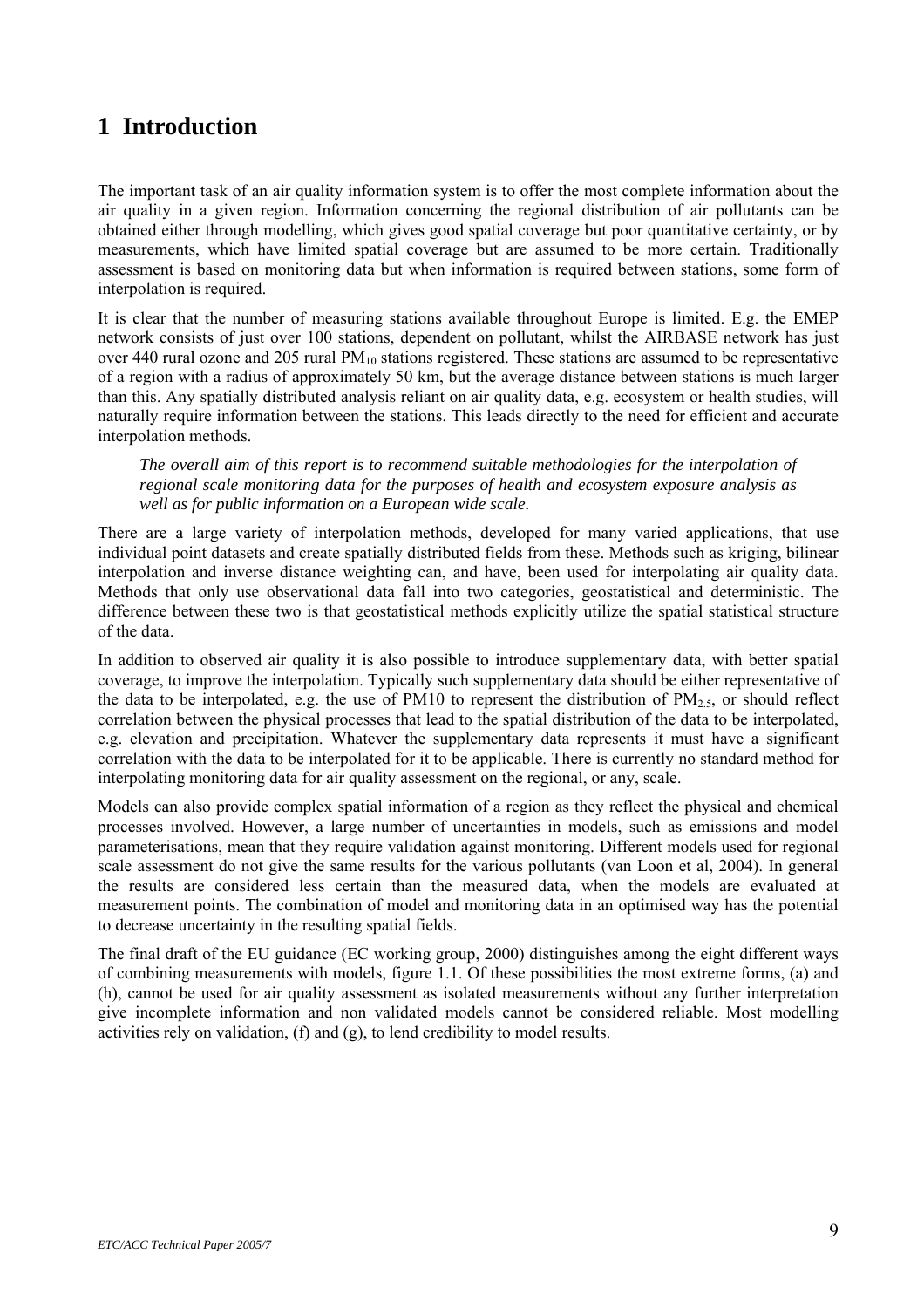#### *100% measurement*



#### *100% modelling*



This review will cover the methods (c) Measurement and interpolation; (d) measurement and model fitted to measurement; and (e) data assimilation. Most emphasis will be on the first two areas, as these are the most accessible. In this review we distinguish between 4 different methodologies for combining monitoring and modelling, that lie within the methods (c-e) given above.

These are:

l

- Chapter 2. Interpolation methods using monitoring data only
	- *E.g. IDW interpolation, kriging, etc.*
- Chapter 3. Interpolation methods using monitoring and other supplementary data
	- *Use of emission data, land use, altitude, population, climate etc. to improve interpolation*
- Chapter 4. Interpolation methods using monitoring and models
	- *Use of chemical transport model output concentration fields to improve interpolation*
- Chapter 5. Data assimilation methods

#### *- Inclusion of observations in the model prognosis*

In addition to these methodologies one special area of interest, how to include smaller scale features such as urban conurbations in regional scale interpolation, will be discussed, chapter 6. This is of particular importance for population exposure calculations based on interpolated data. Chapter 7 will specify the best method for assessing the quality of the interpolation methodologies and then finally, in chapter 8, recommendations on the best interpolation method(s) will be made.

The basis for the final recommendations will be built upon both the available literature but also to a large extent on studies carried out in Part II of this report. In Part II the testing, assessment and application of a number of selected interpolation methods is described. The indicators chosen for the studies are indicative of both exposure and eco-system effects, these being the ozone indicators AOT40, SOMO0 and SOMO35 as well as the indicators for PM10, annual mean and 36'th highest daily average concentrations. The studies are carried out within a common framework ensuring comparability between different methods.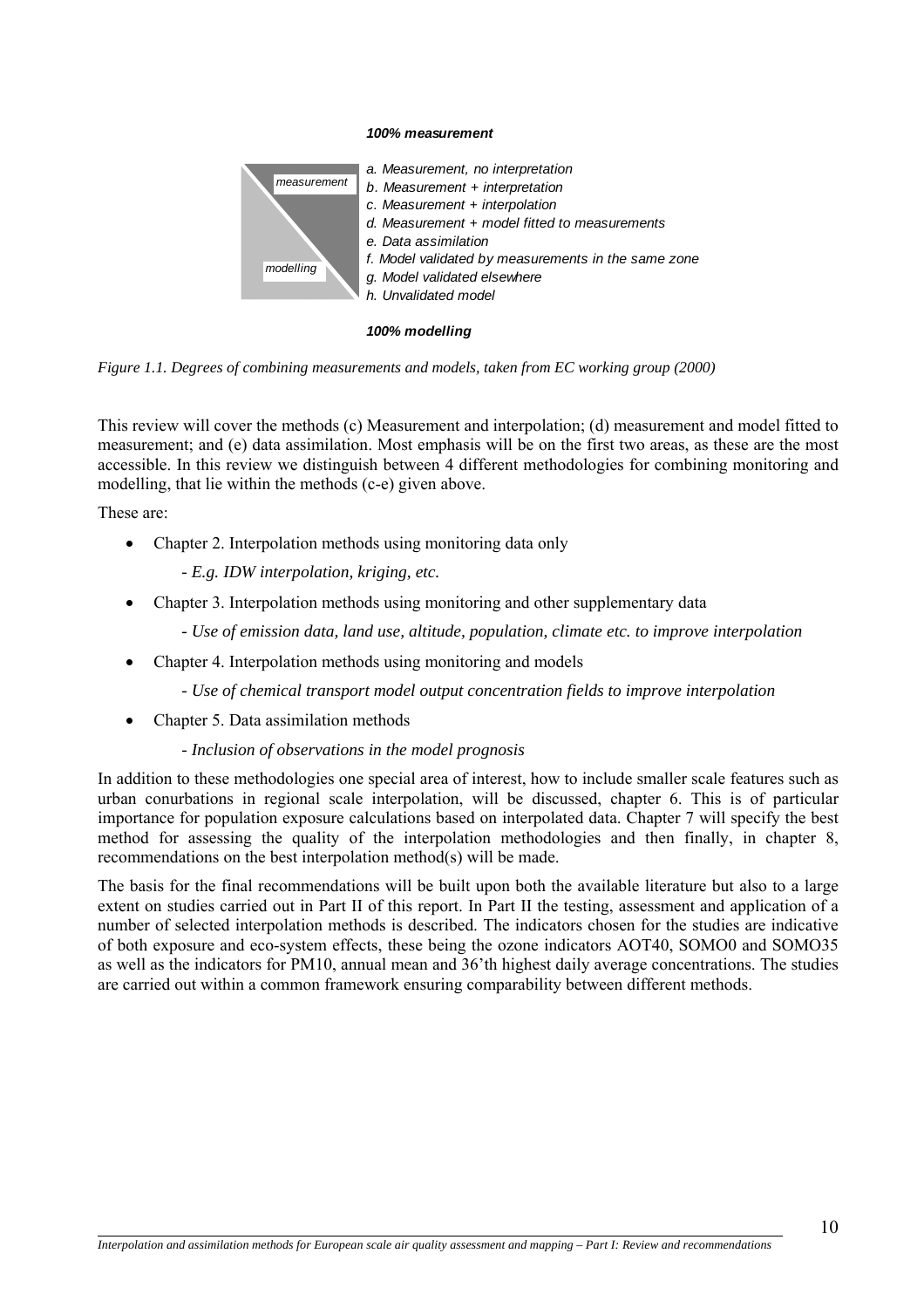# <span id="page-10-0"></span>**2 Interpolation methods using monitoring data only**

These methods are based solely on measured data (without any additional information concerning the spatial form of the data) collected at observational stations. Similar problems which arise in the mapping of air pollution concentrations, also appear in meteorology and climatology - especially in the mapping of precipitation and temperature fields. It can be useful to draw inspiration from these areas for use in air quality mapping.

From a historical perspective, in the beginning of the 20th century climatology used the so-called Thiessen method for the estimation of the long-term means in the regions with no measurements. Since the midsixties geostatistical methods, especially different types of kriging, have been applied. These methods are based either on the time series of measured quantities (optimum interpolation), or they consider only one realization of the field of measured quantity (kriging). Both optimum interpolation and the different types of kriging are used in air pollution mapping.

Apart from the geostatistical methods, which utilize knowledge of the statistical structure of the concentration field, several other simpler methods can be used, such as the minimum curvature method, different types of splines or the IDW method (interpolation using inverse distance weighting).

# **2.1 Simple interpolation methods**

### *2.1.1 Thiessen polygon (nearest neighbour method)*

One of the simplest methods is the Thiessen polygon or the nearest neighbour method. This method defines individual areas of influence around each of a set of points. These areas correspond to the area around a point that is closest to that point. They are mathematically defined by the perpendicular bisectors of the lines between all the points. Having defined such a polygon the area within is given the same value as the point it contains.

#### *2.1.2 Bilinear interpolation (triangulation)*

Given a random field of measurement points it is possible to linearly interpolate between points to produce a concentration field. This can be done by generating Delaunay triangles, triangles that define the closest 3 points to each other. From these points the equation of a plane can be derived and used to determine concentrations within the triangle, or alternatively to directly produce contour maps, as is applied in a number of GIS systems (Burrough, 1986). This form of interpolation introduces discontinuities in the concentration gradients at the edges of the interpolating triangles. Its simplicity though makes it attractive for simple applications.

Some other simple interpolation methods can be found in SURFER (1994).

# **2.2 Inverse distance weighting (IDW)**

The Inverse Distance Weighting (IDW) method improves on the Thiessen polygon method by weighting the linear combination of values measured at all points, where the weight is an inverse function of the distance according to the equation:

$$
\hat{Z}(s_0) = \frac{\sum_{i=1}^{n} \frac{Z(s_i)}{d_{0i}}}{\sum_{i=1}^{n} \frac{1}{d_{0i}}}
$$
\n(2.1)

where  $\hat{Z}(s_0)$  is the interpolated value of the concentration in the point  $s_0$ ,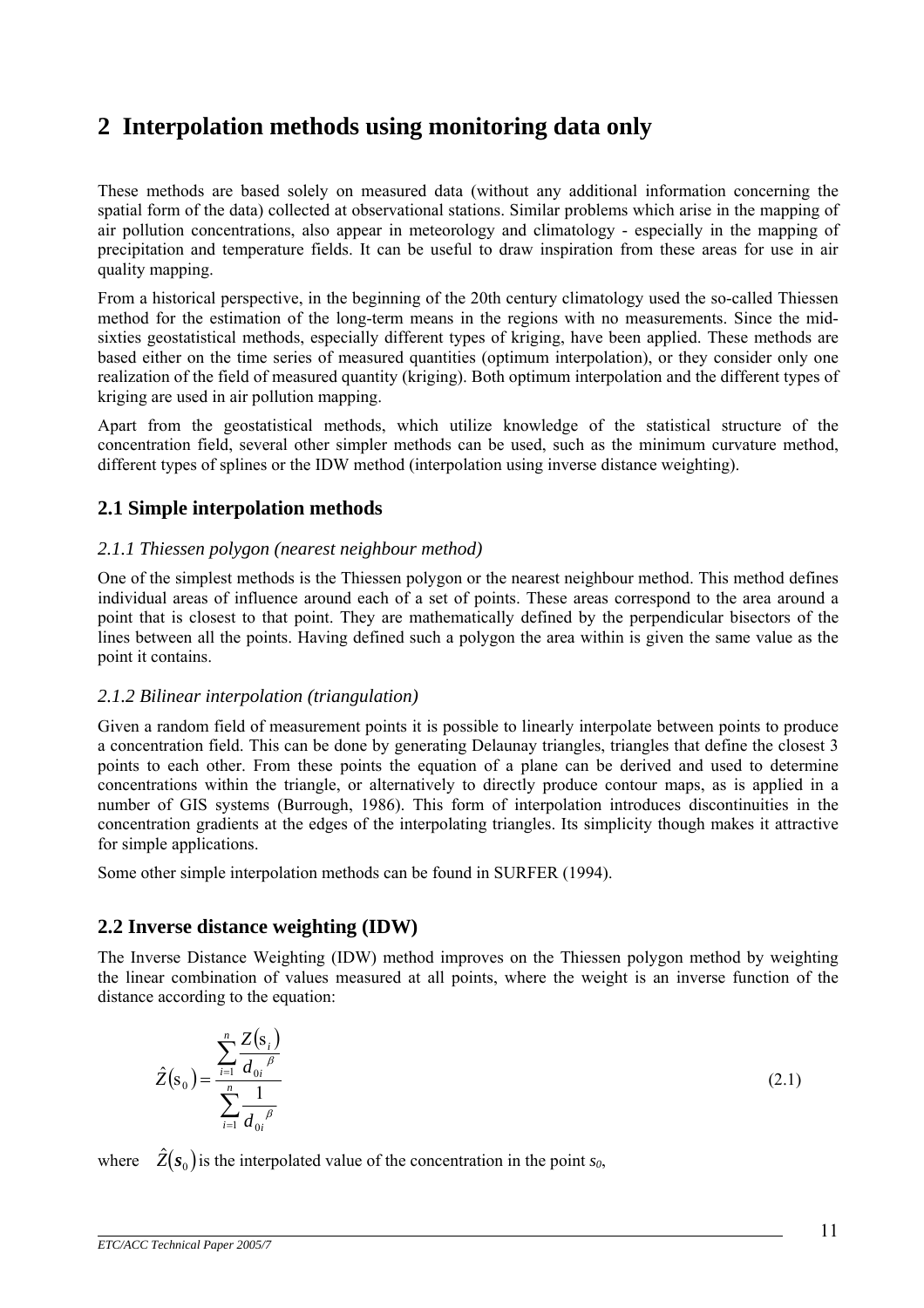$Z(s_i)$  is the measured value of the concentration in the *i*-th point,

 *n* is the number of surrounding stations from which the interpolation is computed,

 $d_{0i}$  is the distance between the interpolated point and the *i*-th station,

β is the weighting power.

In practice the weighting power is mostly equal to two, then the name of the method is "inverse distance squared". This method is used e.g. by Dittmann et al. (1999). According to the EC working group (2000) the method IDW (when  $\beta = 4$ ) has been used for constructing air pollution maps in Belgium.

Nalder and Wein (1998) introduce a developed IDW method, which additionally tries to remove the influence of gradient has been termed **gradient-plus-inverse distance squared method**:

$$
Z(s_0) = \frac{\sum_{i=1}^{n} \frac{Z(s_i) + (x_0 - x_i)c_x + (y_0 - y_i)c_y + (v_0 - v_i)c_v}{d_{0i}^2}}{\sum_{i=1}^{n} \frac{1}{d_{0i}^2}}
$$
(2.2)

where  $x_i$  and  $y_i$  are the relevant geographical coordinates,

 $v_i$  is the altitude,

 $x_0$ ,  $y_0$  and  $y_0$  are the coordinates of the interpolation point

 $c_x$ ,  $c_y$  and  $c_y$  are the regression coefficients for *x*, *y* and *v*.

In the Czech Republic the so-called **modified version of IDW**, Fiala et al. (2000), is routinely used. For each station there a radius of representativeness is set and eventually its 'weight' for air quality assessment. This allows both urban and rural stations to be interpolated together (different types of stations have different representativeness). The interpolation is computed by:

$$
\hat{Z}(s_0) = \frac{\sum_{i=1:d_{0i} \le r_i}^{n} \frac{w_i Z(s_i)}{d_{0i}}}{\sum_{i=1}^{n} \frac{w_i}{d_{0i}}},
$$
\n(2.3)

where  $s_1, \ldots, s_n$  is the set of stations nearest to  $s_0$ , which satisfy the condition  $d_{0i} < r_i$ 

 $d_{0i}$  is the distance between the interpolated point and the *i*-th point of measurement,

- $r_i$  is the radius of representativeness of the *i*-th station (individually assessed for each station),
- *n* is the given number of stations, from which the interpolation is computed,
- $w_i$  is the weight of *i*-th station (expressing its credibility).

Falke and Husar (1998a) also extended the IDW method to account for groups of monitoring stations associated with urban areas. They suggest a method for **clustering** such urban groups by reducing the area of influence of clusters of stations so that they do not adversely influence regions far from the city, giving extra weight to rural stations that have an area of representativeness that is larger.

They suggest a declustering weight *CW* given by

l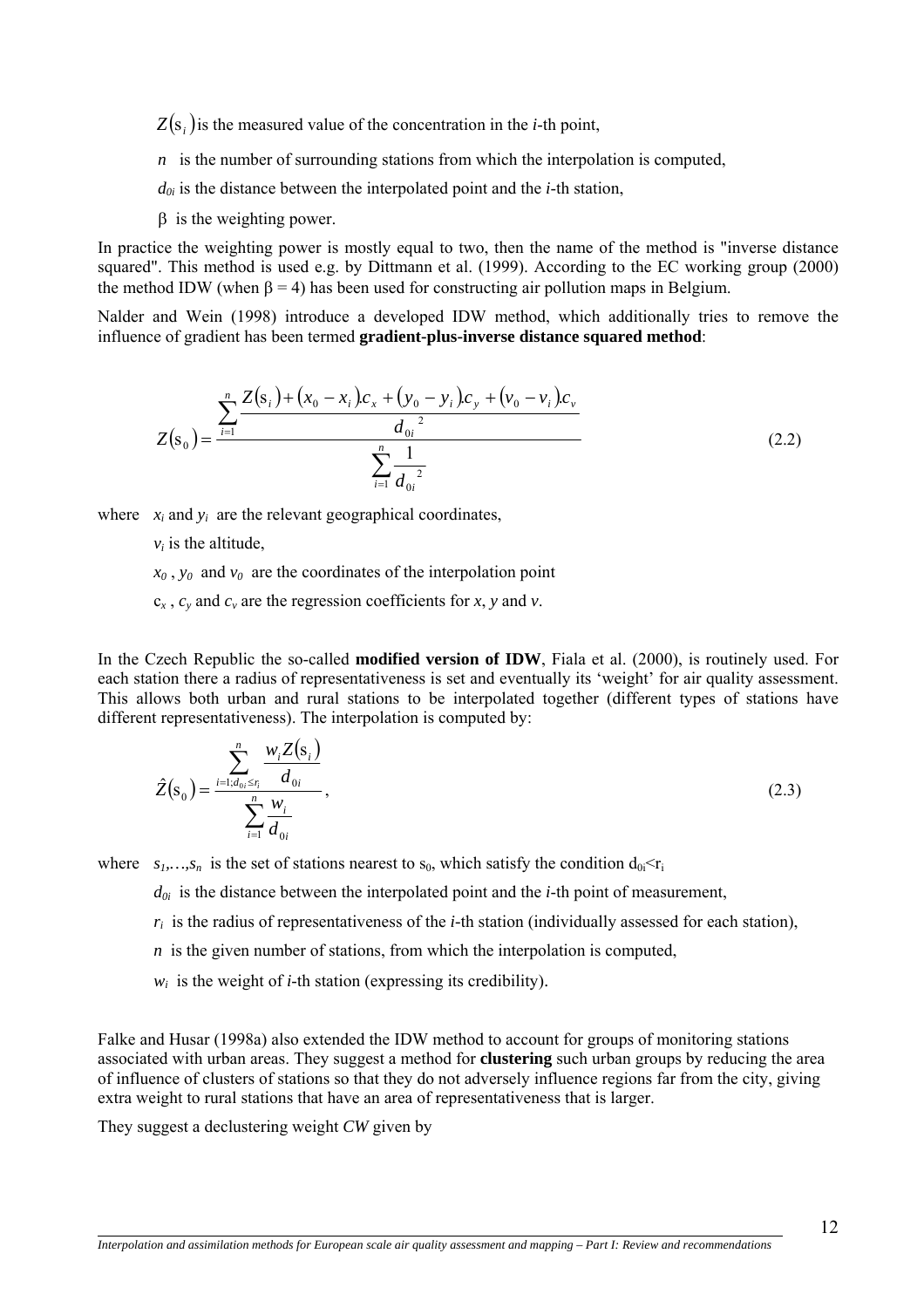<span id="page-12-0"></span>
$$
CW_{ij} = \frac{D_{ij} + \sum_{k=1}^{m-1} d_{jk}^{p}}{D_{ij} \times m}
$$
 (2.4)

where *i* is the interpolated point index,

*j* is the monitoring site index,

*m* is the number of sites within  $D_{ij}$  of the monitoring site (including the monitoring site)

 $D_{ii}$  is the distance between the monitoring site and the interpolation point

 $k$  is an index of the  $(n-1)$  neighbouring sites around the monitoring site

 $d_{ik}$  are the distances between the monitoring site and its neighbouring sites,

*p* is the weighting power.

This declustering weight is then multiplied with the normal individual IDW to produce a total weight. The resulting interpolation then becomes

$$
\hat{Z}(s_j) = \frac{\sum_{i=1}^{n} CW_{ij} \frac{Z(s_i)}{d_{ij}^{\beta}}}{\sum_{i=1}^{n} \frac{1}{d_{ij}^{\beta}}}
$$
\n(2.5)

They applied this methodology for the interpolation of ozone maps in the USA. They state that by using this methodology the decluster weighting will adjust the total weighting so that a cluster of stations 50 km from the estimation point will have approximately the same weight as a single station 50 km away. By using cross-validation they reported an improvement in the resulting fields, particularly in rural areas.

#### **2.3 Methods of radial basis functions (RBF)**

Radial basis functions methods interpolate the measured values while minimizing the total curvature of the surface, so that the resultant surface is continuous and soft. Identically, as in the case of IDW, the interpolation goes exactly through the measured values. The interpolation is described by

$$
\hat{Z}(s_0) = \sum_{i=1}^{n} w_i \cdot \Phi(d_{0i}) + w_{n+1}
$$
\n(2.6)

where  $\Phi(x)$  is a concrete RBF function.

*d0i* is a distance of interpolated point from *i*-th station,

 $w_1, \ldots, w_{n+1}$  are the weight parameters,

*n* is a number of surrounding stations from which the interpolation is computed.

From the formal aspect the calculation of the radial basic functions and the estimation of their parameters is rather complicated, while from the computational aspect it is quite simple and fast. The parameters  $w_1$ , ...  $w_{n+1}$  are obtained from the system of equations given by

$$
\sum_{j=1}^{n} w_j \Phi(d_{ij}) + w_{n+1} = Z(s_i), \qquad i=1,\dots,n,
$$
\n
$$
\sum_{j=1}^{n} w_j = -w_{n+1}
$$
\n(2.7)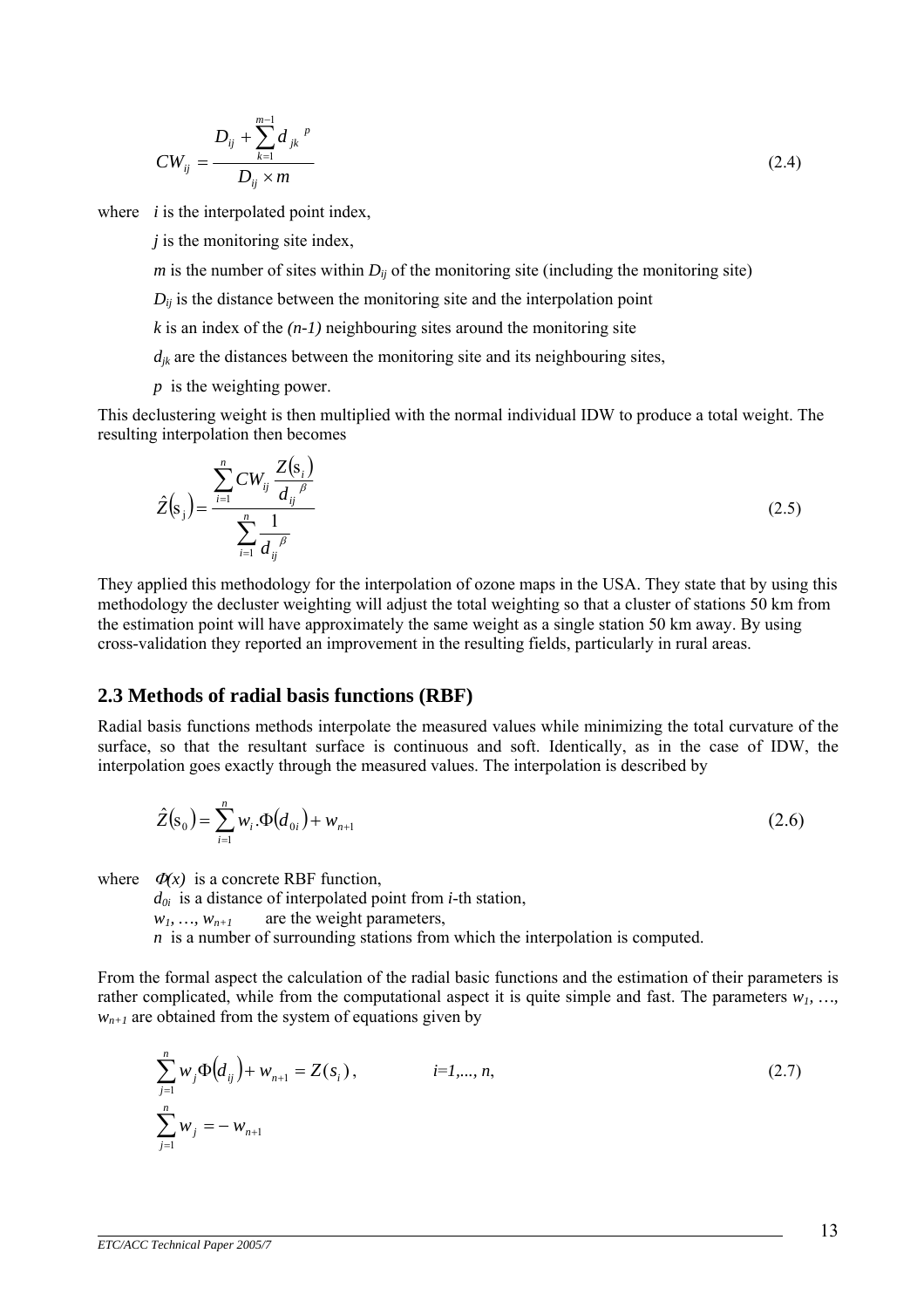<span id="page-13-0"></span>Some of the radial basis functions are: completely regularized spline, spline with tension, thin-plate spline, multiquadric function or quadric beta-splines. A more detailed description of some radial basic functions are given in Johnston et al. (2001). These methods do not use knowledge of the covariance structure of data, but they include this information implicitly. It is used e.g. by Coyle et al. (2002).

# **2.4 Beier's intuitive method**

Beier and Doppelfeld (1992, 1999) introduced their own methodology of spatial interpolation, which is based on an intuitive approach to the problem. The general relation for estimating the concentration  $\hat{Z}(s_0)$ at the location  $s_0$  is given by

$$
\hat{Z}(s_0) = \frac{\sum_{i=1}^{N} w_{0i} \cdot Z(s_i)}{\sum_{i=1}^{N} w_{0i}}
$$
\n(2.8)

The local weighting function *w* is defined as

$$
w_{0i} = 1 - \frac{d_{0i}}{R(s_i)} \quad when \quad \frac{d_{0i}}{R(s_i)} < 1
$$
  
= 0 \quad when \quad \frac{d\_{0i}}{R(s\_i)} \ge 1

where  $d_{0i}$  is the distance between the point  $s_0$  and the measuring station  $s_i$ ,

 $R(s_i)$  is the radius of influence assigned to the measuring station  $s_i$  and the relevant pollutant.

The radius of influence is assessed intuitively for the individual pollutants and types of stations (traffic, industrial, urban background and rural) - e.g. for NO*x* it is assessed as 10 km for the urban background stations and 20 km for the rural stations.

Then the resultant interpolation is constructed dependent upon the number of stations around the point *X* in the following way:

$$
\hat{Z}(s_0) = \frac{\sum_{i=1}^{N} w_{0i} \cdot Z(s_i)}{\sum_{i=1}^{N} w_{0i}} \quad \text{if } d_{0i} \le R(s_i) \text{ for more than one station } s_i,
$$
\n
$$
\hat{Z}(s_0) = Z(s_k) \cdot w_{0k} + \overline{Z}(R) \cdot (1 - w_{0k}) \quad \text{if } d_{0i} \le R(s_i) \text{ for exactly one station } s_k,
$$
\n
$$
\hat{Z}(s_0) = \overline{Z}(R) \quad \text{if } d_{0i} > R(s_i) \text{ for all measuring stations } s_i,
$$
\n
$$
\overline{Z}(R) = \frac{1}{N} \sum_{i=1}^{N} Z(s_i) \quad \text{is the arithmetic mean of the rural stations in the whole region.}
$$
\n(2.10)

 $\overline{a}$ 

 $N \frac{2}{i}$  $Z(s_i)$ 1  $\frac{1}{N} \sum_{i=1}^{N} Z(s_i)$ the rural stations in the whole region.

# **2.5 Geostatistical methods**

These methods are based on knowledge of the statistical structure of a random field *Z(X)* (where *X =*  $X_1, X_2, \ldots, X_k$  are the points in an Euclidean space  $R^a$ ). They respect the statistical relationship between the individual points of the field. A number of different interpolation methods can be used for spatial prediction where optimum interpolation and kriging belong to these basic methods. They both assume the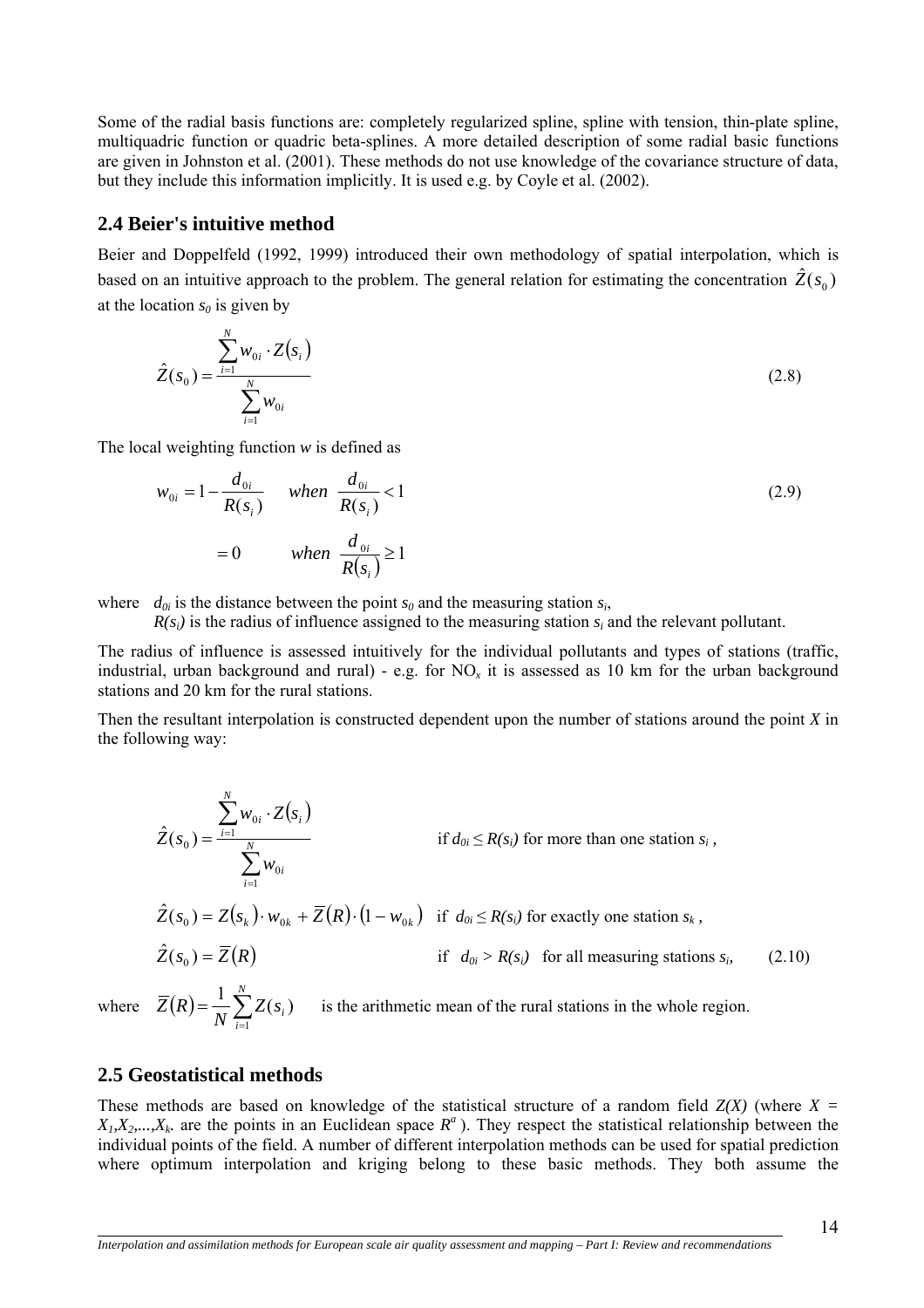homogeneity of a random field and define an estimate of the unknown value of the field *Z* at the point *x0* as a linear combination of *Z* measured at the points  $x_i = x_i$ ,  $x_2, \ldots, x_M$ .

This is formulated as

$$
\hat{Z}(x_0) = \sum_{i=1}^{M} \lambda_i Z(x_i)
$$
\n(2.11)

where the accuracy of the estimation  $\hat{Z}(x_0)$  is characterized by the mean squared error

$$
Q_{\hat{Z}(x_0)}^2 = E[Z(x_0) - \hat{Z}(x_0)]^2
$$
\n(2.12)

where *E* represents the mean operator. However, when calculating the weights,  $\lambda_i$ , in equation 2.11 optimum interpolation uses mostly the time series of the measurements, whilst kriging in its basic form improves only one value (considered as the realization of a random field). However, despite the different origin of these two methods, Cressie (1993) states the principles of optimum interpolation and kriging are identical.

#### *2.5.1 Kriging and its variants*

Kriging in its basic form is used when only spatial, but not temporal, data are taken into consideration. To describe the concentration field variability on the basis of measurements at N stations a semivariogram is constructed. This approach was introduced by a French statistician G. Matheron, Matheron (1963). He named this method of optimal spatial linear prediction after the South African mining engineer D.G. Krige, who applied this method to geostatistical problems in geology (Krige, 1951). A detailed description of this methodology is given by Cressie (1993).

The semivariogram  $\gamma(h)$ , resp. variogram  $2\gamma(h)$ , is a measure of the relation between pairs of measuring stations  $s_1$  and  $s_2$ , under the condition

$$
var((Z(s_1) - Z(s_2)) = 2\gamma(s_1 - s_2), \quad \text{for all } s_1, s_2,
$$
\n(2.13)

where *var* is the variance and *h* is the two-dimensional distance (which can be expressed by distance and direction). If the variogram is the same for all directions, i.e.  $\gamma(h) = \gamma(h)$ , then it is called isotropic.

The empirical semivariogram  $\gamma_{v}$  is calculated by the equation:

$$
\gamma_{v}(h) = \frac{1}{2n} \sum_{i=1}^{n} \left\{ Z(s_i) - Z(s_i + h) \right\}^2,
$$
\n(2.14)

where  $Z(s_i)$  and  $Z(s_i + h)$  are the measurements in the points  $s_i$  and  $s_i + h$ ,

*n* is the number of distinct pairs of points, the distance of which is  $h\pm\delta$ , and  $\delta$  is the tolerance.

The empirical semivariogram is fitted by an analytical function (model) - e.g. spherical, exponential, Gaussian. (The basic parameters of a semivariogram are called nugget, sill and range. When the fitted curve does not pass through the origin, it denotes the existence of the so-called nugget effect). The estimated semivariogram is consequently used in the interpolation. The parameters used to establish the semivariogram are shown in figure 2.1.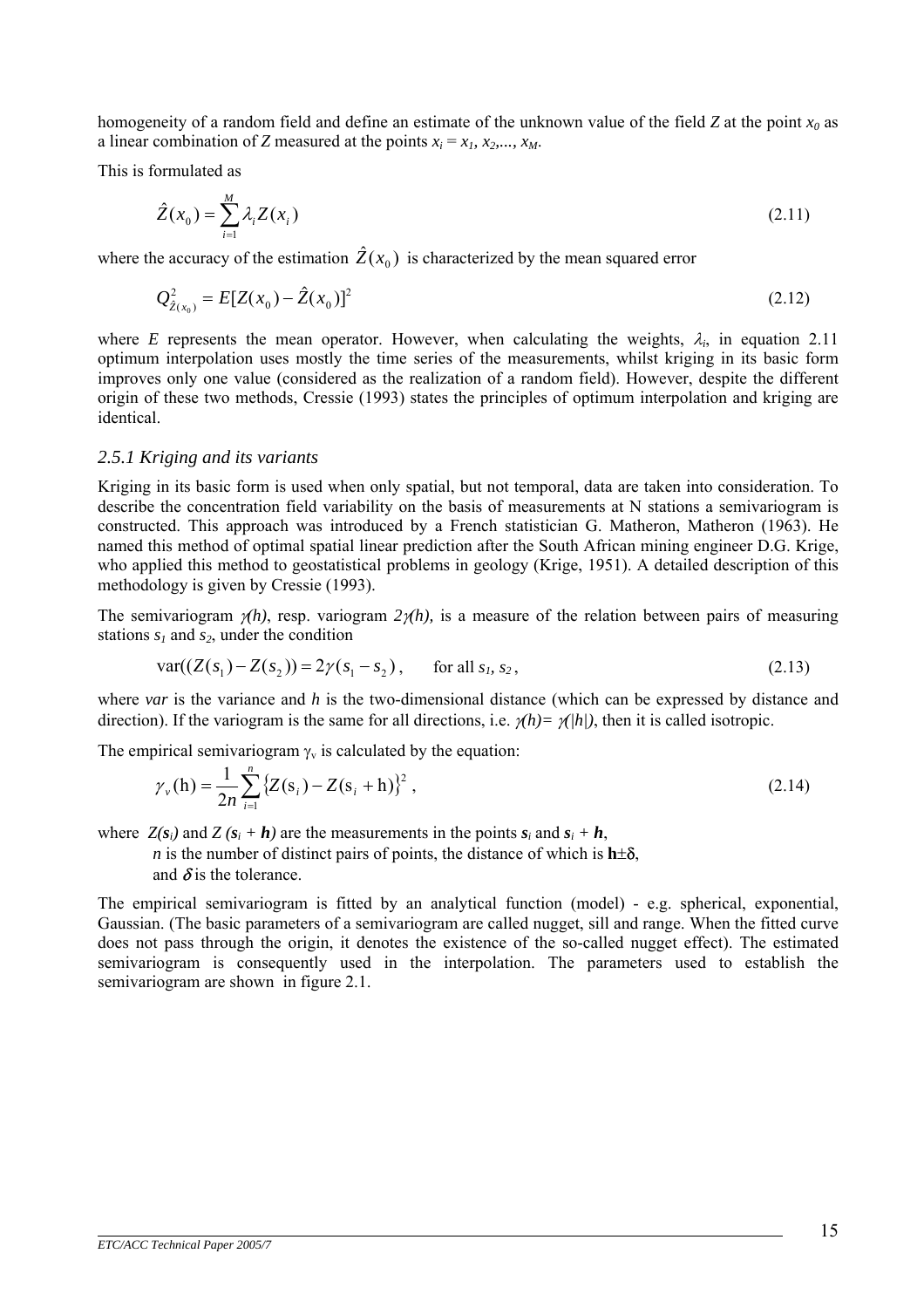

*Figure 2.1. Diagram showing the important parameters that describe the semivariogram,* <sup>γ</sup>*(h), used in kriging.*

**Ordinary kriging** performs spatial interpolation under two assumptions. These are:

the *model assumption* 

 $\overline{a}$ 

$$
Z(s) = \mu + \varepsilon(s), \qquad s \in D, \tag{2.15}
$$

where  $\mu$  represents the constant mean structure of the concentration field,

 $\varepsilon(s)$  is a smooth variation plus measurement error (both zero-mean)

*D* is the examining area

and the *interpolator assumption* 

$$
\hat{Z}(s_0) = \sum_{i=1}^{n} \lambda_i Z(s_i), \quad \sum_{i=1}^{n} \lambda_i = 1,
$$
\n(2.16)

where  $\hat{Z}(s_0)$  is the interpolated value of concentration in the point  $s_0$ 

 $Z(s_i)$  is the measured value of concentration in the *i*-th point, *i*=1,..,*n* 

*n* is the number of surrounding stations from which the interpolation is computed

 $\lambda_1, \ldots, \lambda_n$  are the weights assumed at the basis of variogram

The weights  $\lambda_i$  are derived from the semivariogram in order to minimize the mean-square-error; *n* is the number of surrounding measuring sites from which the interpolation is computed. The explicit calculation is achieved by the system of equations

$$
-\sum_{j=1}^{n} \lambda_j \gamma (s_i - s_j) + \gamma (s_0 - s_i) - m = 0, \qquad i=1,..., n,
$$
  

$$
\sum_{i=1}^{n} \lambda_i = 1.
$$
 (2.17)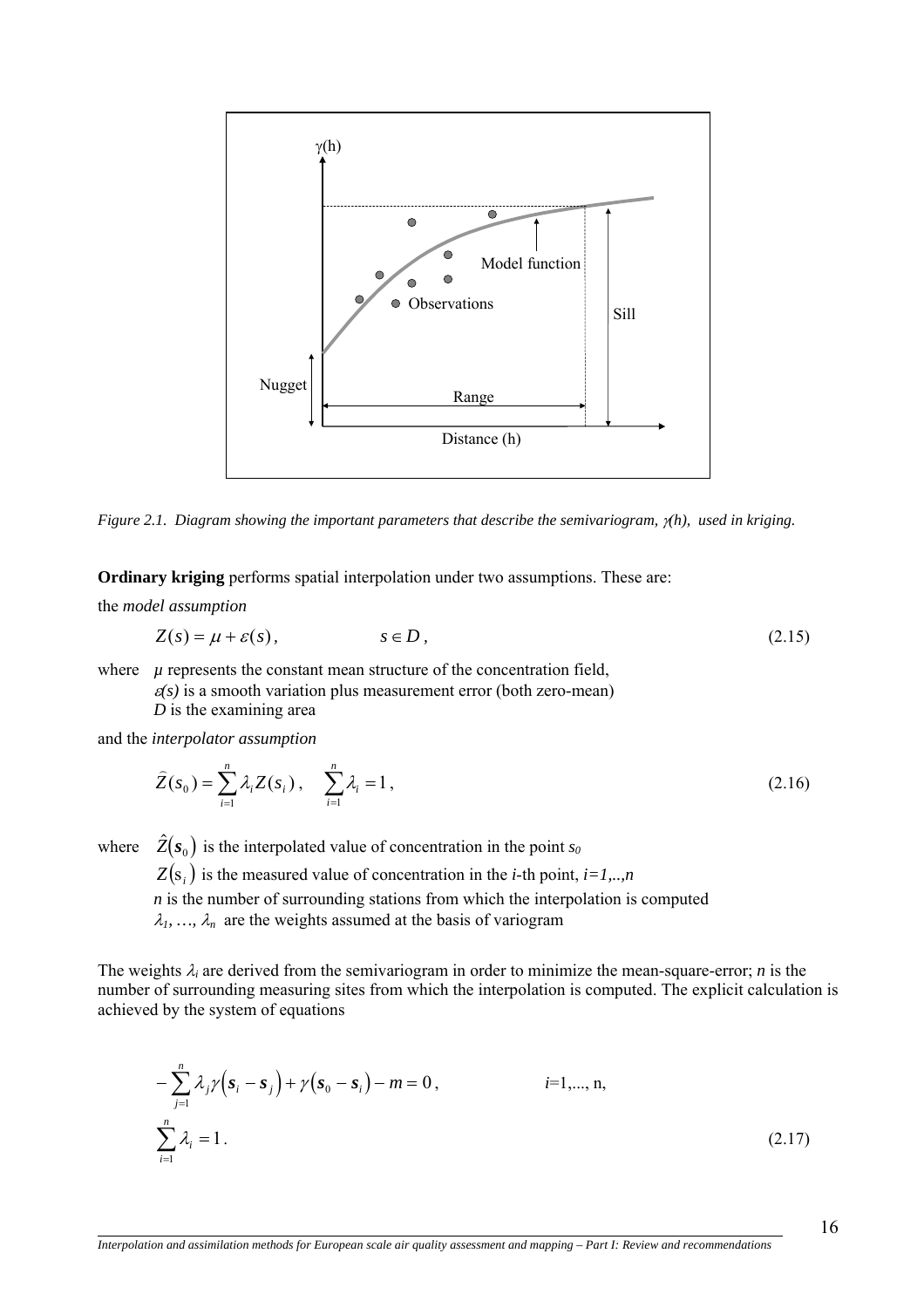By this system of equations the parameters  $\lambda_1, \ldots, \lambda_n$  can be calculated (as well as *m*, the co-called Lagrange multiplier, that ensures  $\sum \lambda_i = 1$ ). By their substitution into equation 2.16 we obtain the estimation of *i n* =  $\sum_{i=1}$   $\lambda_i = 1$ 

concentration  $\hat{Z}(s_0)$ .

Kriging is an often used standard method, which has been used e.g. in the materials of EMEP for constructing maps of background concentrations (Hjellbrekke, 2000). The area of Europe is in that case divided into nine regions, which are processed separately (some poorly representative stations are not taken into consideration). For each region the variogram is constructed and the interpolation using kriging is performed. Consequently the results from the regions are united into a complete map.

An application of kriging is presented by van Leeuwen et al. (1994). They also document the fitting of variograms. Kriging is used also by e.g. Dittman et al. (1999), Atkins and Lee (1995), Lefohn et al. (1988) and Casado et al. (1994).

To apply ordinary kriging it is necessary that some essential assumptions be fulfilled, especially stationarity. (i.e. the assumptions given in equations 2.13 and 2.15 are fulfilled). As Federov (1989) shows, this is often not true. (He therefore presents an alternative to kriging called the method of moving least squares).

The situation, where the spatial trend exists, is dealt with by **detrended kriging**, which is mentioned by Nalder and Wein (1998), and especially by **universal kriging**, the description of which is given by Cressie (1993). In universal kriging the following model assumption is considered:

$$
Z(s) = \mu(s) + \varepsilon(s),\tag{2.18}
$$

where  $\mu(s)$  is a *trend*.

Universal kriging has been used e.g. Bilonick (1985) for the interpolation of sulphate deposition data.

Şen (1995) tries to solve the problem of nonstationarity in a different way. He constructs a so-called **cumulative semivariogram**:

$$
\widetilde{\tau}_{cum}(d_k) = \frac{1}{2} \sum_{i=1}^{k} ((Z(s_i) - Z(s_j))^2
$$
\n(2.19)

where  $d_k$  are the distances ranked in ascending order between the measuring stations for all combinations of the pairs of the stations,  $k = 1, 2, \ldots, n(n-1)/2$ ,

 $Z(s_i)$  and  $Z(s_i)$  are the concentrations measured at the stations  $s_i$  and  $s_i$ , the distance of which is  $d_i$ .

The graph of the cumulative semivariogram enables the first analysis of the relations among the stations and enables the determination of the local dependencies. The values of the cumulative semivariogram can become the weighting factors in the interpolating methods.

The estimation of the unknown concentration  $\hat{Z}(s_0)$  in the point  $s_0$  is calculated by the equation

$$
\hat{Z}(s_0) = \frac{\sum_{i=1}^{n} \lambda_i Z(s_i)}{\sum_{i=1}^{n} \lambda_i}
$$
\n(2.20)

where  $d_{0i}$  is the distance between the measuring station  $s_i$  and the estimation point  $s_0$ ,

 $\lambda_1, \ldots, \lambda_n$  are the weights computed at the basis of cumulative semivariogram.

Sen (1998) applies this method to estimate the  $SO<sub>2</sub>$  and SPM concentration fields in the Istanbul urban area.

The last method to be mentioned in this section is **cokriging,** which adds the property of correlation between the variables. Sometimes it is used for interconnection of different pollutants, otherwise for spatiotemporal analysis of the one pollutant. Its theoretical description is also given by Cressie (1993). Cokriging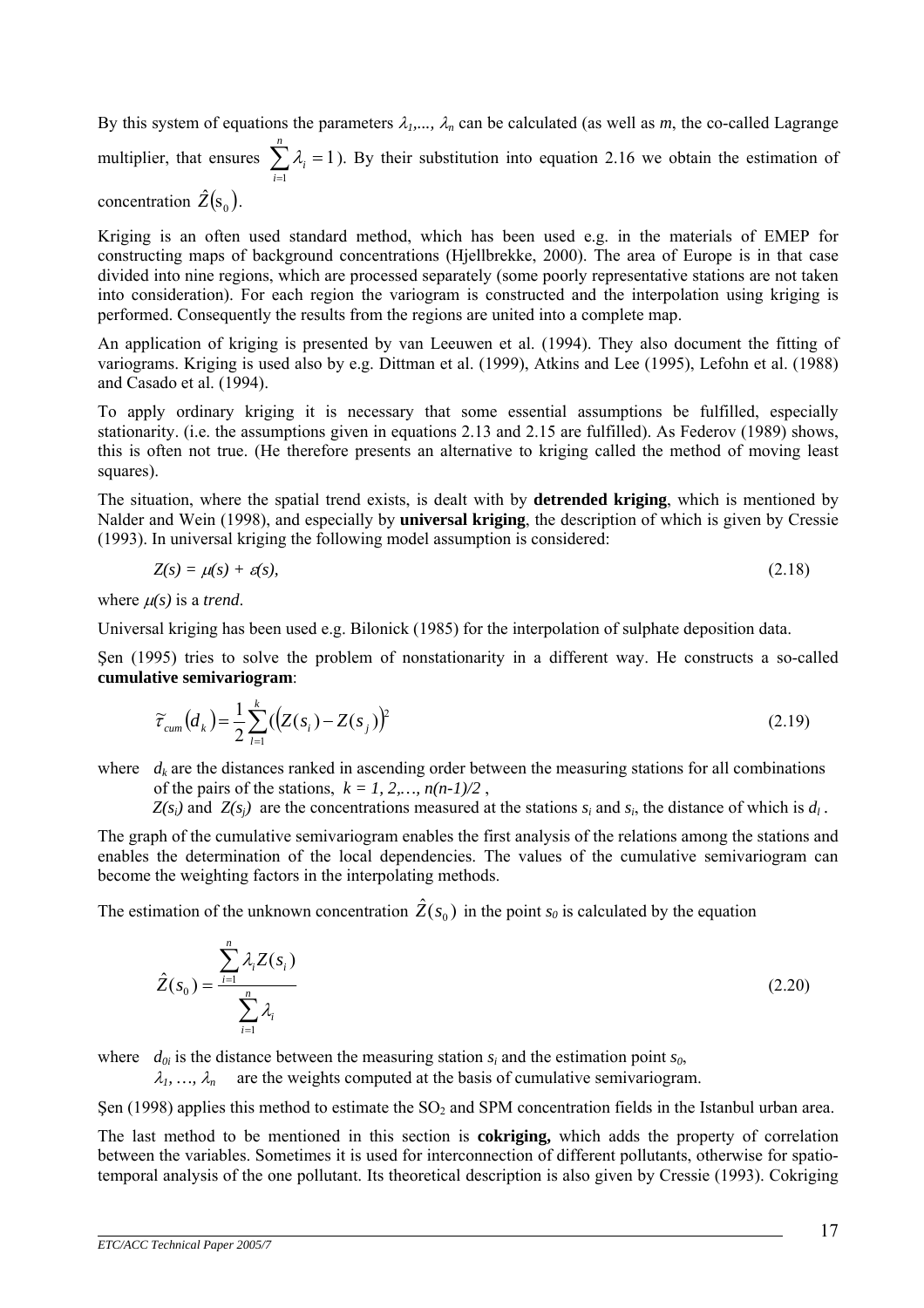is in practice used e.g. by Pardo-Iguzquiza (1998) for the construction of precipitation maps using both precipitation measurements and the altitude of the measuring stations. It's general form can be written as

$$
\hat{Z}(x_0) = \sum_{i=1}^n \lambda_i Z(x_i) + \sum_{j=1}^m \eta_j Y(x_j)
$$
\n(2.21)

where  $Z(s_i)$  are the primary data at a measurement point (in this case rainfall),

 $Y(s_i)$  are the secondary data (in this case altitude),

 $\lambda_i$  and  $\eta_i$  are the weights, which are based on knowledge of the variograms and the crossvariogram.

The crossvariogram is determined using the covariance of the two quantities *Z* and *Y* in a similar manner to the use of the variance, equation 2.13, to determine the semivariogram. Bytnerowicz et al. (2002) investigated a large number of interpolation methods, including both simple and geostatistical methods, for the interpolation of ozone measurements in the Carpathian mountains of Eastern Europe. In total 28 different methods were evaluated, all of which were available in standard ArcGIS software (Johnston et al., 2001). Results from that study indicate a number of suitable interpolation methods but a spherical model of cokriging, with altitude as the secondary variable, was finally recommended for use in that analysis.

#### *2.5.2 Optimum interpolation*

The theory of optimum interpolation was introduced by Gandin (1963) and further developed by e.g. Alaka et al. (1972). In the area of air quality it has been used by e.g. Hrdà (1981). The optimum interpolation assumes that the assumption of homogeneity for the field is fulfilled: i.e. the mean of the field must be constant and the correlation function must depend only on the vector *dij* between the relevant points, i.e.

$$
E[Z(X)] = \mu \tag{2.24}
$$

$$
K_Z(X_i, X_j) = E[Z(X_i).Z(X_j)] = B_Z(\vec{h}_{ij})
$$
\n(2.25)

In most cases fulfilment of the assumption of isotropy is also required, i.e. the correlation function of the concentration field must depend only on the size of a vector  $d_{ij}$  (independent of the direction and orientation).

If these assumptions are fulfilled, this method of interpolation is really objective, because it minimizes the size of the mean squared error.

The weights  $\lambda_i = \lambda_i, \dots, \lambda_M$ , which are necessary for equation 2.11, are calculated from the equation

$$
\sum_{i=1}^{M} \lambda_i r_{ij} = r_{0j} \qquad j = 1, 2, ..., M \qquad (2.26)
$$

where  $r_{01}$  and  $r_{ij}$  are the values of the correlation function for the consequent distances between the stations.

Beier and Dopperfeld (1992) proceed from optimum interpolation, they construct the so-called **modified structure function (MOST)**:

$$
MOST(x_j, x_i) = \frac{1}{M} \sum_{\substack{k=1 \\ c_i(t_k) > h}}^N \left( \frac{c_j(t_k)}{c_i(t_k)} - 1 \right)^2
$$
\n(2.27)

where  $c_i(t_k)$  and  $c_j(t_k)$  are the time series of the measured concentrations at  $x_i$  and  $x_j$ ,  $k=1, 2,...,N$ 

*M* is the number of measurements in the time series,

*h* is the chosen positive constant.

This function is consequently used in the calculation of interpolation.

#### *2.5.3 Other spatio-temporal methods*

 $\overline{a}$ 

Spatio-temporal mapping includes many problems, as Rouhani et al. (1992) shows. Among these problems are e.g. non-stationarity of the spatial means, imbalance between the availability of spatial and temporal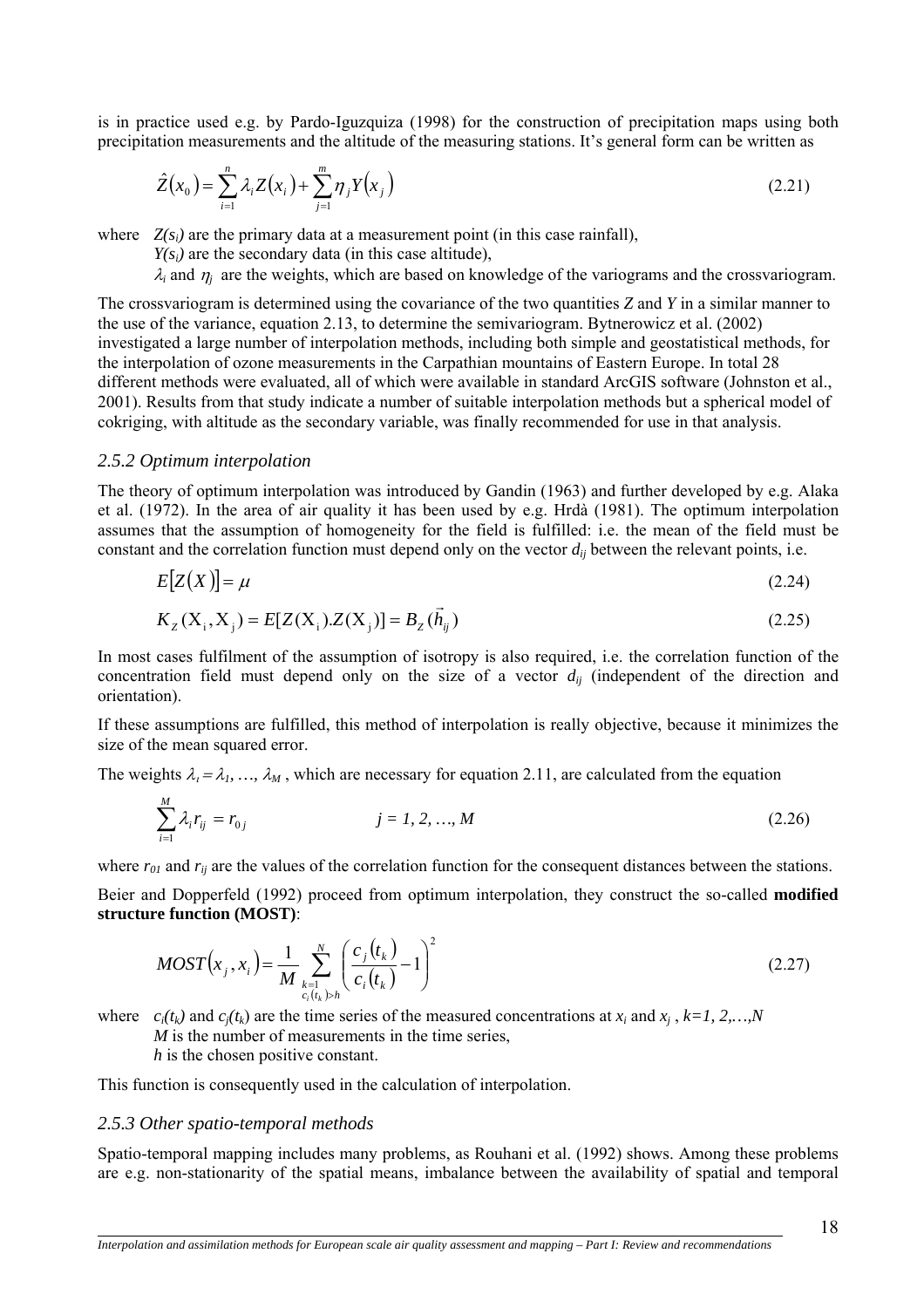data, the presence of periodic and non-periodic temporal trends (e.g. seasonal trends) in data. Rouhani et al. (1992) introduce a **multivariate geostatistic model**. This model is based on a multi-scale temporal approach (and it is in many ways analogous to an optimum interpolation). The values, which are measured at the individual stations, are considered as realizations of separate, but correlated random variables. The collection of one-dimensional random variables can be considered as a set of correlated random functions. The only disadvantage of that approach is a great number of variograms and covariance functions, which need to be estimated.

Let's consider spatio-temporal data set  $\{z_i(t_\alpha); i = 1, ..., N; \alpha = 1, ..., T\}$ , measured at *N* stations at *T* time intervals. These variables can be viewed as a realization of a set of one-dimensional random functions *{Z<sub>i</sub>*(*t*)*; i* = *1, ..., N}*. It is useful to postulate the hypothesis that the increments,  $Z_i(t_\alpha) - Z_i(t_\alpha + \tau)$ , are secondorder stationary:

$$
E[Z_i(t) - Z_i(t+\tau)] = 0 \tag{2.28}
$$

$$
E[(Zt(t) - Zt(t+\tau).((Z\varphi(t) - Z\varphi(t+\tau))] = 2\gammat\varphi(\tau)
$$
\n(2.29)

where  $2\gamma_{\text{tot}}(\tau)$  is defined as the cross variogram.

In the particular case where the variables themselves,  $Z_i$  and  $Z_\varphi$ , can be considered as second-order stationary and uncorrelated for large time lags then

$$
\gamma_{\iota\varphi}(\tau) \to \sigma_{\iota\varphi} \qquad \text{for } \tau \to \infty
$$

where  $\sigma_{\iota\varphi}$  is the covariance of  $Z_i$  and  $Z_{\varphi}$ . The value of this variogram can be calculated directly as

$$
\gamma_{ij}(\tau_k) = \frac{1}{2T_k} \sum_{\alpha=1}^{T_k} \{z_i(t_\alpha) - z_i(t_\alpha + \tau')\} \{z_j(t_\alpha) - z_j(t_\alpha + \tau')\}
$$
(2.30)

where  $\tau'$  is the time lag belonging to a class of lags  $\tau_{\kappa}$ ,

 $T_k$  is the number of increment pairs in such a class.

Equation 2.28 is based on the assumption, that the increments are second-order stationary. If the assumption is not fulfilled, there are non-periodic trends in the set.

On the basis of this theory different forms of interpolations can be performed, which are based on cokriging of the measured values.

$$
Z_i(t_0) = \sum_{j=1}^{N} \sum_{\alpha=1}^{T} \lambda_{\alpha}^{j} z_j(t_{\alpha})
$$
\n(2.31)

where  $\lambda^j_\alpha$  is the weight of the observed value at the j-th station at the  $\alpha$ -th time interval.

Christakos and Vyas (1998) developed a method, which is also based on a spatiotemporal random field. For their method stationarity is not necessary (this is important, because the assumption of stationarity often is not fulfilled, see section 2.5.1). They use this method e.g. for constructing maps of short-term ozone concentrations or the annual wet deposition of sulphur.

Another method introduced by Christakos and Serre (2000) is the approach of Bayesian maximum entropy (when the hard and soft data are distinguished). On the basis of this method they construct the map of shortterm PM<sub>10</sub> concentrations in Northern Carolina.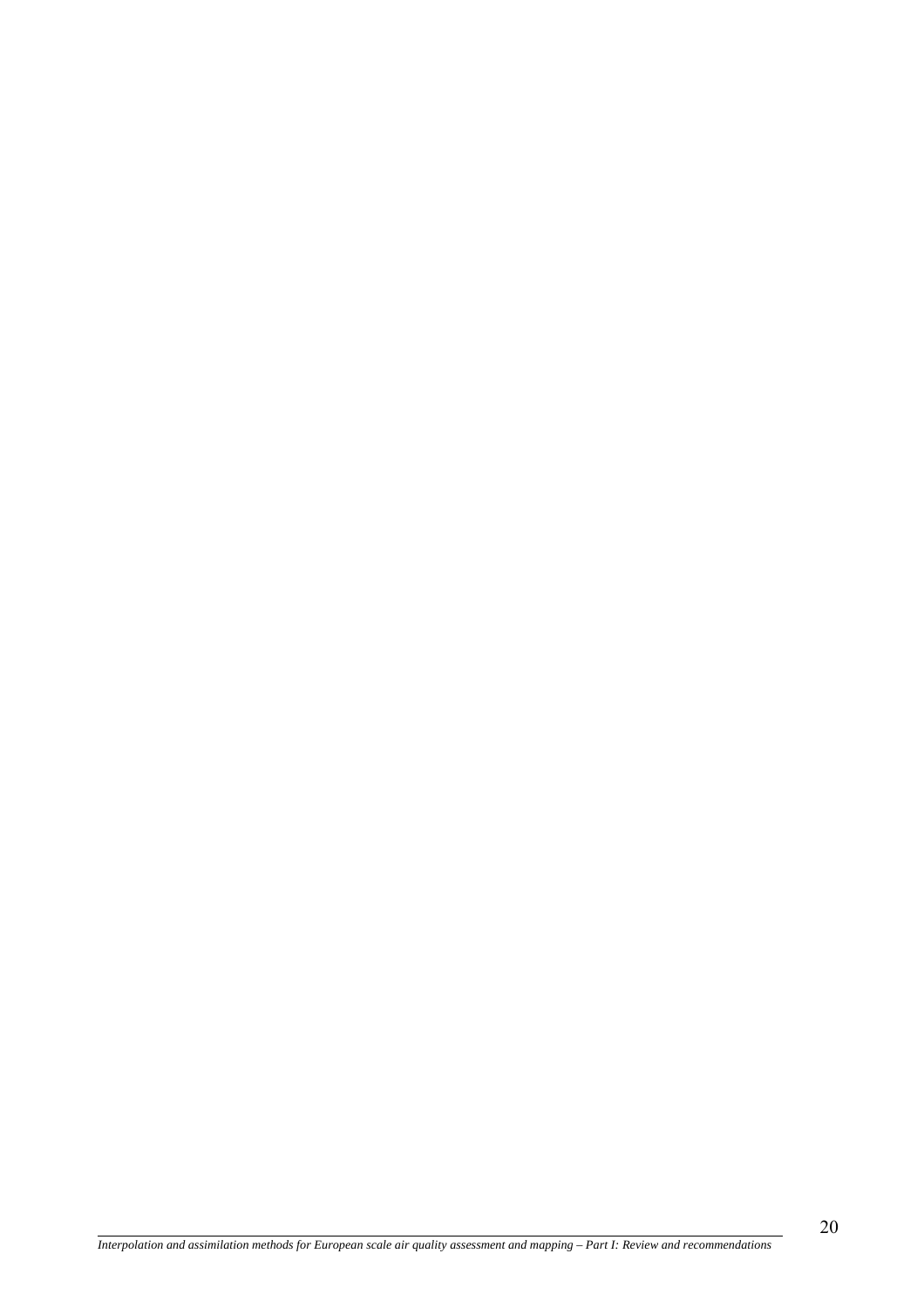# <span id="page-20-0"></span>**3 Interpolation methods using monitoring and supplementary data**

In section 2 the interpolation between monitoring stations was carried out purely on the basis of the monitoring data themselves. However, there can be well correlated physical relationships between concentrations and other distributed fields, which may be better known. A typical example is given in the previous section in regard to cokriging, where rainfall has a strong relationship to altitude. When discussing supplementary, or additional, data we define two types. Ancillary data is information such as land use, climatology and elevation that are relevant for the processes that determine concentrations and surrogate (or proxy) data is data that can be used to represent the assumed distribution of the field, e.g. using  $PM_{10}$  as a surrogate for  $PM<sub>2.5</sub>$  or using emission fields, through a regression relationship, to represent the distribution of a concentration field.

Relationships may exist between measured concentrations and spatially distributed fields of: emissions, land use, population, road network distribution, altitude, rainfall, latitude, climatology, other observed air quality data, etc. Use can be made of these spatial relationships to improve the interpolation between measured concentrations points. In this chapter examples of some of these methods are reviewed. They generally involve the use of regression relationships between known spatial fields and limited monitoring data. The regression relationship, or model as it is often referred to, can then be used to create a spatial map of data, based on the ancillary data field.

When referring to ancillary data, this infers extra data that is useful for the interpolation. When referring to surrogate data this implies data that can effectively replace, given some conversion function (regression model), the monitored data. When the ancillary data has a spatial resolution analogous to the desired interpolation field, e.g. satellite or land use data, then the difference between using the ancillary data as an interpolation field and using the monitored data as a conversion function (surrogate data) for the field data becomes less well defined.

# **3.1 Regression based on emission fields**

The combination of emission and observed air quality data has, for a long time, been applied by Stedman (1998). His approach, used for many pollutants  $(SO_2, NO_2, NO_x, PM_{10}, CO$ , benzene, 1.3-butadien, CO, lead), is based on a 1x1 km grid resolution emission inventory. The inventory is used to calculate the contribution from sources within a  $25 \text{ km}^2$  region around the relevant measuring point for local air quality (Stedman states, that this area gives the most robust estimation). Thus there is a distinction between the contribution of large distant sources (such as power plants or agglomerations) and the contribution of local emission sources.

At first the annual mean background field of concentrations is calculated on the basis of the rural background stations (using kriging or bilinear interpolation). Subsequently, the difference (*dif)* between the ambient pollutant concentrations measured at urban monitoring sites (not roadside or industrial sites) and the underlying rural concentration field is calculated where monitoring data are available. The relation between this difference (*dif*) and the estimation of emissions (*em)* in the vicinity of the monitoring stations is then examined through regression analysis:

$$
dif = k.em \tag{3.1}
$$

Then, with the aid of the coefficient  $k$ , the map of annual average concentrations is constructed by combining the emission database and the background map obtained by interpolating data from rural background stations:

$$
Z(s_0) = P(s_0) + k.\,em(s_0) \tag{3.2}
$$

where *em* is the sum of emissions in the area 25 km<sup>2</sup> around point  $s_0$  (in kilotons)

- *k* is the regression coefficient
- *P* is the rural background field.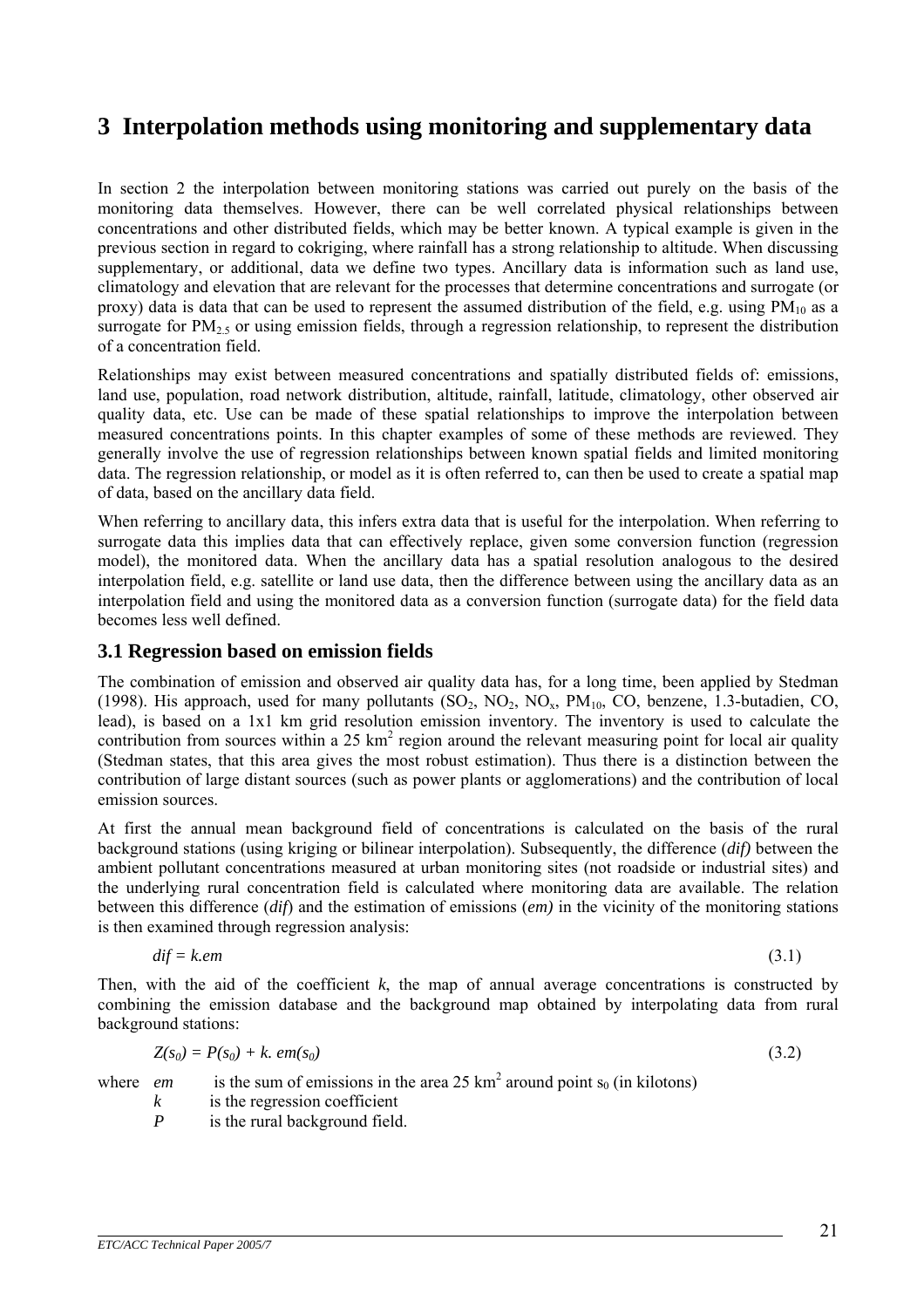To estimate the annual rural background field of lead and benzene concentrations (which are measured in Britain at much fewer stations than the basic pollutants) empirical relations of these pollutants with nitrogen dioxide are utilised. For benzene Stedman states the relation (for annual averages)

$$
BZN [ppb] = 0.031 * NO2 [ppb]. \tag{3.3}
$$

To estimate emission fields of lead and benzene empirical relationships with other pollutants, in the case of traffic emissions, are utilized. For lead emissions Stedman used  $NO<sub>x</sub>$  emissions. Originally he related nitrogen oxides computations to benzene emissions (Stedman et al., 1997) but in further work (Stedman, 1998) he states that the relationship between benzene and  $NO<sub>x</sub>$  differs in dependency on the speed of cars – the emissions of nitrogen oxides from road transport are larger at higher speed, while the emissions of benzene are higher at lower speeds (this leads to overestimation of benzene concentration at highways). As a better alternative he states the relationship between benzene and VOC (benzene is estimated as 1.55 % of total VOC) and uses the emission inventory of VOC for the mapping of benzene. This approach to create the benzene emission field is further improved in Stedman et al. (1998). To assess the contribution of emissions from traffic an empirical model is constructed, which utilizes the relationship between VOC emissions from traffic (obtained from an emission database) and the concentrations of benzene measured at traffic stations.

Stedman states that the most complicated field is the construction of  $PM_{10}$  maps. The main reason is the large number of pollution sources. He separates PM sources into the primary particles emissions from traffic, primary particles from stationary combustion sources, primary particles from non-combustion sources (e.g. mining, demolition, dust drifted in by wind) and secondary particles. To estimate the contribution of secondary particles into the background field Stedman suggests the use of ground-level ozone or background measurements of SO4, the second of which he consequently prefers. The method for calculation of annual averages of  $PM_{10}$  and  $NO<sub>2</sub>$  is further developed in Stedman et al. (2001), see figure 3.1 and 3.2 The sum of emissions (*em*) in equation 3.2 is considered for a larger region (1225 km<sup>2</sup>) and in addition a dispersion model is utilized. The coefficient *k* is computed separately for agglomerations and the remaining area. Verification of the  $PM_{10}$  maps was carried out. For background concentrations a regression dependency was detected with the value of the coefficient  $R^2$  between 0.50 a 0.65. The statistical dependency at the traffic stations was noticeably weaker.

Lloyd and Atkinson (2004) make a comparison of interpolation methods including IDW, linear regression, ordinary kriging, kriging with an external drift and simple kriging with a local varying mean. Emission fields of nitrous oxides are used as ancillary data in the interpolations in order to calculate  $NO<sub>2</sub>$  fields for the United Kingdom. The conclusion from that study is that simple kriging with a locally varying mean gives the best results, the local mean being determined from the ancillary emission data. This has been converted from  $NO_x$  emissions to  $NO_2$  by way of a linear regression with  $NO_2$  observations.



*Figure 3.1. The relationship between ambient NO*2 *(left) and PM*10 *(right) concentrations against the weighted sum of local emission (Stedman et al., 2001). These data are used to establish the regression coefficients applied to produce the air quality maps shown in figure 3.2. Measurements for urban and elsewhere (rural) have been separated and given different regression coefficients.*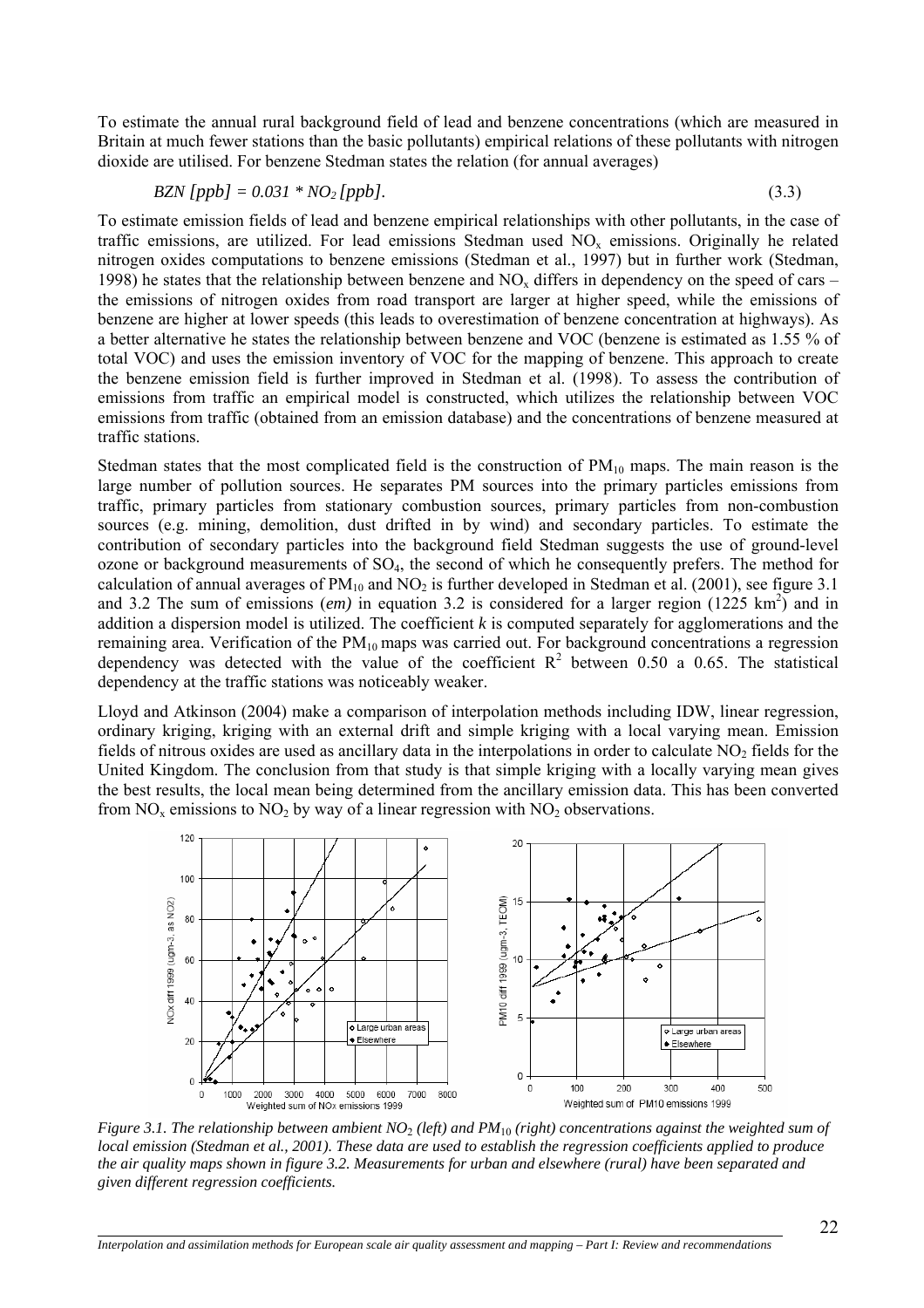<span id="page-22-0"></span>

 *Figure 3.2. Estimated annual mean (1999) of NO2 (left) and PM10 (right) concentration (ugm-3) using the regression model from Stedman et al. (2001). The top maps show the concentration fields calculated from the emission fields in combination with the regression relationship. The bottom graphs show the comparison of measured and modelled annual means at rural sites (ugm-3).*

# **3.2 Regression based on land use**

Jerrett et al. (2003) applies a regression model to measured concentrations and land use data. In the study described, 95 passive samplers for  $NO<sub>2</sub>$  were placed in Toronto over a 2 week period. Measured concentrations were tested against 85 different land use parameters (e.g. traffic density, distance from roads, population density, physical geography, wind direction, etc.). The final regression model used 8 different parameters and gave a coefficient of determination  $(r^2)$  of 0.69 with the most positive associations from traffic counts, road length and distance, numbers of dwellings and land us (industrial), as well as up- or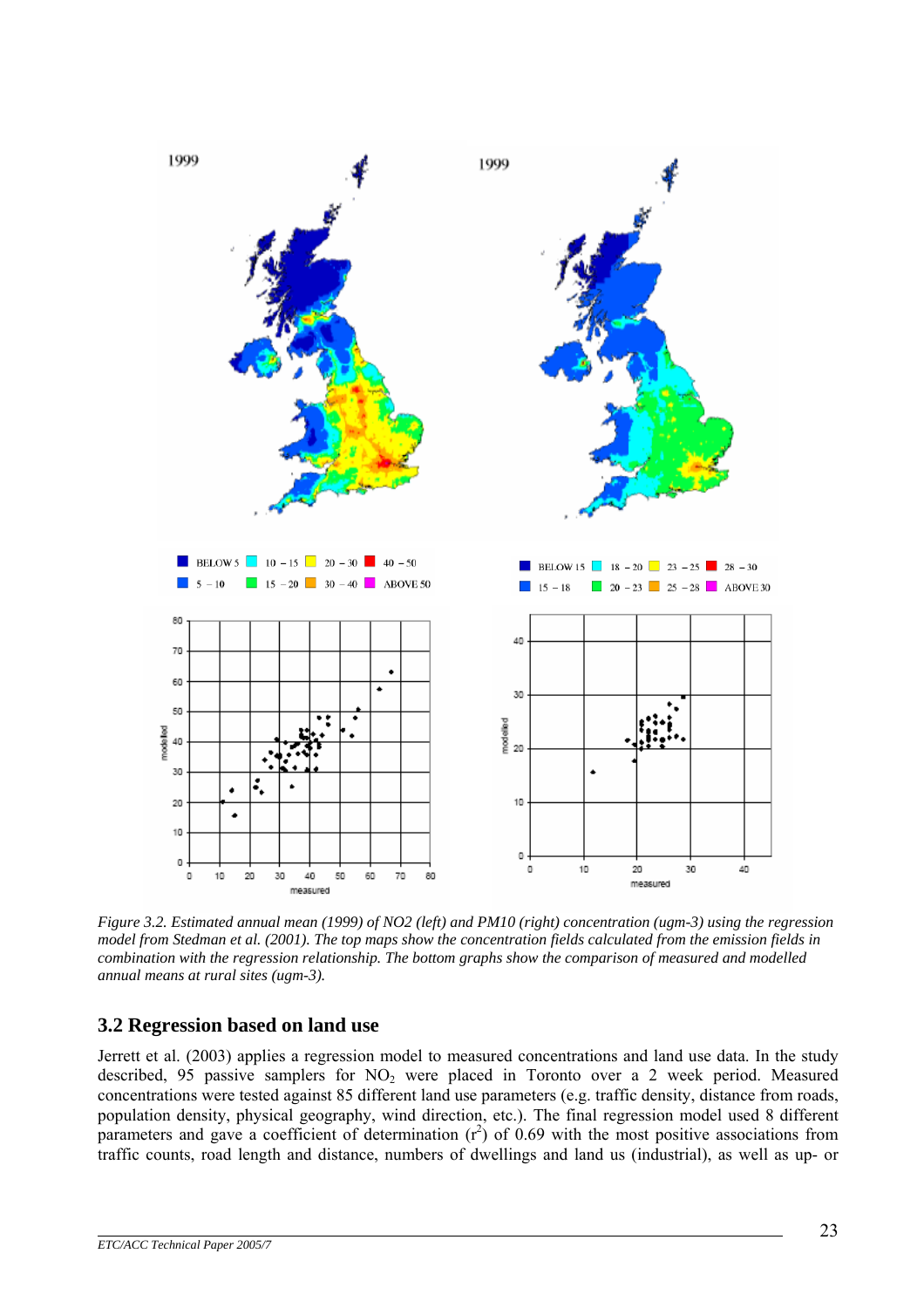<span id="page-23-0"></span>downwind indicators. A comparison of the land use regression model with ordinary kriging is given in figure 3.3.

Similarly Briggs et al. (2000) and Lebret et al. (2000) have carried out regression studies in 4 European cities as part of the SAVIAH project. Here a large number of passive samplers for  $NO<sub>2</sub>$  were distributed throughout the cities and the resulting monitored concentrations were used to build up a regression model on the basis of land use data that included traffic volume within 300 m, land use (industrial, commercial, housing density) and elevation. The study from Briggs et al. (2000), that looked at 4 areas within London, acquired coefficients of determination for the 3 regions that ranged from 0.51 to 0.76 for the mean annual concentrations.

A method similar to this is the approach of Kopeckà et al. (1995). It is based on the linear regression among the measured air pollution and the emission density, the roughness and the percentage woodiness. If this regression dependency is significant, it is used to calculate the concentrations at locations without measurements.

These studies all indicate that the interpolation of monitoring data can be significantly improved by the inclusion of land use data. These studies have all been carried out in urban regions and indicate the importance of the emission field in improving interpolation.



*Figure 3.3. Resulting maps of NO2 from the study by Jerrett et al. (2003). Left is the kriged surface generated with a spherical model of NO2 using 95 data points. Right is the final operational map that uses 8 different land use parameters, including wind direction, for the regression model.*

# **3.3 Regression based on altitude**

 $\overline{a}$ 

The Czech Hydrometeorological Institute in Prague has developed a method, Fiala et al. (1995) and Kveton et al. (1998), which uses linear regression between the values measured at the stations and altitude. Regression is calculated for all stations individually, while only the stations in the given area ambient to the particular station are considered in each calculation. The resulting regression coefficients are interpolated by the IDW method to the nodal points. In the nodal points relating to the stations the absolute members of regression equations are calculated. They are also interpolated by the IDW method. From the above parameters, a linear regression equation of dependency of monitoring value on the altitude is constructed for each nodal point. The final values for each nodal point are then calculated by substitution of the altitude.

A similar methodology has been applied in hydrology for the interpolation of precipitation data, using altitude as secondary data (Goovaerts, 2000). The linear relation between the model and measurements was estimated at the points of measurements, and then ordinary kriging was applied on the residuals. This is sometimes termed kriging with varying local means. This methodology is the same as one of the methods applied by Lloyd and Atkinson (2004), see section 3.1, but uses altitude data instead of emission data.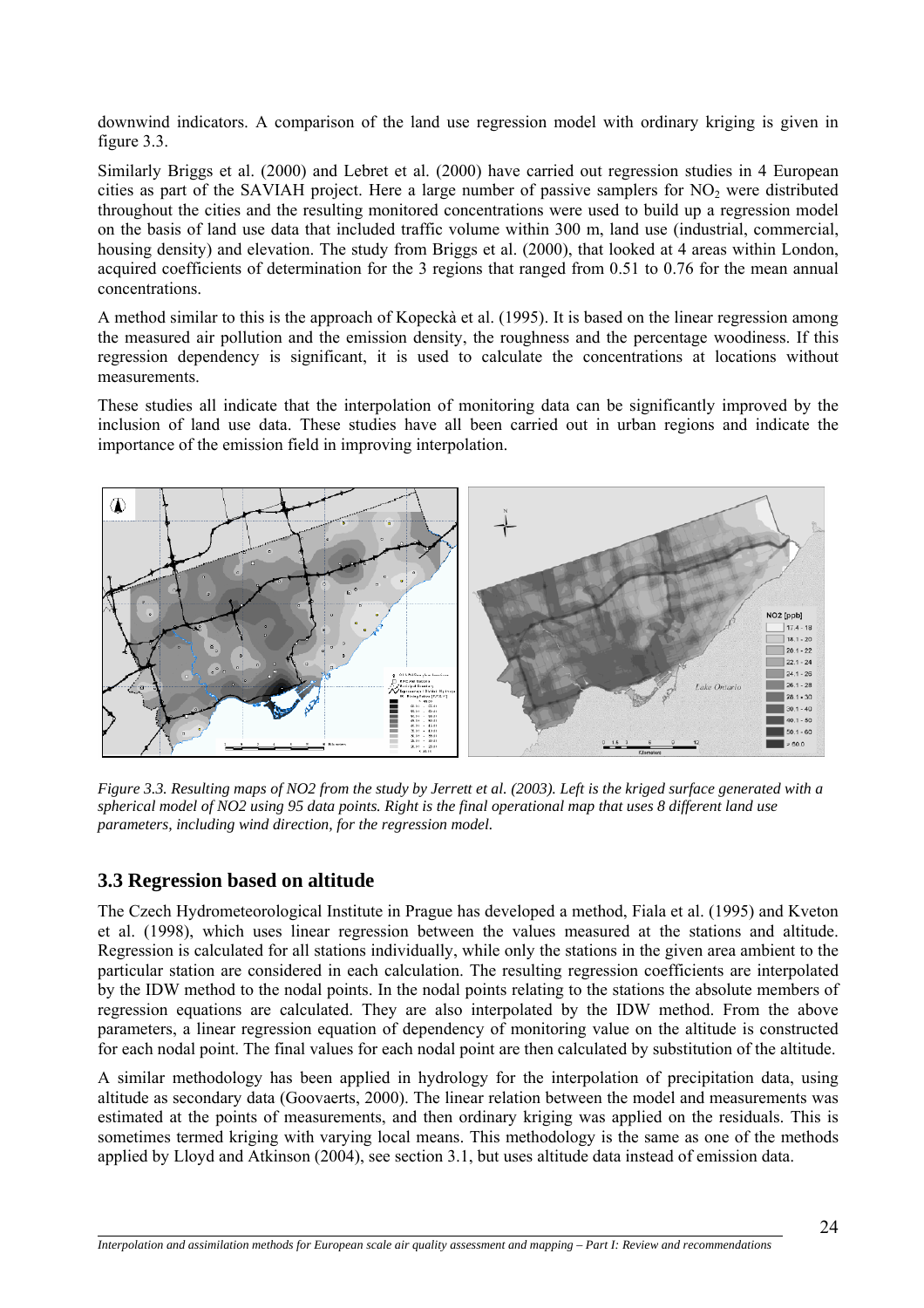<span id="page-24-0"></span>A methodology was applied by Loibl et al. (2000) for the interpolation of ozone fields from monitoring stations. This correction was based on a functionality of altitude and time of day. The interpolation method is currently applied in the Austrian Ozone Monitoring Network- visualisation interface.

# **3.4 Regression based on other data**

 $\mathbf{r}$ 

Abraham and Comrie (2004) improve standard kriging of  $O<sub>3</sub>$  fields by using a hybrid regressioninterpolation methodology. The mapping of local patterns is enhanced with pre-interpolation regression modelling of local-scale deviation-from-mean variability, preserving variation in the monitor data that is ubiquitous across the modelling domain (i.e., the areal mean). The model is trained on several years of deviation-from-mean hourly  $O_3$  data, and predictor variables are developed using theoretically and empirically derived proxy regression variables. The regression model explains a significant proportion of the variation in the data ( $r^2 = 0.54$ ), with an average error of 7.1 ppb. When augmented with the areal mean, the  $r^2$  of the pre-interpolation model increases to 0.847. Model residuals are then spatially interpolated to the extent of the modelling domain. The authors report significant improvements to the coefficient of determination when applying this method

# **3.5 Use of stations measuring alternative air quality data**

Falke and Husar (1998b) make use of surrogate data to improve interpolation. Apart from using directly measured concentrations of the species to be interpolated, other supplementary data can be introduced – e.g. other pollutants that are measured in a denser monitoring network. They introduce the following formulation, which assumes a direct relationship between the two compounds  $(Z)$  and  $(Y)$ .

$$
\hat{Z}(s_0) = \left(\frac{\sum_{j=1}^{n} w_{ij} \cdot \frac{Z(s_i)}{Y(s_i)}}{\sum_{j=1}^{n} w_{ij}}\right) Y(s_0)
$$
\n(3.4)

where  $Z(s_i)$  is the measured value in measuring points  $s_i$ ,  $i = 1, ..., n$ 

 $Y(s_i)$  is the supplementary value in the measuring points  $s_i$ 

 $Y(s_0)$  is the supplementary value in the estimated point  $s_0$ 

 $w_{ii}$  is the weight (which depends on the distance of points  $s_i$ ,  $s_i$ ).

The new supplementary station values can consequently be used in any of the interpolation methods listed in Chapter 2. To apply this method to air quality problems the surrogate compound must undergo similar physical processes and have a similar spatial emission field as the pollutant being mapped.

An example (Falke and Husar, 1998b) are  $PM_{2.5}$  maps for Eastern U.S. using  $PM_{2.5}$  (30 stations) as well as  $PM_{10}$  (1500 stations) and visibility measurements (280 stations) as supplementary measurements. This methodology does not use regression methods but directly applies measured PM ratios and visibility conversion factors to determine a ratio field, using IDW. The authors report an improvement in the crossvalidation regression coefficient  $(R^2)$  of 0.59 to 0.69 for the third quarter when applying this method, figure 3.4.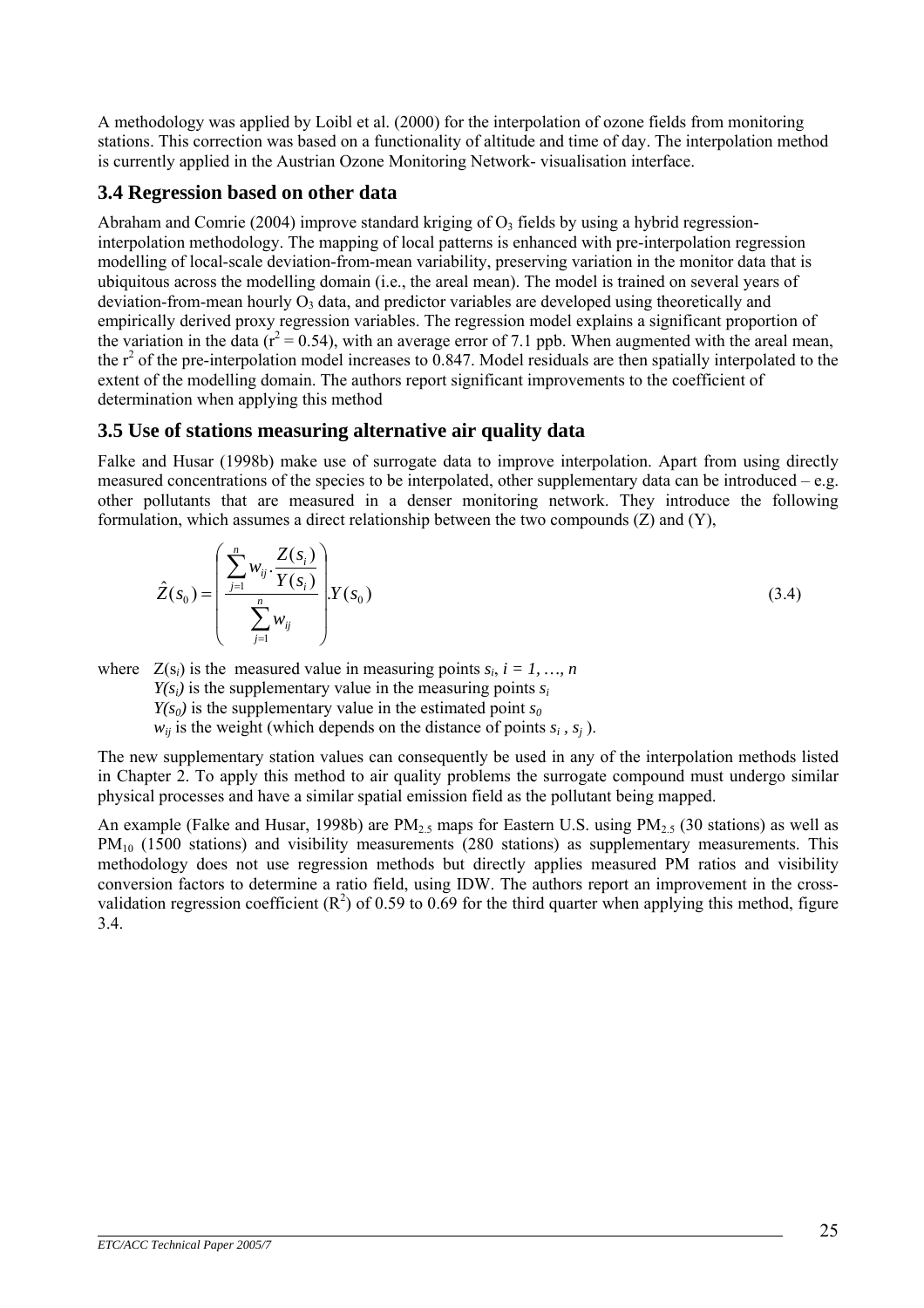<span id="page-25-0"></span>

*Figure 3.4. Comparison of PM2.5 maps for Eastern United States based on monitored PM2.5 data (left) and after the inclusion of PM10 measurements as surrogate data (right).Taken from Falke and Husar (1998b).*

# **3.6 Satellite data**

The use of satellite data, which has a very good spatial coverage but generally poor temporal coverage, has also been suggested and applied in interpolation. In general the actual concentrations of pollutants cannot be directly measured using satellite remote sensing but other indicative parameters can be, for example optical thickness for aerosol measurements.

In an application to Strasbourg (Weber et al., 2001) images from Landsat TM instrument were used to interpolate maps of  $PM_{10}$  based on 3 monitoring stations. The process there involved:

- 1. Identifying pixels in the image, using channels TM1-TM5, which were similar to the pixels corresponding to measurement sites.
- 2. Creating 'virtual stations' at these similar pixel positions and providing these virtual stations with  $PM<sub>10</sub>$  concentrations based on a regression relation between the thermal infrared Landsat channel TM6 and monitored  $PM_{10}$  values
- 3. These virtual stations are then used to create a spatial map, based on the thin plate interpolation method. An interpolation method similar to the quadratic beta spline method outlined in Section 2.2.

This method is based on previous studies that indicate a correlation between TM6 data and PM measurements. The use and basis for the 'virtual stations' is not clearly defined.

Sarigannis et al. (2003) use ground based measurements of particles and other gases to develop a regression model for PM concentrations and satellite measured values of aerosol optical thickness. The resulting map, based on the spatial AOT measurements can then be used as a surrogate for PM concentrations.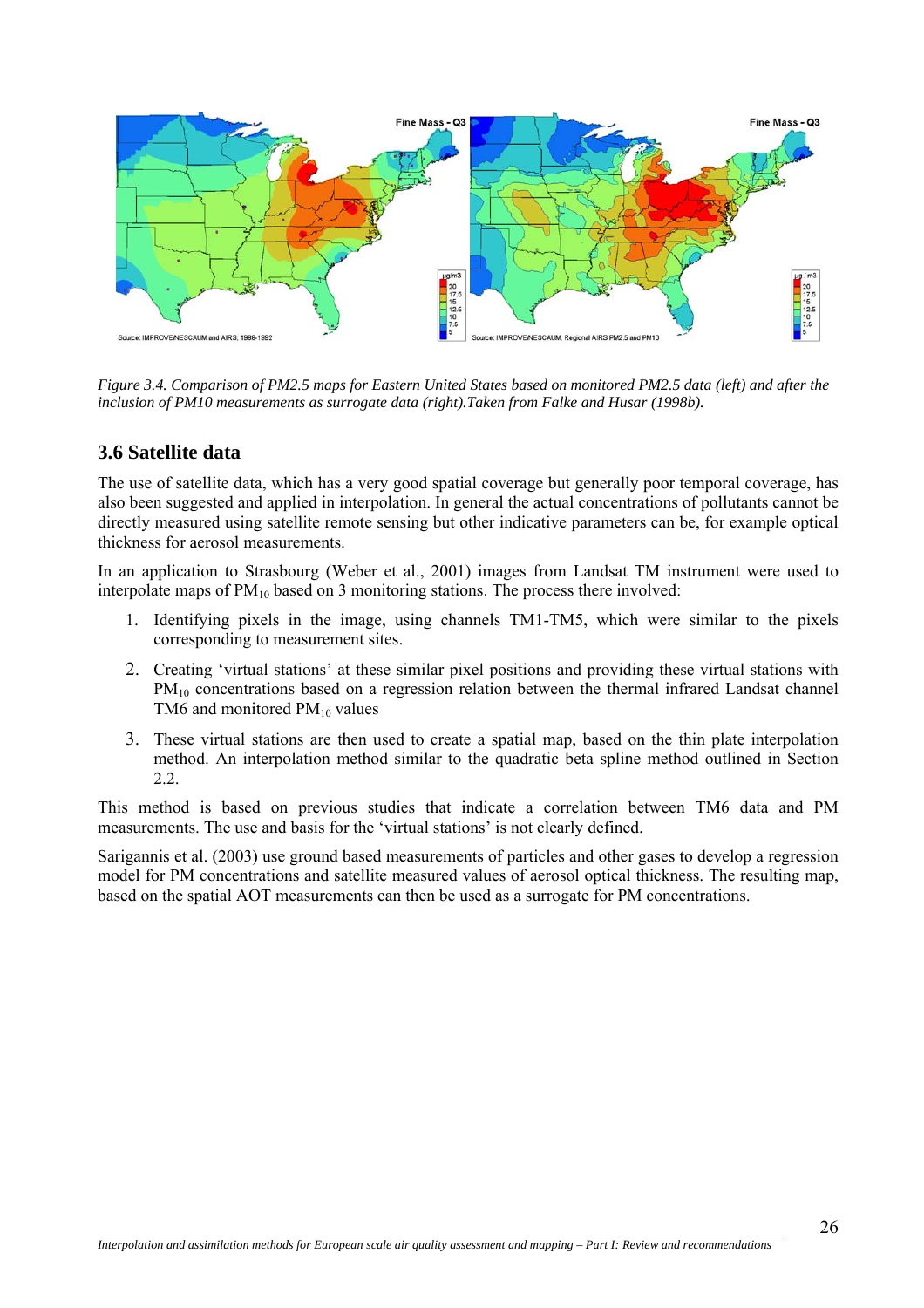# <span id="page-26-0"></span>**4 Interpolation methods using monitoring and modelling data**

The correlation with ancillary data, such as emissions, precipitation, wind speed etc. indicates that there are a number of physical and chemical processes governing atmospheric concentrations. This is, of course, not surprising and the next step to improve interpolation is to use model generated concentration fields that better reflect these processes. This can be done in several ways and some of the interpolation methods described in chapter 2 have been utilized in the application of these methods.

The use of model fields for interpolation relies on a certain amount of confidence in the models ability to correctly reflect the physical processes governing air quality and, in addition, that input data such as emissions are representative of the real world. The model confidence is reflected in an assessment of the uncertainty in model calculations. Uncertainty in model results should be taken into account when applying interpolation methods. This is however only carried out in more advanced data assimilation techniques, see chapter 5.

#### **4.1 Combination with models using interpolation of residual fields**

To produce European wide maps of pollutant concentrations as accurately as possible, a methodology has been developed to combine both EMEP monitoring and modelling data through spatial interpolation, to produce geographically distributed concentrations fields (Tarrason et al., 1998). After an initial selection process that excludes inconsistent monitoring data, a comparison is made between modelled and monitored data. The difference between the modelled and measured values at each measurement point is taken and this difference field is interpolated using radial basis functions, similar to the quadratic beta-spline method described in section 2.3, to create a difference field. The model and difference field are then added together using a distance weighting and a defined region of influence, similar to the 'Intuitive method' described in section 2.4. This influence distance is compound dependent as it coincides to the spatial covariance. For  $NO<sub>2</sub>$ , the example given here in figure 4.1, the influence distance is 300 km but this distance can be as large as 750 km, depending on the typical time scale of the pollutant. The methodology followed is given below.

Let  $m(x<sub>b</sub>,y<sub>t</sub>), t=1,...,n$  be the measurement value at each measurement site  $(x<sub>b</sub>,y<sub>t</sub>)$  and  $mod(i,j), i=1,...,i_{max}$  $j=1,...,j_{max}$  be the modelled values. For each measurement point  $(x_b, y_t)$ , let the difference between the measured and modelled value in the corresponding grid cell  $(i_b j_t)$  be

$$
diff(xbyt) = m(xbyt) - mod(ibjt).
$$
\n(4.1)

The differences are interpolated using radial basis functions

$$
f(x,y) = \sum_{k=1}^{n} c_k \varphi(d_k(x,y))
$$
\n(4.2)

where  $d_k(x,y)$  is the Euclidean distance to measurement point  $(x_k, y_k)$  and  $\phi(r) = \psi(r)$ . The parameters  $c_k$  are calculated by solving the linear system of equations obtained by letting  $diff(x<sub>t</sub>,y<sub>t</sub>) = f(x<sub>t</sub>,y<sub>t</sub>), t=1,...,n$ . The function *f* is a two dimensional continuous function describing the difference at any point  $(x, y)$  within the modelled grid, and equals the difference between observed and modelled values at all measurement points.

The new optimal maps are produced by adjusting the model calculations with the interpolated difference. Close to measurements, larger weight is given to observed values whereas in regions with no observations modelled results are preferred. The actual region of influence of measured values depends on the type of component, in particular, on its characteristic transport distance, and is determined by the range of spatial covariance used in kriging.

The new concentration fields  $N(x, y)$  are derived as follows:

$$
N(x,y) = f(x,y) + mod(x,y)
$$
  
\n
$$
d \le 1
$$
  
\n
$$
N(x,y) = f(x,y) (D_{comp}-d)/(D_{comp}-1) + mod(x,y)
$$
  
\n
$$
1 < d \le D_{comp}
$$
  
\n
$$
N(x,y) = mod(x,y)
$$
  
\n
$$
d > D_{comp}
$$
  
\n(4.3)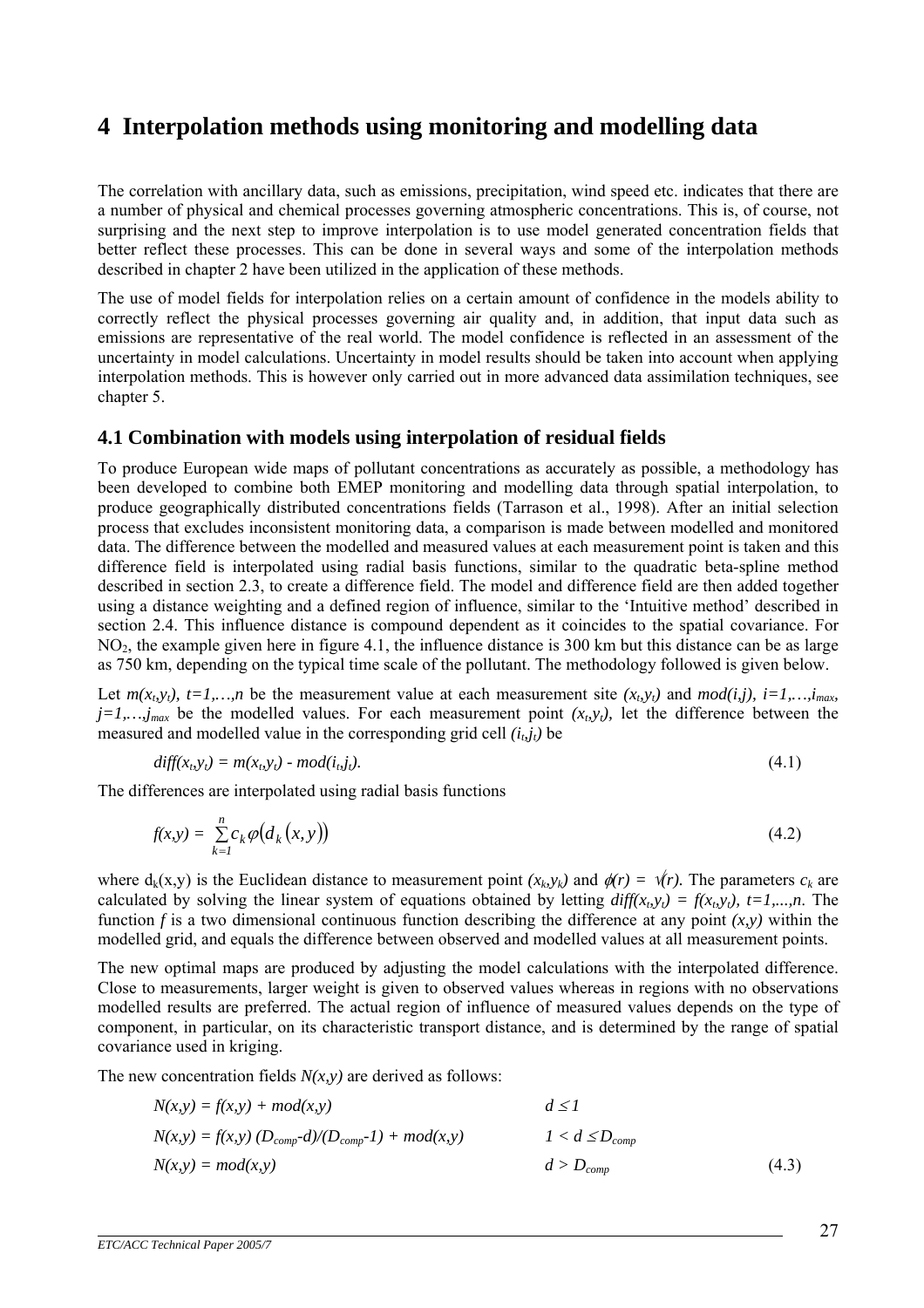<span id="page-27-0"></span>where d is the distance to the nearest measurement point, in grid squares, and  $D_{comp}$  defines the region of influence for a given component.  $D_{comp}$  is set to 2 grid squares (300km) for NO<sub>2</sub>, while for nitrate in precipitation  $D_{comm}$  is set to 5 grid squares (EMEP grid squares of 150 x 150 km).

No objective assessment of the method, e.g. cross-validation, was carried out using this method but the authors conclude the results are improved.



*Figure 4.1. Example of interpolation field using the methodology described in the text above (yearly average concentration of NO2, 1999). Left: the final interpolated field where the interpolated difference field has been added to the model field. Right: the interpolated difference field calculated by subtracting the model field from the observations and interpolating using radial basis functions and the intuitive approach.* 

#### **4.2 Combination with fitted models using interpolation of residual fields**

This methodology is similar to the method described in section 4.1, but it first calibrates the model. The model concentration fields are fitted to measurement data, using (mostly) linear regression between measured data and the model, at the points of measurement:

$$
M'(s) = c + a.M(s) \tag{4.4}
$$

where  $M'(s)$  are the values of the fitted model at the point of grid *s*, *M(s)* are the original values of the model at the point *s*, *c* and *a* are the parameters of linear regression.

For every measuring point  $s_1, ..., s_N$  the differences are calculated

 $\overline{a}$ 

$$
diff(si) = Z(si) - M'(si).
$$
\n(4.5)

These differences are then interpolated (using different approaches, see chapter 2) into the field of differences *D*. This interpolation field is added to the fitted model *M'* to produce the final interpolated field:

$$
\hat{Z}(s_0) = M'(s_0) + D(s_0)
$$
\n(4.6)

In the Czech Republic this method is used for the routine mapping of air-quality under the name *method of the weight field,* see Fiala et al. (2000). The mapped area is divided into several regions (e.g. by different climatological regime). The fitted model (4.4) is computed for each of these regions separately to give the linear regression parameters for each region. The interpolation of differences from (4.5) is carried out using the modified version of IDW (see section 2.1.2).

A similar approach is applied by Stedman (2005), based on the methodology described by Abbott and Vincent (1999), for rural  $SO_2$  data. They use ordinary kriging as the interpolation method. Results from Abbott and Vincent (1999) show that the determined regression factor  $c=3$  ugm<sup>-3</sup> and  $a=1.1$ , indicating that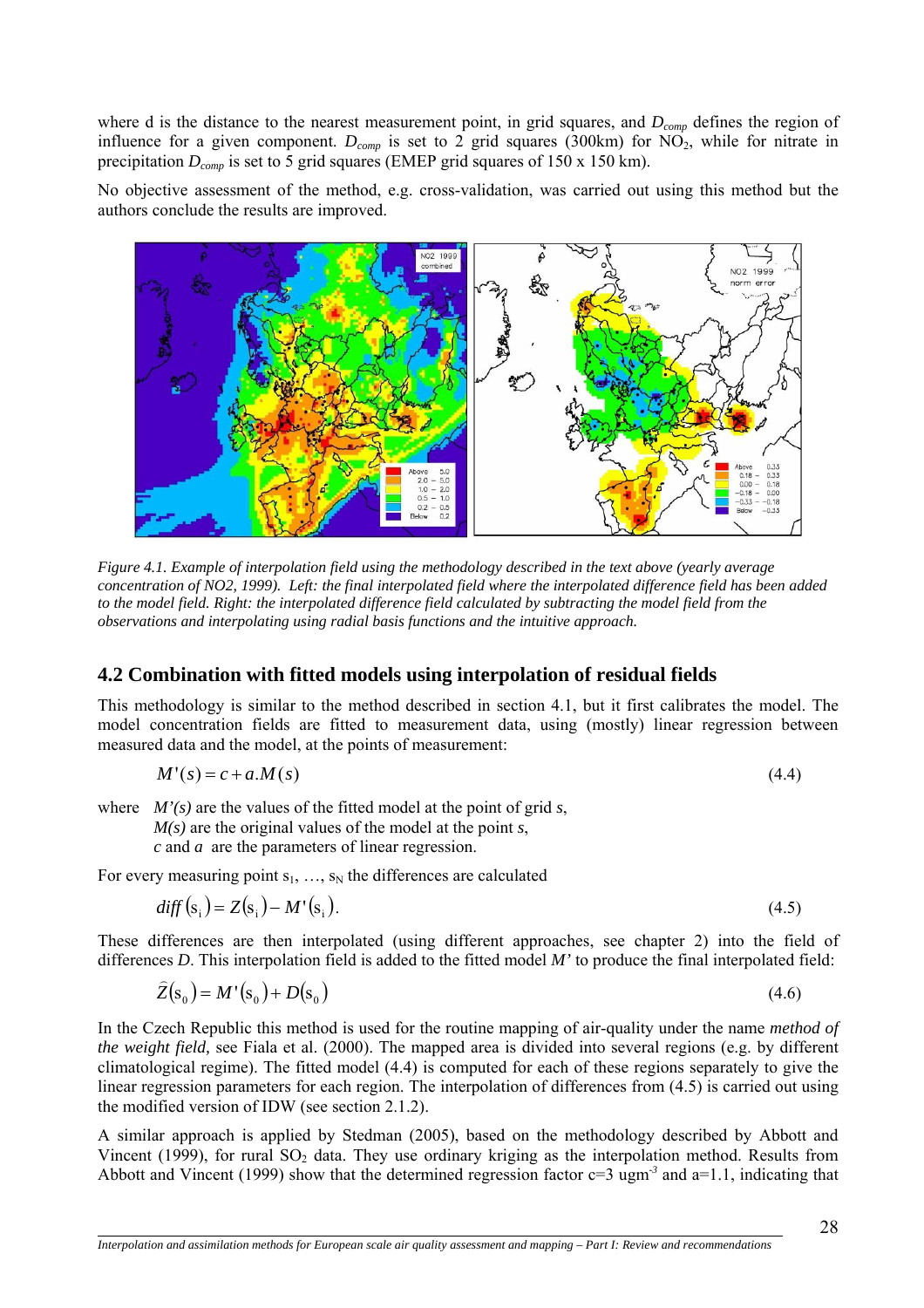the model was generally capable of predicting  $SO_2$  concentrations but tests against independent data sets did not show a high correlation between these and the resulting interpolated fields.

Horalek et al. (2003) also apply this method using kriging, IDW and radial basis functions as the interpolation methods for the Czech republic. Results from this study are shown in figures 4.2 and 4.3.



*Figure 4.2. Comparison of modelled verses measured annual mean concentrations of PM*10 *for all observational sites within the Czech Republic, 2002. Left: the linear comparison, right: the log comparison. The lognormal regression relation is used in the fitted model (Horalek et al., 2003). Note the model results are significantly lower than the observations.* 



*Figure 4.3. Annual mean PM*10 *maps for 2001 in the Czech Republic a) made by interpolation using cokriging with altitude, b) from the pure unfitted model, c) the final combined map using fitted model and cokriging of residuals with altitude. Maps are taken from Horalek et al. (2003).*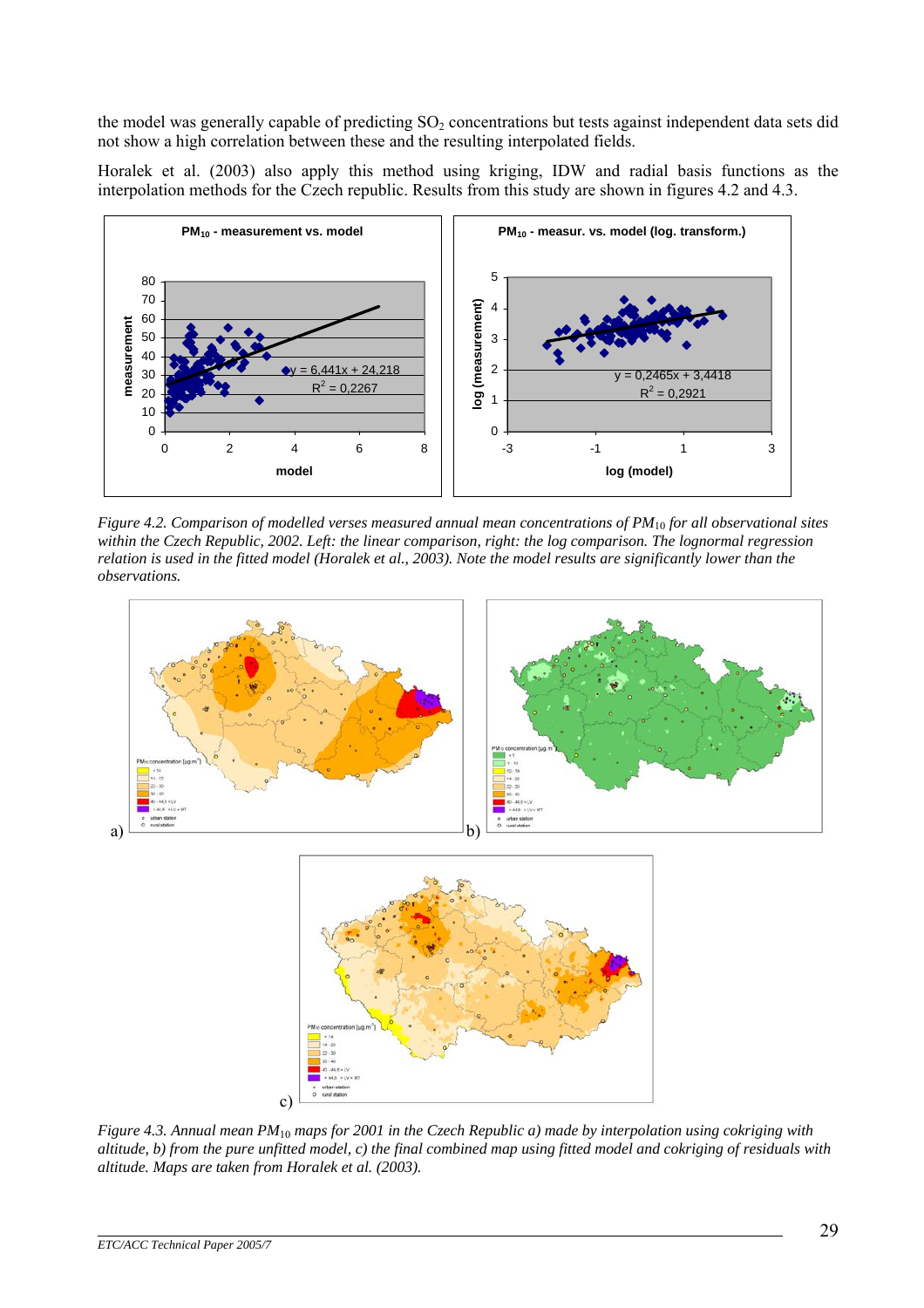<span id="page-29-0"></span>The major difference between this method and that described in section 4.1 is that the model is first fitted, through linear regression, to the observations and it is this model field that is used to determine the difference, or residual field, that is interpolated. This first step can improve the model field in a general sense, including overall effects of missing emissions, incorrect descriptions of boundary layer parameters or other chemical and physical processes.

# **4.3 Other methods for combining models and monitoring**

### *4.3.1 FLADIS*

The German system "FLADIS" (Wiegand and Diegmann, 2000) computes both short- and long-term concentrations of basic pollutants (including  $PM_{10}$ ) by a combination of interpolated measured data and the result of both statistical and physical models based on emission, meteorological and topographical data. The combination is carried out using a linear weighing factor. This factor is given by the coefficient of determination between the measured and modelled data at the measuring points such that when the coefficient of determination is high, based on all the measurement sites, then the model field is more heavily weighted. When the coefficient of determination is low then the interpolated observational field is more heavily weighted. The system has been used to generate  $NO<sub>2</sub>$  and  $O<sub>3</sub>$  maps in a number of German states.

#### *4.3.2 AirQUIS*

A now-cast system, developed by NILU and applied in Haifa, Israel, also combines observations and dispersion model calculations to improve concentration fields that are produced and displayed on an hourly basis for the city of Haifa (Denby and Flicstein, 2005). The methodology employed is dependent on the accuracy requirements defined by the user. In this case calculated concentration fields are considered acceptable if the model concentrations, within a 1 km radius of the monitoring sites, are within  $\pm$ 25% of the observed values. Based on these requirements the assimilation of observations is carried out in a 3 step process.

- 1. For each site the model concentration that is closest to the measured value, within a 1 km radius of the monitoring site, is chosen.
- 2. This value is used as basis for the model field adjustment. This assumes that the model field can be adjusted by a constant scaling factor that is derived by minimisation of the root mean square error of modelled and measured values.
- 3. A final local adjustment, based on a local weighting around the monitoring sites, is carried out to insure compliance with the specified acceptance criteria.

The most important aspect of the assimilation is step 2, which adjusts the model fields according to the best fit with observations. The application of this method suggests that certain parameters in the model, or model input data, have an overall effect on the model region, which is  $20 \times 20 \text{ km}^2$ . Such factors as wind speed, mixing height and turbulent diffusion will all have a general influence on the concentration levels. The resulting fields for dispersed pollutants, e.g. traffic related compounds, are improved with assimilation but the method is less successful when applied to plumes, e.g.  $SO_2$ , as the monitoring network, even with 15 stations, is not sufficiently dense to detect and adjust plume concentrations.

#### *4.3.3 Bayesian approach*

 $\overline{a}$ 

Brabec (2002) introduced an approach for combining measured and modelled data, which distinguished hard (measured) and soft (modelled) data and works with the spatial structure of both of them. This approach is more sophisticated and also more computational demanding than the other methods described here. It is based on the Bayesian statistics, see e.g. Gelman et al. (1997). This methodology is used in order to join the measured data (so-called prior) and the result of the model (apriori information) into the updated version of prior, so-called posterior.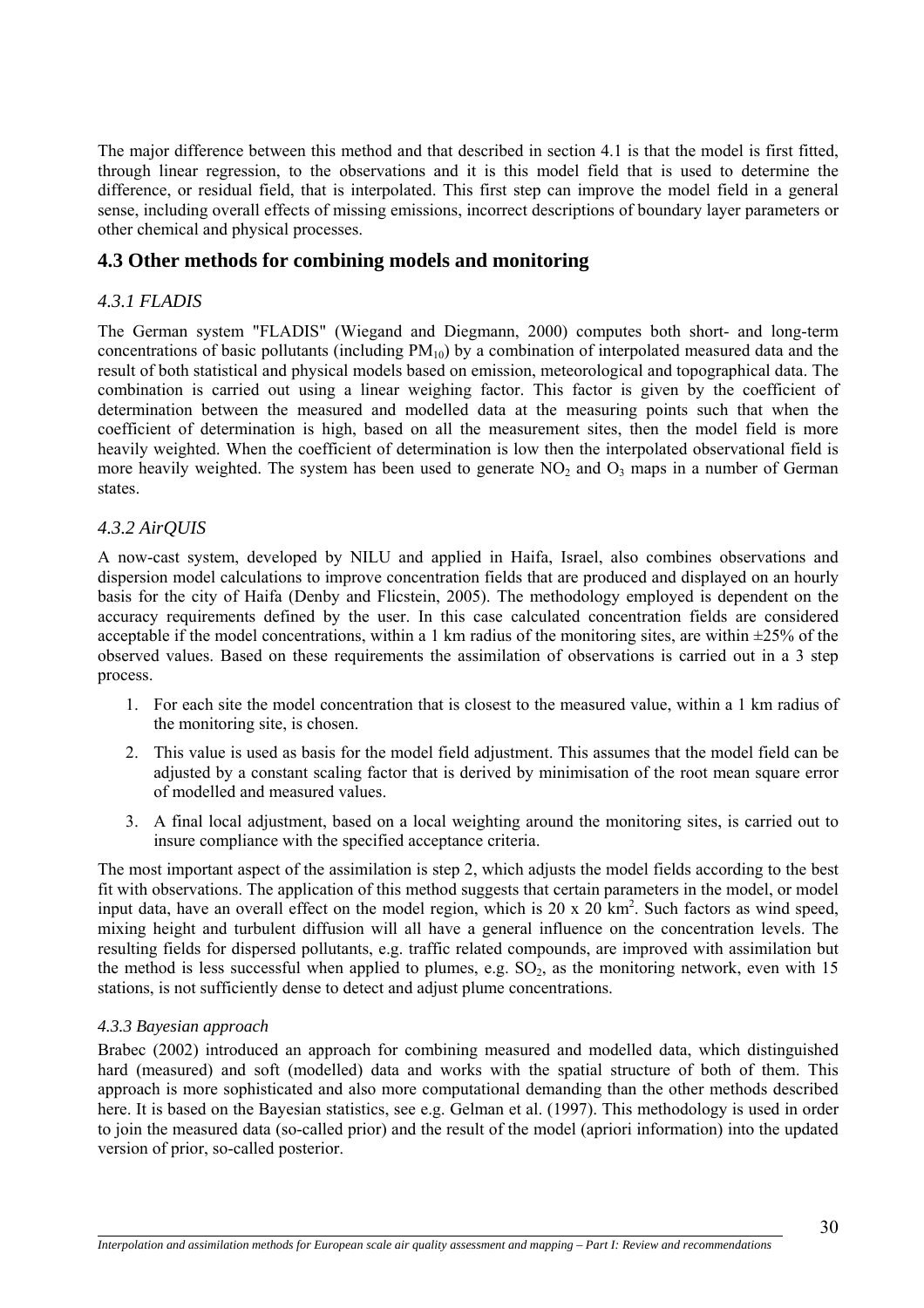#### *4.3.4 Background estimation, RIVM*

In the Netherlands (EC working group, 2000) the unknown background contribution is estimated using modelled and observed fields. The background field of PM<sub>10</sub> is estimated by taking the difference between the measured and modelled data at every rural background station. These residuals, which indicate a missing background contribution, are spatially interpolated into a 5x5 km grid. This interpolated field is then added into the modelled field, thereby giving an improved  $PM_{10}$  field. The urban stations are used for verification of the model.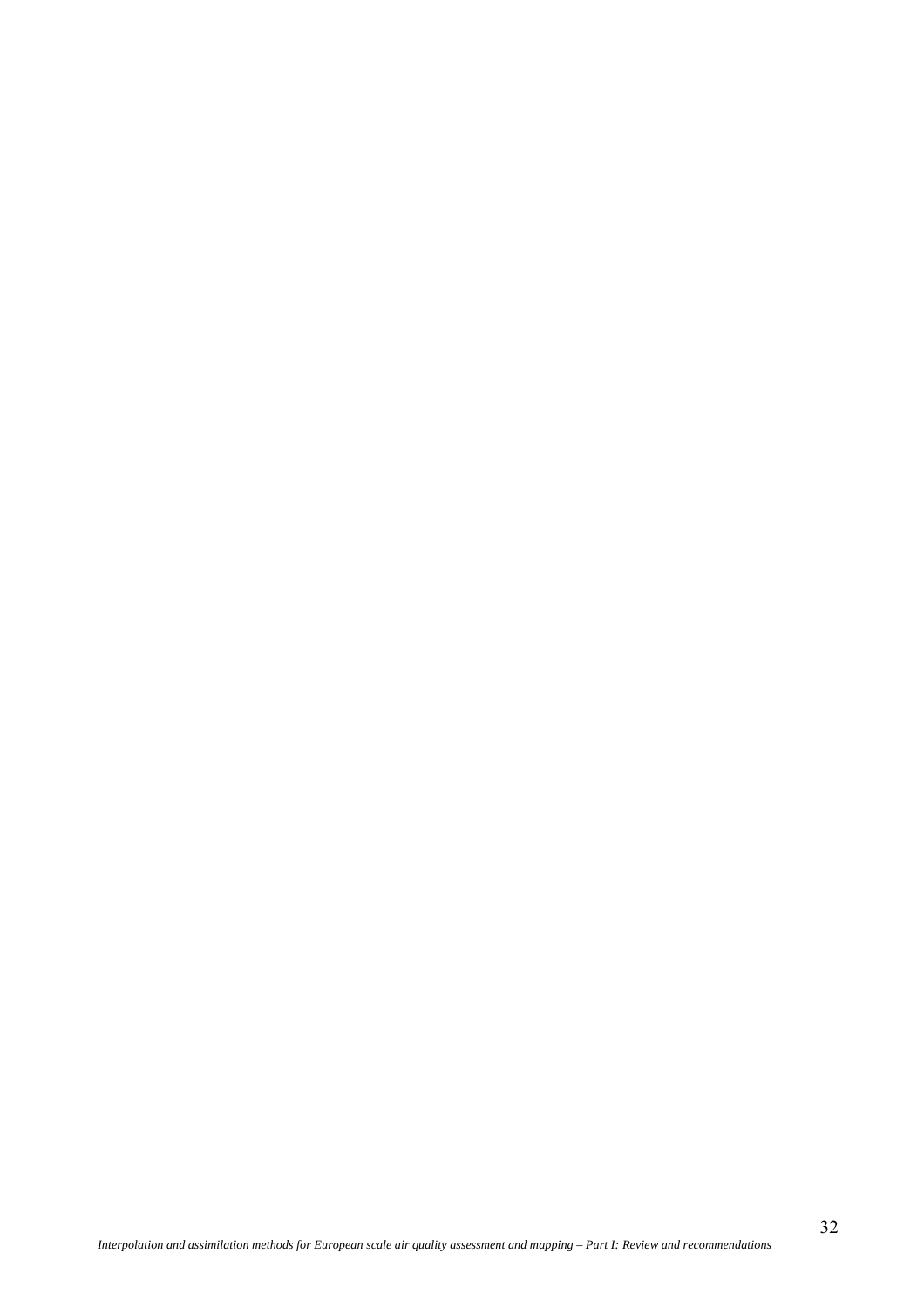# <span id="page-32-0"></span>**5 Assimilation methods using monitoring and models**

Data assimilation, in order to provide spatial distribution of pollutants, takes the interpolation of observational data with model results to the next logical level. That is that observational data is used to influence the model results, allowing for uncertainties in input data and process representation, to obtain the best physical representation of concentration fields. The previously described assimilation methods, chapters 2 to 4, are by no means consistent with physical principles, e.g. independently interpolated ozone and NO2 fields may not be physically realisable under meteorological and emission conditions known to exist.

Data assimilation often requires the use of advanced models, especially on the regional level where chemistry is most important, as well as substantial computer resources. Meteorology is one of the scientific fields that has benefited enormously from the use of data assimilation. The subject area of assimilation in atmospheric chemistry modelling is large and ever increasing. In this review a summary of current methods and applications is provided.

# **5.1 Optimal Interpolation**

The optimal interpolation (OI) method (Gandin, 1963) has been quite popular for many years, see section 2.5.2. Applied to a regional scale grid model the method is based on finding an optimal weight-matrix W for which the innovation vector  $y^{\circ} - H(x^f)$  ( $y^{\circ}$  is the observational vector and H is the model operator) will be multiplied and added to the forecasted model state  $x^f$  in order to form a new assimilated model state  $x^a$ . The weights used in the method are optimal in the sense that the prediction variance is minimized using these weights.

The technique relies upon the user to specify, in advance, covariances between the model calculated concentrations (model errors between different grid cells), and to specify the observational errors involved. The model error covariances are usually specified in the method by using one or more spatial correlation or covariance functions, modelling the covariances horizontally and vertically in the grid as a function of distance.

The OI-method is formally equivalent to the 3D-Var and PSAS data assimilation methods (see section 5.3 below), both of which are now considered to be more modern and flexible than the OI approach (Kalnay, 2003). Several numerical weather prediction (NWP) centres have in recent years started to use these other methods instead of OI due to their greater flexibility and ease of operation. However, the OI-method may be of use in order to perform regional scale data assimilation. Application of the method is relatively straightforward since, once the model error covariances have been determined, only a simple system of linear equations needs to be solved.

The assimilation of observed satellite aerosol depth into regional models of PM is one of the areas where optimal interpolation is currently used. Optimal interpolation of satellite data has been applied to the MATCH (Collins et al., 2001) and TM (Verver et al., 2002) models. Both the MATCH and TM models include sulphate, soil dust, black and organic carbon and sea salt aerosols in their particle description. The assimilation procedure introduces extra 'unknown' sources and sinks of aerosol mass in the model. These are then used to adjust the model field for an optimal fit to observations. The scheme has 7 tuneable parameters.

# **5.2 Variational methods**

Variational methods are based on the minimization of a cost function for the difference between model concentrations and observations (Lorenc, 1986). One of the disadvantages of these techniques is the requirement of developing a so-called adjoint version of the model, which is a complicated task for chemistry transport models. In contrast to sequential methods the model uncertainties must be specified beforehand, which is not straightforward. In addition, the variational methods are less flexible than ensemble methods, since the model adjoint model needs to be revised every time the model is changed or improved. However, the computational effort is only a few times the normal effort to run the model, and thus much lower than using the ensemble Kalman filtering techniques, see section 5.3.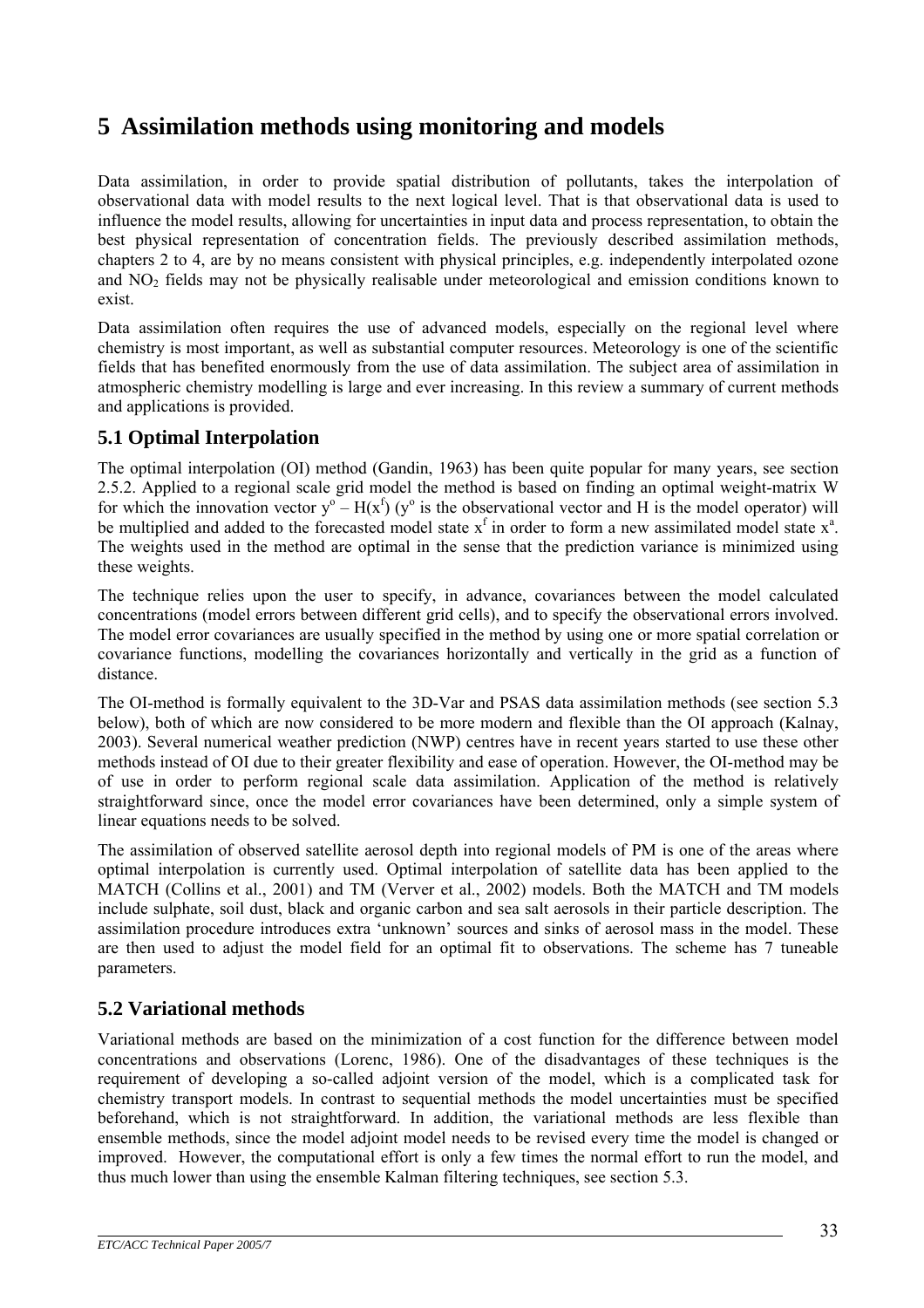<span id="page-33-0"></span>The application of variational techniques in a chemistry transport model was pioneered by Elbern et al. (1997; 1999; 2000). These authors implemented a 4D-var smoother technique for the EURAD model. The system was used to assimilate ozone concentrations during the first hours of an episode over central Europe. The assimilated state was used to perform forecast simulations. The authors showed that the system was able to reduce the absolute difference between observed and modelled concentration fields in the assimilation window considerably. The influence of the assimilated initial state diminishes after about 24- 36 hours. At that time the difference between the first guess of the free running model, using a background ozone concentration field as first guess, and the forecast simulation is very small. Hence, even the uncertainties in the model description of a high-level chemistry transport model like EURAD confine the period in which data assimilation improves forecasts to 1-2 days.

# **5.3 Kalman filter methods**

Kalman filter (KF) methods represent a large class of different techniques for performing data assimilation. The main idea of the KF-methods is an automatic estimation and updating of the model error covariance matrix B from one time step to the next using the model operator (the regional scale model) itself. The assumptions in the methods are essentially the same as in the variational methods (3D-Var, 4D-Var, PSAS), namely that the model state and observation errors (uncertainties) involved must have a Gaussian distribution.

The original Kalman filter (Kalman, 1960) was proposed for a pure linear system of evolution. Later it was extended to non-linear systems, and is then known as the Extended Kalman filter. The Kalman filter in its original form (whether linear or extended) has too large a computational complexity to be implemented in practice, so simplifications of the original filter are necessary.

The first application of Kalman filtering techniques was in oceanography. The successful application of this methodology led to the introduction of similar techniques for air pollution studies at the regional scale. The Dutch research community has been active in the application of Kalman filtering to ozone formation. Several studies have been performed using the regional scale chemistry transport models LOTOS (Van Loon et al., 2000; Segers et al., 1997, 2000; Segers, 2002), and EUROS (Hanea et al., 2004). Further, the number of applications of Kalman filtering techniques is growing and applications to other models start to appear (Eben et al., 2005).

There are a number of variations on Kalman filters of which the ensemble Kalman filter and the Reduced Rank Kalman filter have been the most widely applied.

#### *5.3.1 Ensemble Kalman filters*

The ensemble Kalman filter method (EnKF) was originally proposed in (Evensen, 1994). The idea behind the method is to apply an ensemble of N model states  $\{x^{(i)}, i = 1,...,N\}$  to represent the model error covariance matrix. The method thus avoids completely the complications involved in updating this matrix. Instead one must run the regional scale model N times in order to propagate the ensemble of model states  $\{x^{(i)}\}$  to the next time step using Monte Carlo random draw procedures to simulate model errors. The solution converges towards the exact solution of the Extended Kalman filter when N increases.

Hanea et al. (2004) implemented and compared two Kalman filtering techniques, ensemble (EnKF) and Reduced Rank (RRSQRT-KF) to assimilate ozone concentrations over Europe. For this purpose EMEP and AirBase observations were divided in assimilation and validation monitoring data. Kalman filtering requires applying random noise to key model parameters to build an ensemble of simulations. In this study, noise was applied to the emissions of  $NO<sub>x</sub>$  and  $VOC$  as well as the  $NO<sub>2</sub>$  photolysis rate. An extensive description of these data assimilation methods, the chemistry transport model and experimental setup can be found in Hanea et al. (2004) and the references therein.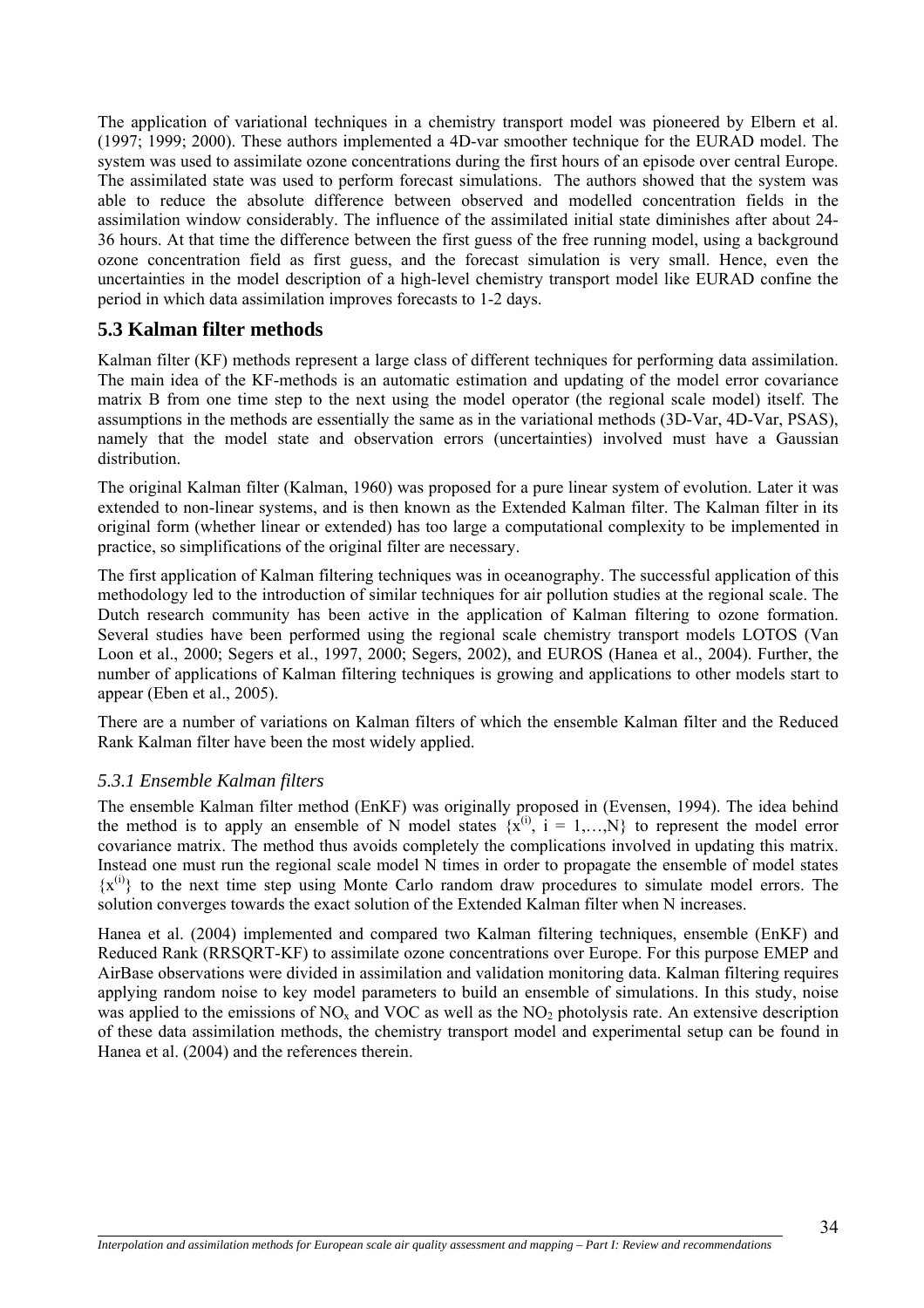

*Figure 5.1. Comparison of the performance of the ensemble Kalman filter methods EnKF and RRSQRT-KF using different numbers of modes/ensembles. The average absolute residuals AARs (ug/m3) are averaged over all the validation stations in Europe. Taken from Hanea et al. (2004).* 

The results of the simulations, figure 5.1, showed that the assimilation system is able to significantly reduce the average absolute residual (AAR), equivalent to MAE (see chapter 7), between the assimilated and observed concentrations at the validation stations. Figure 1 shows the dependence of the improvement in AAR as a function of the number of ensemble members, and therewith the increase in computational time compared to a single simulation. For the Ensemble Kalman filter the residuals decrease with the number of ensemble members or modes. For the reduced rank square root filter (RRSQRT-KF), which constantly reduces the number of modes to those with the most information, the improvement is higher than the EnKF setup with a limited number of modes. However, one still needs a considerable number of modes that increase the computational time considerably. The authors show that adjustment of the emissions strengths gave the best improvement of the modelled ozone concentrations. Moreover, they also showed that the area of influence of an observation station was small, which can be explained by the local characteristics of the photochemical equilibrium.

# *5.3.2 Reduced Rank Kalman filters*

The idea behind reduced rank Kalman filter methods (Verlaan and Heemink, 1997) is to use a low-rank square-root approximation of the model error covariance matrix, which is easier to handle and update than the original matrix. The low-rank approximation is based on representing only the  $N < n$  main eigenvalues of the covariance matrix, and assume that the model is linear enough so that the associated eigenvectors are sufficient to represent the probability distribution. Using this method the regional scale model must be run N times instead of  $\sim$ n. In practical applications this represents a huge saving (as compared with the Extended Kalman filter), since N is usually much smaller than n. The implementation of the technique is, however, less straightforward than the EnKF-method.

Many different variants of reduced rank Kalman filters exists, such as the RRSQRT (Verlaan and Heemink, 1997), POEnKF and COFFEE (Heemink et al., 2001), SEEK and SEIK (Pham et al., 1998) filters. Some of these are also combinations with the EnKF-method. They differ basically in the way the ensemble is being created and maintained. The RRSQRT Kalman filter has been applied in data assimilation of tropospheric ozone in the European regional scale atmospheric transport chemistry model LOTOS (Segers, 2002). Ozone observations were used in order to reduce the uncertainty of emissions and depositions in this model. In this study the RRSQRT Kalman filter was found to work well and was also found to be somewhat faster than the (original) Ensemble Kalman filter method EnKF.

One of the main practical advantages of the EnKF and the reduced rank Kalman filter methods is the separation of the model implementation and filter algorithm. Neither a complicated tangent linear model nor an adjoint operator is required (as in the 4D-Var approach) which makes the coding of the method simpler. For all the ensemble based methods the choice of ensemble size N is very important. It is difficult to say in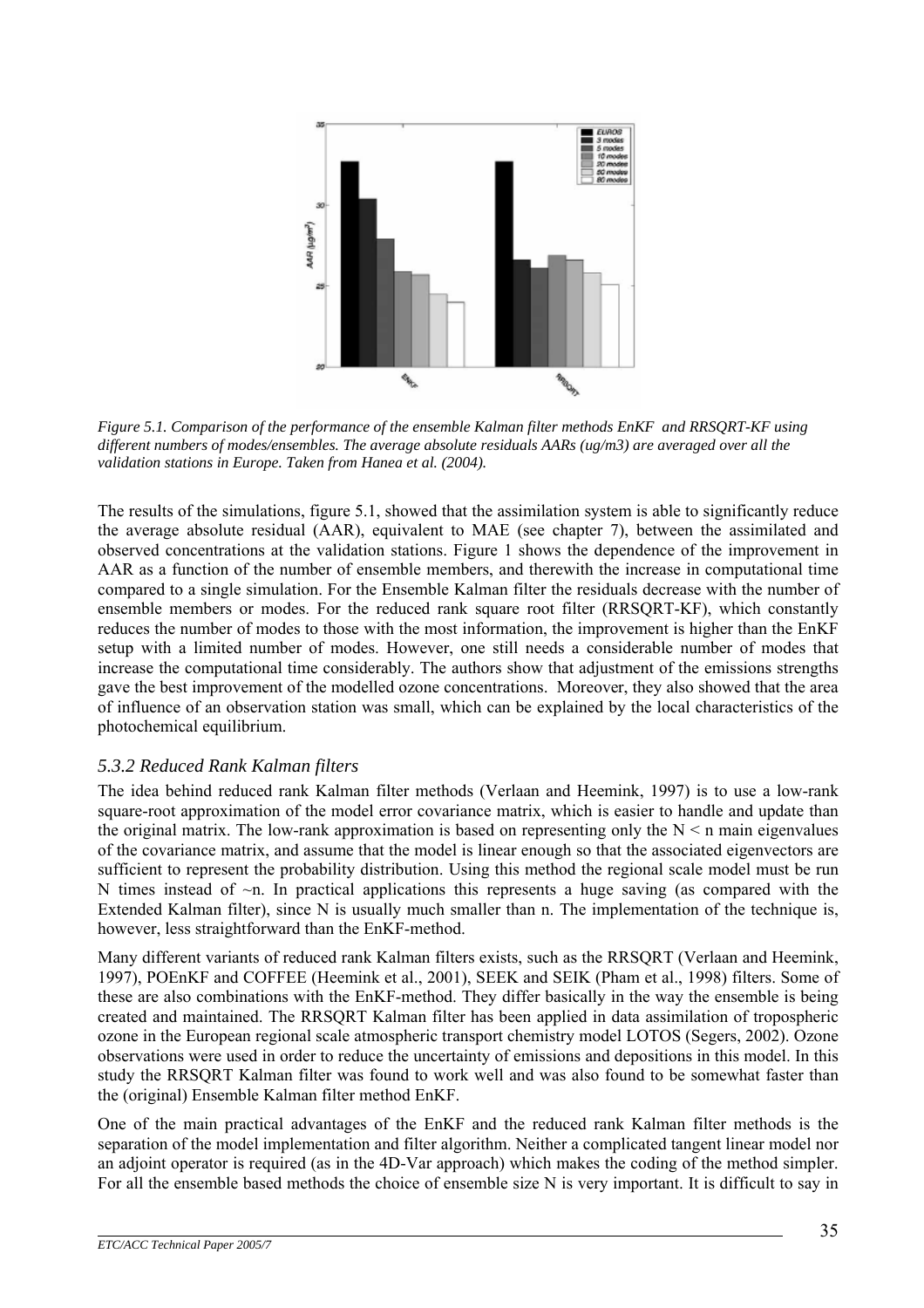advance how large N needs to be, sconsequently trial and error is necessary to a certain extent. The computational effort of the method is roughly proportional to N runs of the regional scale model (including some extra time needed to update the low-rank approximations).

 $\overline{a}$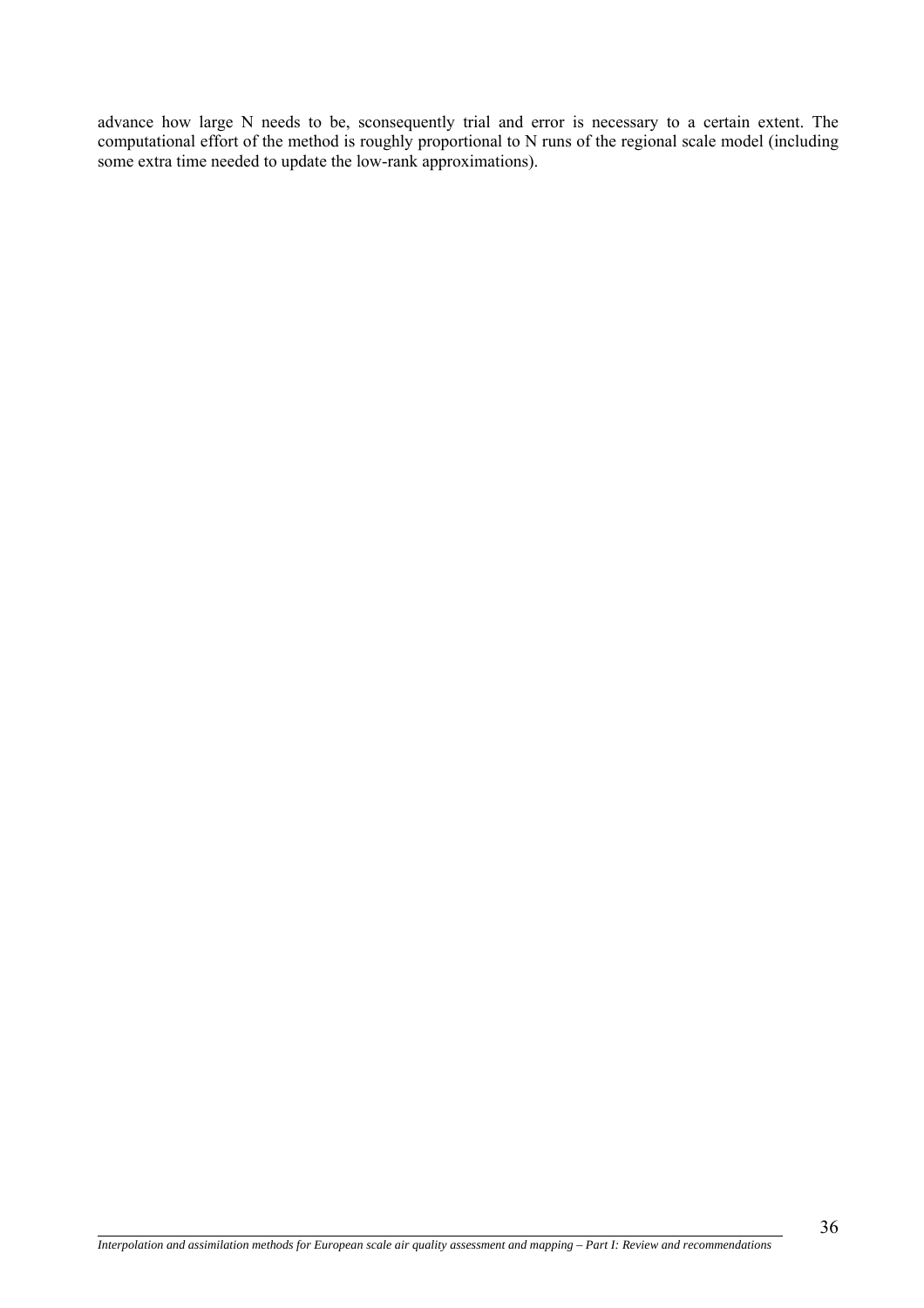# <span id="page-36-0"></span>**6 Urban scale interpolation within the regional scale**

In principle all the interpolation methods described in the previous sections can also be used for interpolation on the urban or agglomeration scale. Some of the examples in these sections are indeed based on urban scale interpolations. The major differences between interpolation on the urban and regional scale are:

- 1. There are often a very limited number of stations available in particular urban regions, sometimes none at all.
- 2. The urban region is limited in extent and some form of boundary or weighting scheme must reflect this.
- 3. Concentration gradients are much higher on the urban scale than the rural scale due to the high spatial variability of emission sources within urban regions.
- 4. It is not practically possible to use models on the urban scale for all cities, as described in chapters 4 and 5, and so these interpolation methods cannot be used. Simple types of models, e.g. mixing height etc, may possibly be used.
- 5. It is not practical to collect a large number of ancillary data sets, as discussed in chapter 3, for all cities in Europe and so the methods described in chapter 3 must be limited to ancillary data that can be taken from a centralised database.

As a result some form of interpolation, as described in chapters 2 or 3, is required for the urban scale. To implement this only urban and suburban background stations should be used as these have a much larger region of representativness, compared to traffic stations. The following methods may be applicable for the inclusion of refined urban scale interpolation within a regional scale field. Some of these methods have already been applied and some are conceptual and would require further testing.

# **6.1 The cluster method**

This method assumes that conglomerations have a number of monitoring sites close together. These sites are included in the regional scale interpolation but their distance of influence is limited by their proximity to one another. In this way an urban site will not have much influence further out into the rural region. This is described in Section 2.1.2. One problem with this method is it does not take into account city size and shape nor is it effective when only 1 or 0 stations are available.

# **6.2 IDW with differential weighting**

A variant on the cluster method is that station types are used to define their influence distance. If IDW methods are used then the weighting distance of urban stations may be decreased. The influence distance must be defined by city size, if this is available, or on population, assuming this to be related to physical size. An example of this method is described in section 2.1.2, Fiala et al. (2000).

# **6.3 Bounded interpolation**

If the rural scale concentration field is calculated then this can be used as background and subtracted from the urban stations. One is then left with the urban contribution. Interpolation within the urban region can then be carried out using any of the interpolation methods described in chapters 2 or 3 but with appropriate boundaries. These boundaries can be set either by a population threshold or by other methods, e.g. polygons or circles describing the urban extent.

# **6.4 No monitoring data available**

When considering a European wide interpolated concentration field with refinement on the urban scale, it is necessary to take into account cities that have no monitoring data available. Estimates of concentrations within these cities will require the availability of ancillary data, such as emissions, population, land use, climatology, etc. to estimate urban scale concentrations. It is possible, based on measurements made in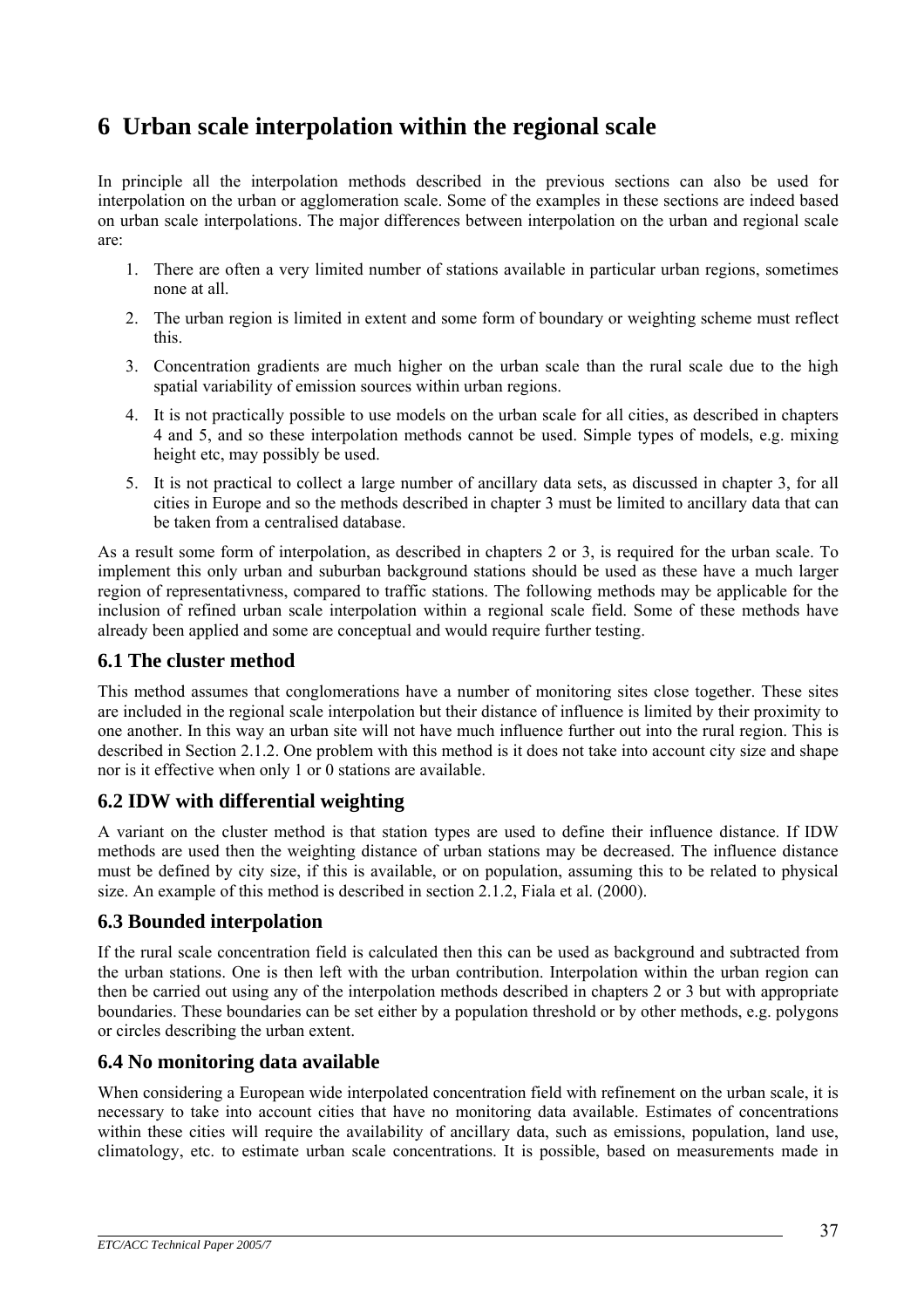<span id="page-37-0"></span>other cities, to determine regression relationships between concentrations and a set of particular parameters, such as population, in order to estimate urban scale concentrations within cities without measurements.

Relationships between total population and urban background concentrations have been established in the Auto-Oil II Programme: Air quality report (2000). In this report regression relationships were established for  $NO<sub>2</sub>$  and CO for 1995 on the basis of population density, total settlement population and observed air quality. In total 1065 settlements were taken into account. This report found a normalized relationship between population and concentration given by

$$
C = a p_d u_p^{b+1} \tag{6.1}
$$

where *C* is the concentration

 $\overline{a}$ 

*a* and *b* are empirical coefficients

 $p_d$  is the population density (inhabitants/km2)

 $u_p$  is the percentage of the total settlement population of the total EU15 urban population

Values of the coefficients for the yearly average  $NO<sub>2</sub>$  concentration, for example, were given as  $a =$  $1.6291x10^{-4}$  and  $b = -2.21239$ .

### **6.5 Superposition of urban and rural interpolated fields**

In addition to the use of regression relations where no monitoring data is available (section 6.4), it is also possible to create directly an urban interpolation field that covers a region much larger than individual urban areas, e.g. Europe wide. By taking urban monitoring concentrations, or the difference between urban and rural concentrations (urban delta), an interpolated urban concentration field can be made. The two fields, an interpolated urban or urban delta field  $\hat{Z}_u$  and a rural field  $\hat{Z}_r$ , can then be superimposed by combining the two fields with a weighting function *w*. This can be written as

$$
\hat{Z}(s_0) = w(s_0)\hat{Z}_u(s_0) + (1 - w(s_0))\hat{Z}_r(s_0).
$$
\n(6.1)

where  $s_o$  is the position at which the final concentration  $\hat{Z}$  is determined The weighting function will be dependent on population density such that when population density decreases to rural levels the weighting function will approach 0, e.g. <100 inhabitants/km<sup>2</sup>. For typical urban population densities, e.g. > 500 inhabitants/ $km^2$ , the weighting field will approach unity.

Implicit in this form of interpolation is that there exists some relationship between population density and the urban, or urban delta concentrations. However, if this is the case, then it has the advantage over other methods that it does not require the definition of urban borders or influence distances, as do the methods described in sections 6.2 and 6.3. It also can include effects that are more closely linked to the local region, e.g. climatology, industrial typology, emission factors. One of the disadvantages is that large industrial centers may have a strong influence on nearby non-industrial centers.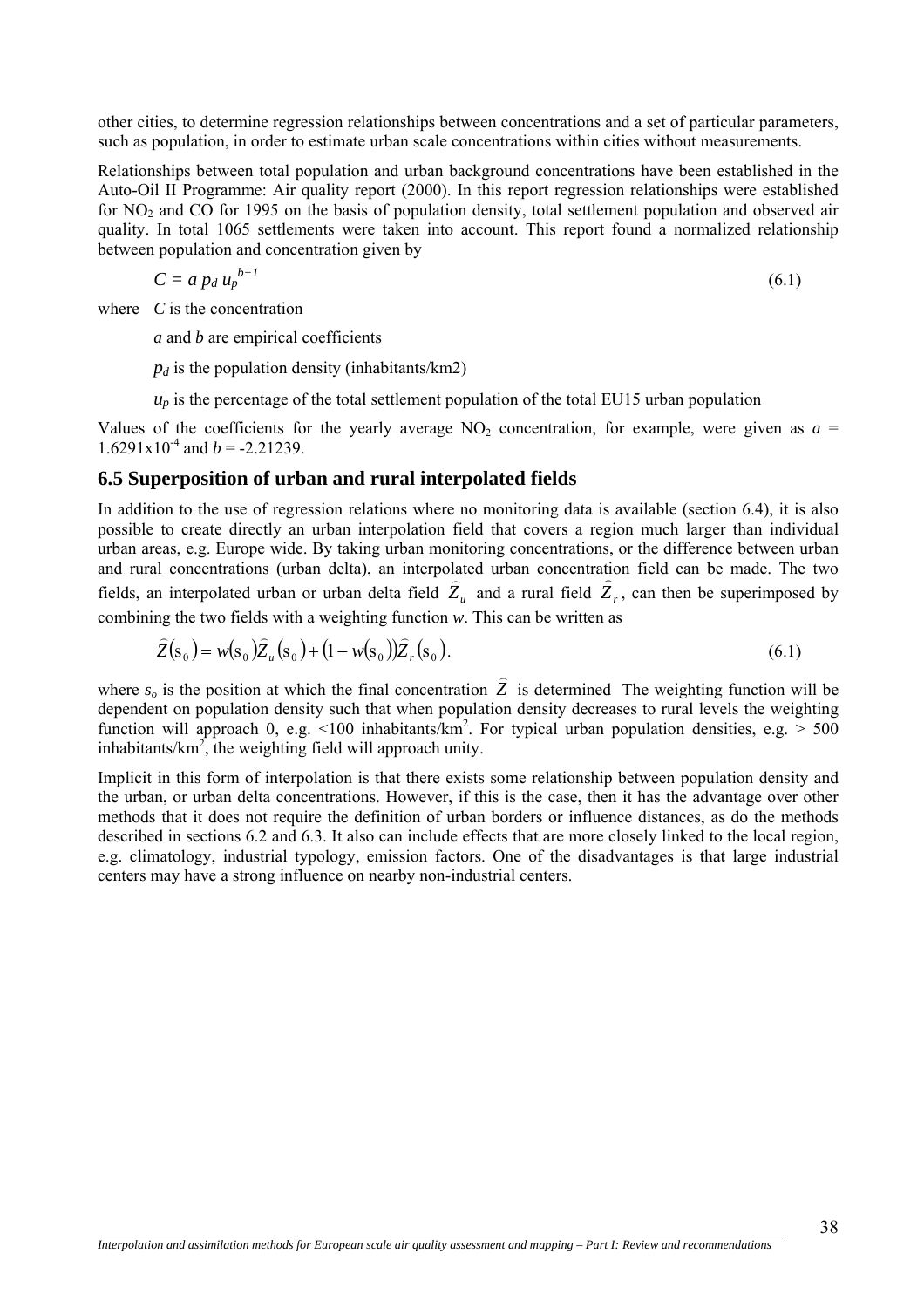# <span id="page-38-0"></span>**7 Objective quantification of interpolation quality**

There are several approaches of how to evaluate the quality of interpolation. Some approaches are empirical, others are closely linked with using models - e.g. geostatistical methods allow a quantification of the error of interpolation, simultaneously with the interpolation.

The most often used measure of interpolation quality is cross-validation. This approach is empirical and objective. The cross-validation method computes the spatial interpolation for each measured point using all the available information except from that one point, i.e. it withholds one data point and then makes a prediction at the spatial location of that point). The predicted and measured values are then compared and the procedure is repeated for all points. In this way the behavior of the investigated methods, excluding the influence of the measurement, can be simulated.

The values predicted by cross-validation are compared to measurements in several ways. On the one hand by linear regression (in the ideal case there would be a relation  $y = x$ ), on the other hand by forming residuals and integrating them into the statistical indicators. The most common indicator is RMSE, i.e. root mean squared (cross-validated) error:

$$
RMSE = \sqrt{\frac{1}{N} \sum_{i=1}^{N} (Z(s_i) - \hat{Z}(s_i))^2},
$$
\n(7.1)

where  $Z(s_i)$  is the measured concentration value in the i-th point ,

 $\hat{Z}(s_i)$  is the estimated concentration value in the *i*-th point using other points.

A smaller RMSE generally means a better estimation.

Other cross-validation summary statistics are, e.g. mean prediction error (MPE), which is the same as average bias, or absolute error (MAE):

$$
MPE = \frac{1}{N} \sum_{i=1}^{N} (Z(s_i) - \hat{Z}(s_i)),
$$
\n(7.2)

$$
MAE = \frac{1}{N} \sum_{i=1}^{N} \left| Z(s_i) - \hat{Z}(s_i) \right|,
$$
\n(7.3)

MAE should be the smallest and MPE should be the nearest to zero.

In the case of geostatistical methods it is possible to use other cross-validation parameters (e.g. mean standardized prediction error), which use the prediction standard error (calculated on the basis of these methods). It is also possible to perform validation: a part of the data is removed (so-call "test dataset") and the rest of the data ("training dataset") is used to develop the geostatistical model (and its parameters  $-e.g.$ nugget, sill and range). Subsequently the model is tested using the removed "test dataset".

As it is often relevant to compare different methods, including geostatistical and other interpolation methods, it is necessary to use a common parameter or set of parameters that are generally applicable. For this reason the cross-validation methodology should be employed and the parameters of RMSE and MPE should be used.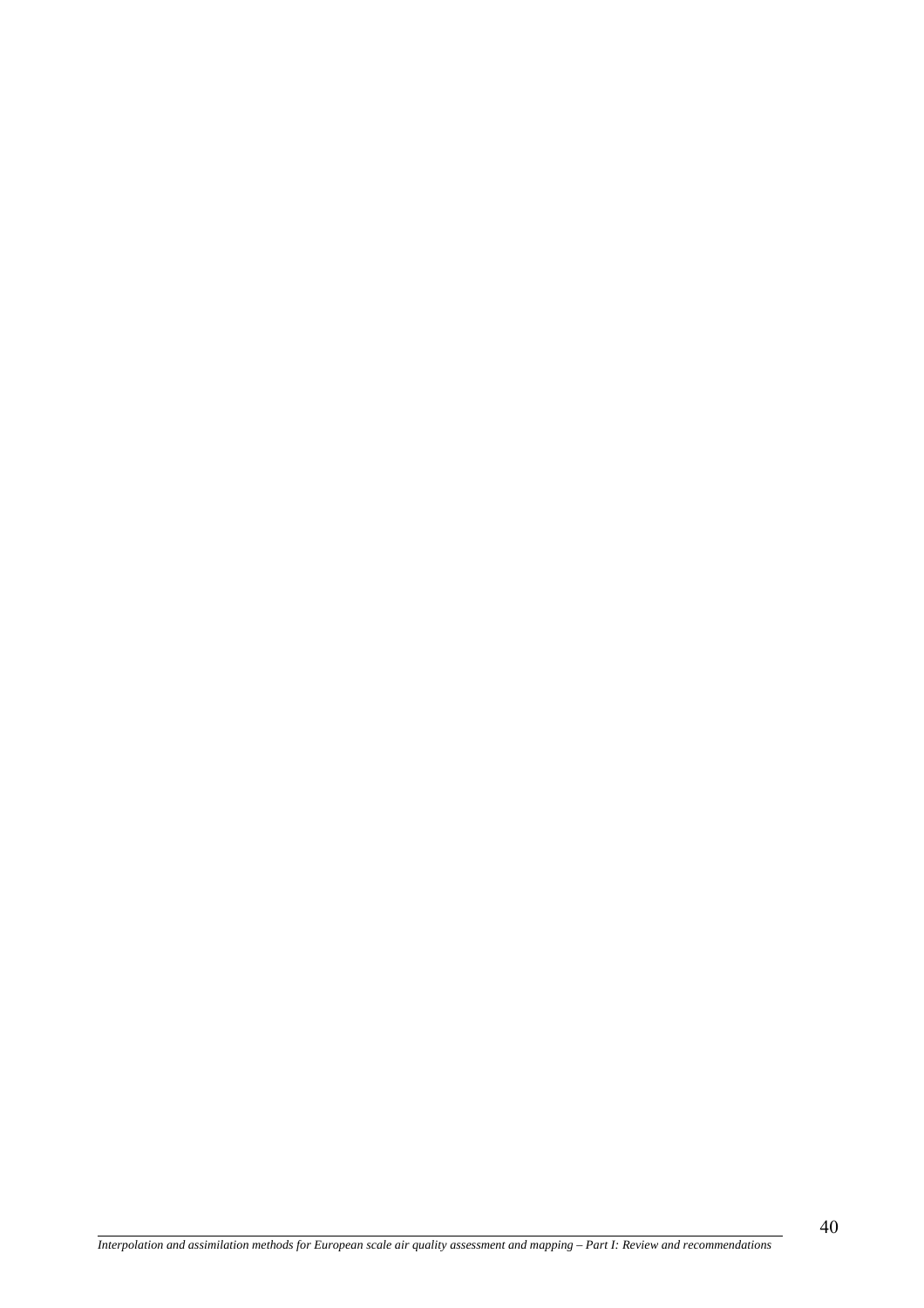# <span id="page-40-0"></span>**8 Conclusions and recommendations**

The following is a selection of conclusions and recommendations based on the literature review and on tests carried out in Part II of this report. Conclusions from the review will be given and then the selected methodologies for testing will be briefly described. A summary of the results from the tests, which cover the pollutants ozone and  $PM_{10}$ , will be given for both rural and urban interpolation tests and finally an overall conclusion and recommendations for future work will be stated.

### **8.1 Conclusions from the review**

A large number of interpolation methods exist and many of these methods are currently available in commercial software. The interpolation methods most often used, in various forms, include inverse distance weighting (IDW), radial basis functions (RBF) and kriging. Clearly when standard software is available the use of such methods will be enhanced. From the studies carried out there is a general tendency towards kriging as an interpolation method above other methods. However, the differences between these methods is not always large in the cases when pure interpolation of monitoring data is carried out. Kriging is usually given as the preferred method.

The studies described in this review, particularly chapter 3 and 4, show that the inclusion of additional data can lead to significant improvement in the interpolated field. It is a logical consequence that if extra data, which is correlated in some way with the primary data to be interpolated, is included in the interpolation then this will lead to improvements in the final interpolated field. This is providing a sensible and statistically sound method is employed. The important point is to identify such additional data and include it correctly in the interpolation.

Methods described in chapters 3 and 4 that include additional data are cokriging, regression models and the interpolation of monitoring-modelling residuals. There are a large number of variants or combinations of these methods, as well as an array of additional data, possible. Such is the variety that their use for particular pollutants and at particular scales should be tested on a case-by-case basis in order to achieve the optimum interpolation method. It is therefore recommended that such tests be carried out to achieve the particular aim of a given study.

Assimilation methods, chapter 5, are the most physically consistent but also the most computationally demanding methods for the combination of measurements and models. The aim of such assimilation methods is to guide a model, which is assumed to reflect to some degree reality, towards observed values, both spatially and temporally. This is perhaps the most promising method for creating the best concentration fields of pollutants but is not easily accessible and is still a developing research area.

There is no clear or tested methodology for combining urban and rural scale observations in the same interpolation. The need to do so is reflected in the typical spatial representativeness of the pollutants. Often rural scale concentrations are transported long distances whilst urban emissions of pollutants, which effect urban measurements, are locally determined. This leads to the need for a more local definition of the urban contribution to pollutant concentrations. Testing of some of the methods described in chapter 6 is required before recommendations can be made.

# **8.2 Selection of methodologies for testing**

As already presented in this review there are a large number of possible interpolation methods, and variations on these, available. A selection has been made of a number of fundamental interpolation methods, listed below, which cover a range of techniques including: pure interpolation, interpolation using supplementary data, interpolation using modelled data and interpolation using regression techniques. They are divided into the following sections with increasing order of complexity:

- 1. Pure interpolation methods using
	- a. IDW
	- b. Ordinary kriging
	- c. Ordinary cokriging with supplementary data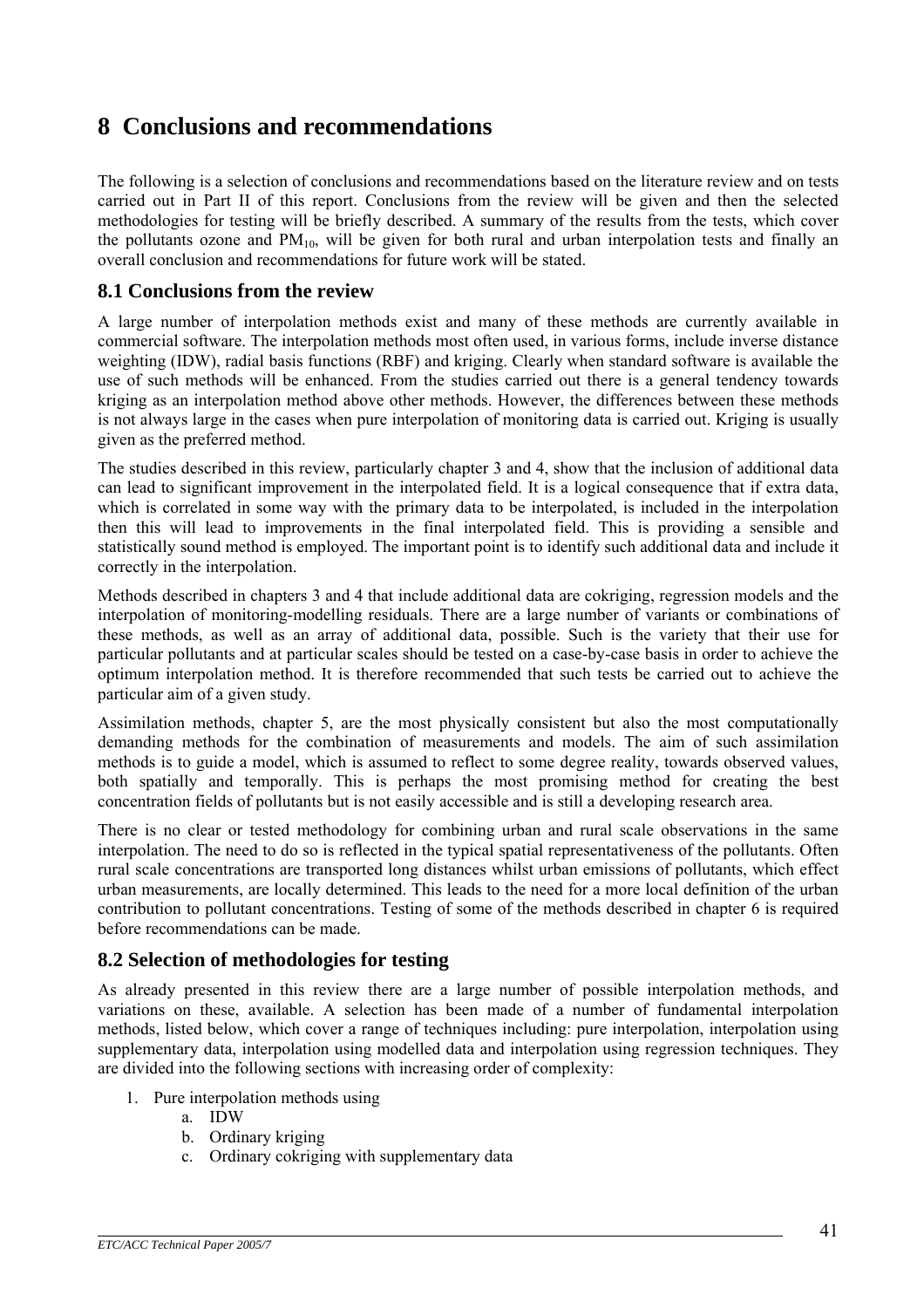- <span id="page-41-0"></span>2. Interpolation using model data. This is tested using the above interpolation methods in two different ways, namely:
	- a. Plain subtraction of model and measurements with interpolation of the residual using:
		- i. IDW
		- ii. Ordinary kriging
		- iii. Ordinary cokriging with supplementary data
	- b. Combination using fitted model with interpolation of the residual using:
		- i. IDW
		- ii. Ordinary kriging
		- iii. Ordinary cokriging with supplementary data
- 3. Interpolation using linear regression, including both model and supplementary data, with interpolation of the residual using:
	- a. IDW
	- b. Ordinary kriging

The methods described in 1 and 2 above can be found in the relevant review chapters 2 and 4. The regression method listed in 3 is a variation on the regression techniques described in Chapter 3 but uses both model and supplementary data to define a regression relation. This is relationship is subsequently used to calculate the residual before interpolation. All these methods are described in detail in Part II, chapter 2.

A number of possible methodologies have not been tested, including:

- Other deterministic interpolation methods than IDW and kriging, such as RBF. The two chosen methods well represent the two types of interpolation, namely deterministic and geostatistical.
- Other regression methods, e.g. with emission data, were not tested (section 3.2) as chemical transport models should provide the best spatial distributions in this regard
- The use of satellite data is not investigated as the focus is on land based measurements
- No model assimilation studies are carried out as this is beyond the scope of the current study
- No temporal-spatial interpolation tests are carried out as this study concentrates on long term, annual, fields

#### **8.3 Summary of rural interpolation studies**

This section summarizes the results of tests carried out in Part II of this report to establish the preferred method of interpolating rural monitoring data with regard to ozone and  $PM_{10}$  at the European level. The interpolation methods tested, outlined in section 8.2, are applied to the three ozone indicators (AOT40, SOMO0 and SOMO35) and to the two  $PM_{10}$  indicators (Yearly mean and 36<sup>th</sup> highest daily maximum). Four years of data have been selected from the AIRBASE dataset along with EMEP unified model calculations (2000-2003).

The additional supplementary data used in cokriging and in regression calculations includes elevation and 30 year climatological means of sunshine duration, relative humidity, temperature, precipitation and wind speed.

The results of these tests and analysis are described in detail, along with the resultant maps, in Part II of this document. Each of the interpolation methods is analysed in terms of the root mean square error (RMSE) derived by cross-validation analysis. RMSE is used to define the quality of the interpolation.

#### *8.3.1 Supplementary data*

 $\overline{a}$ 

Regression analysis is carried out on the supplementary data. The following conclusions are drawn from the analysis.

- Elevation, sunshine and humidity give the most significant correlations for ozone indicators
- Temperature, precipitation and wind speed have very weak correlation with ozone indicators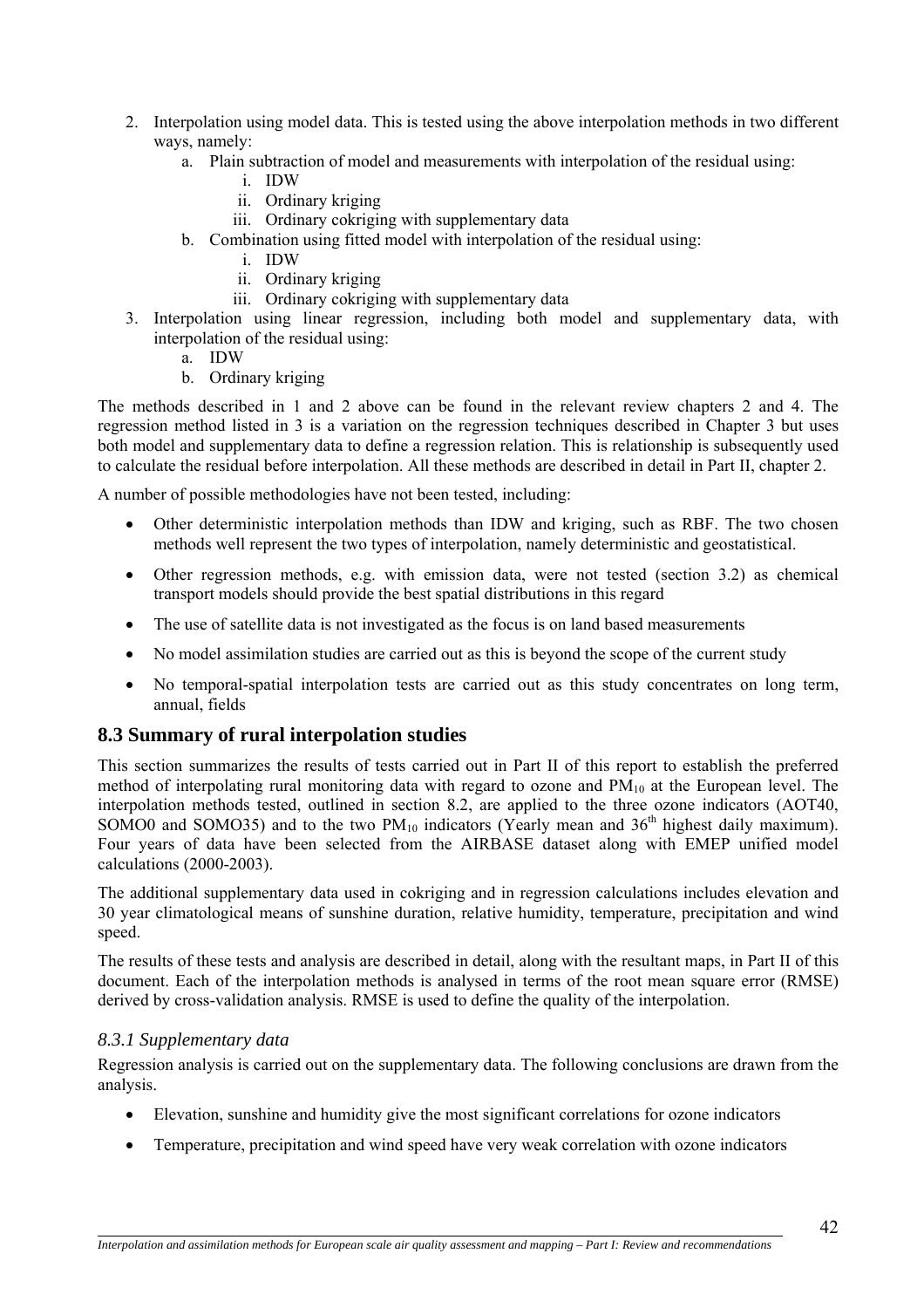- <span id="page-42-0"></span>• Only altitude shows a significant correlation with  $PM_{10}$ . None of the other climatic variables show significant correlation
- Annual meteorological data, rather than 30 year climatological data, may be more appropriate as supplementary data for interpolation

### *8.3.2 Interpolation excluding model data*

The following conclusions are drawn from the interpolation methods that do not include model data.

- Of the two pure interpolation methods tested, kriging is always found to be slightly superior to IDW
- For  $PM_{10}$ , interpolation using a logarithmic transformation is slightly superior to interpolation without this transformation
- Cokriging with supplementary data, such as elevation and sunshine, significantly improves the interpolation results

#### *8.3.3 Interpolation including model data*

The following conclusions can be drawn from interpolations carried out in combination with EMEP model data

- Cokriging with supplementary data significantly improves the results for both plain and fitted model combinations
- The combination of both model and supplementary data using linear regression and ordinary kriging of the residual gives the best result
- The exclusive use of EMEP model data, without any other supplementary data, does not lead to improvement of the interpolated field

#### *8.3.4 Best interpolation methods*

The following overall conclusions can be drawn from the interpolation tests

- The best interpolation method, for all the indicators examined, is the linear regression that includes both supplementary and EMEP model data in combination with ordinary kriging of the residual field (Method 3.b)
- When model concentration fields are not available the best interpolation method tested is cokriging with the relevant supplementary data being elevation and, for ozone, sunshine duration (Method 1.c)
- When no supplementary data is available for interpolation ordinary kriging is always found to be slightly superior to IDW (Method 1.a)

# **8.4 Summary of urban interpolation studies**

A number of methodologies are tested for the interpolation of the urban/suburban concentration fields. Monitoring data from AIRBASE classified as urban or suburban background stations are used for the studies along with population density fields and a number of relevant supplementary data sets including geographical position and climatological parameters. In this case only the two ozone indicators SOMO0 and SOMO35 along with the annual mean and 36<sup>th</sup> highest daily mean  $\text{PM}_{10}$  concentrations are examined in the studies. The final interpolation methodology is only tested for annual mean  $PM_{10}$  concentrations.

Based on the results of the rural interpolation studies the main focus of urban interpolation is to establish regression relationships between measured concentrations and other datasets, e.g. population density, climate etc.. Once defined, estimates of urban concentrations (or deltas) can then be established and used to create interpolated urban concentration fields where the interpolation is not limited to the city borders, as is proposed in section 6.5.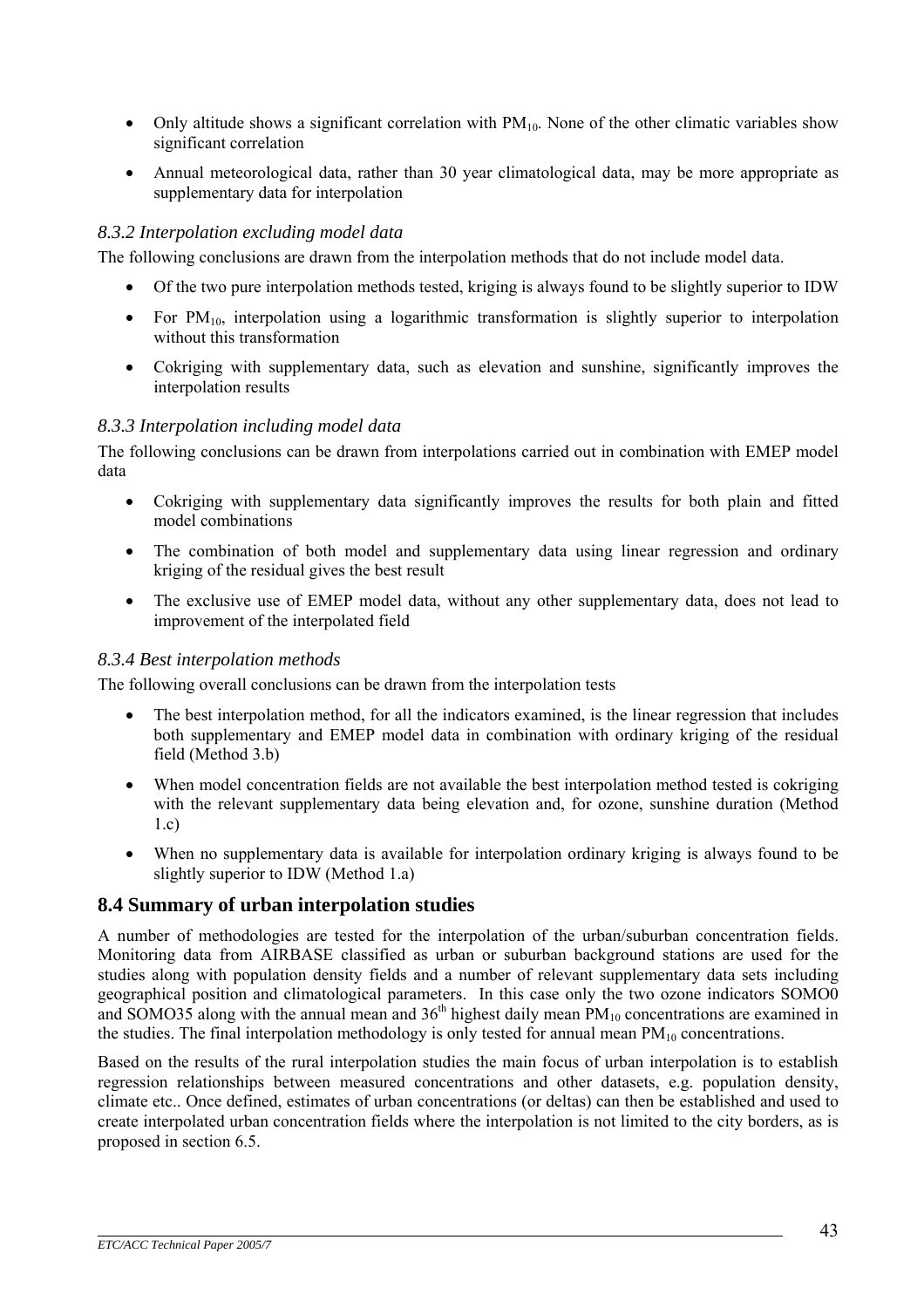<span id="page-43-0"></span>Testing of the methodologies is carried out in a similar fashion to the rural interpolation studies. Regression relationships between measured concentrations and the various supplementary datasets are established and tested using cross-validation. The studies carried out include:

- 1. Regression relationships between measured urban background concentrations and
	- a. population density
	- b. other supplementary data
	- c. rural background concentrations
- 2. European wide urban concentration fields based on supplementary data and residual interpolation using:
	- a. IDW
	- b. Ordinary kriging
- 3. European wide urban delta concentration fields based on rural background and residual interpolation using:
	- a. IDW
	- b. Ordinary kriging

Having established the urban (or delta) concentration field the urban and rural concentration fields are then combined using the methodology described in section 6.5 (equation 6.1) that allows a smooth merging of rural and urban fields based on population density. This method is chosen based on an analysis of AIRBASE data, which demonstrates a convergence of rural and urban background station measurements at population densities between 100 and 500 inhabitants/ $km^2$ , and for being a practical methodology that allows merging of the two interpolation fields on a European wide scale.

#### *8.4.1 Regression analysis*

The following conclusions can be made concerning the regression analysis between urban background monitoring stations and population density and supplementary datasets

- There is very almost no correlation between population density and measured concentrations for both ozone and  $PM_{10}$
- When regions of similar population density are binned a trend for decreasing ozone, increasing  $PM<sub>10</sub>$ , becomes apparent for increasing population density but with large variation
- Similar to the rural stations, there are significant regression relationships between environmental factors such as climate and geographical position
- There is a strong correlation between the measured urban background concentrations and the interpolated rural field (Method 3.2).

#### *8.4.2 Best interpolation methods*

 $\overline{a}$ 

Tests are carried out to establish the RMSE, based on cross-validation, of the different regression methodologies for annual average  $PM_{10}$  concentrations. The results of this can be summarized as:

- The best interpolation urban fields are derived using delta fields based on a linear regression of the urban background fields with ordinary kriging of the residuals (Method 3.b)
- The best method based purely on regression, i.e. no interpolation of residuals, is based on the linear regression of the urban background fields (Method 1.c)
- The worst method based purely on regression, i.e. no interpolation of residuals, is based on the linear regression of the population density fields (Method 1.a)

#### **8.5 Summary and future recommendations**

The mapping methods explored in this paper are intended for use in both the area of public information and policy assessment. There are thus a number of relevant application areas both now and in the future. Of specific relevance to the EEA is the inclusion of air quality in its 'In Your Neighbourhood' project. In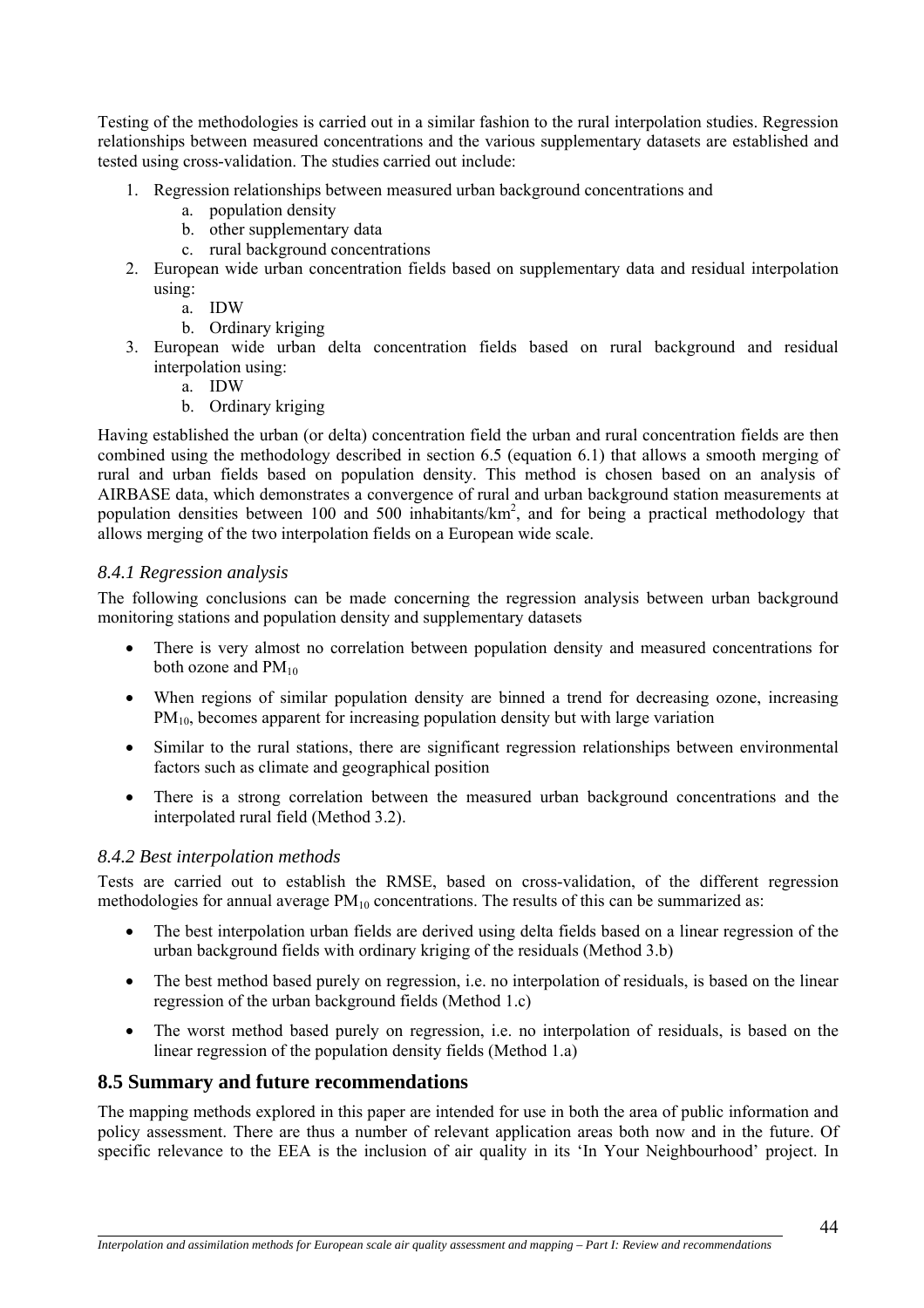addition, the European Union air pollution Directives and the EoI will, in the future, be fully integrated. The INSPIRE Directive will also have implications for spatial air quality reporting in the future.

The current review (Part I) and associated studies (Part II) of interpolation methods have laid the basis for a selection of interpolation methods that are effective and applicable on the European scale, for use in health and ecosystem effect studies. AIRBASE has proven to be an essential source of information for the analysis carried out. The interpolated fields under study have been limited to ozone and  $PM_{10}$  indicators but the methodologies can be further extended to other compounds and indicators.

*The best methodology for interpolation, as a result of this work, is to establish a linear regression model based on relevant supplementary data (model, climatic, elevation, positional) and to use ordinary kriging for interpolation of the residual field.*

It is clear that not all methodologies have been tested and there may be a number of untested supplementary datasets that can improve the interpolation results. A number of questions and possibilities have yet to be explored. The following list indicates areas that have not been completely addressed in this report and will require future attention

- The use of concurrent meteorological data rather than climatological data as a supplementary source of information for regression analysis
- Detailed analysis of uncertainty in the resulting interpolation fields
- Establishment of a robust system for the production of interpolated fields for a variety of compounds and indicators
- Further assessment of the methodology for merging rural and urban maps
- Assessment of interpolation methodologies that can be used on short time scales and that include temporal as well as spatial variability, in support of the EEA and its consultant to apply the mapping methods in the 'In Your Neighbourhood' project.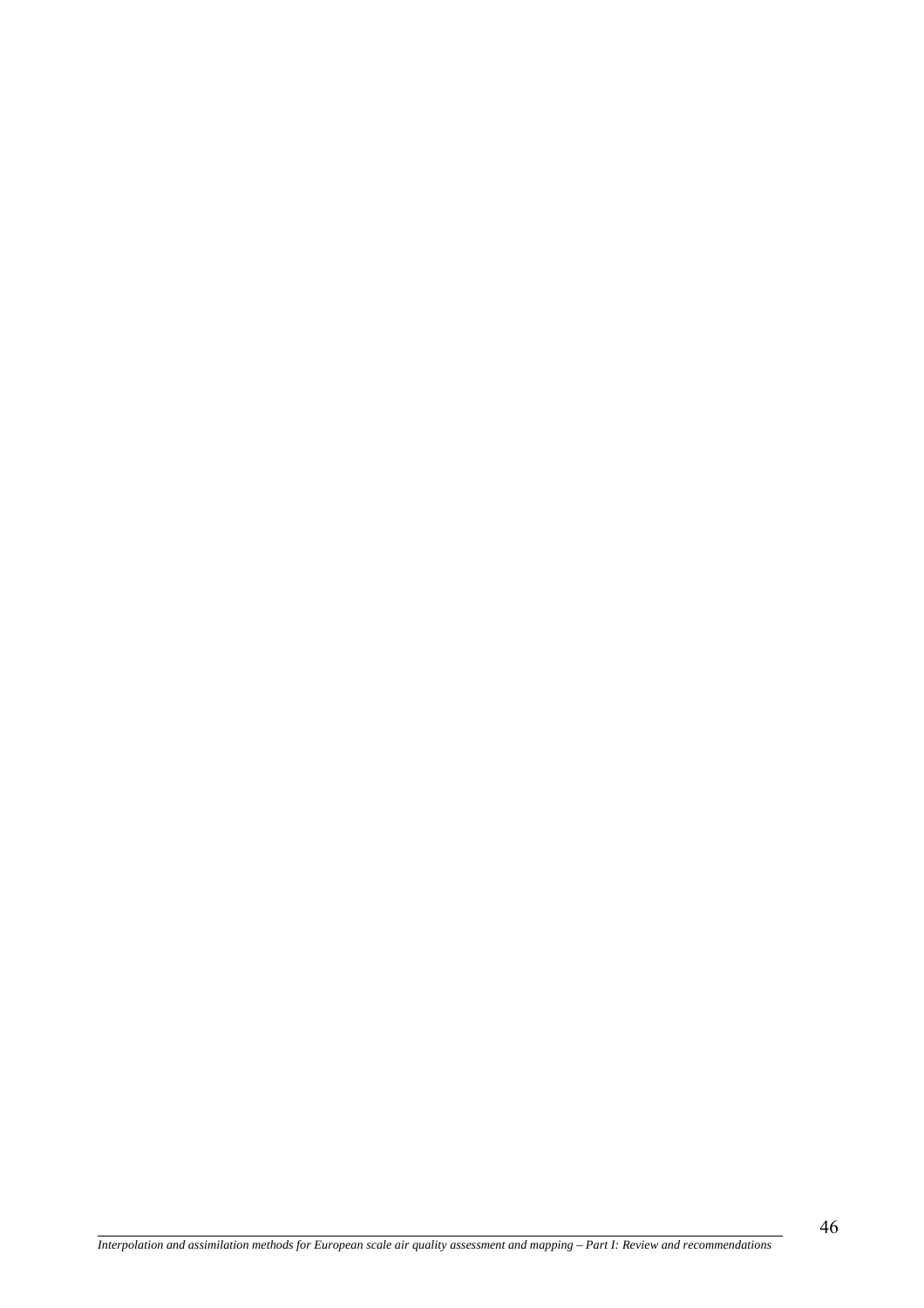# <span id="page-46-0"></span>**References**

- Abbott, J. and K. Vincent (1999). Annual average sulphur dioxide concentration maps derived by dispersion modelling. AEA Technology, National Environmental Technology Centre. Report AEAT - 4629 (http://www.aeat.co.uk/netcen/airqual/reports/kvann1/so2ann.html)
- Abraham, J.S. and Comrie, A.C., (2004). Real-time ozone mapping using a regression-interpolation hybrid approach, applied to Tucson, Arizona. Journal of the Air and Waste Management Association 54, 914–925.
- Alaka, M. A., Elvander, R. C. (1972). Optimum interpolation from observations of mixed quality. Monthly Weather Review 100, No. 8, 612-624.
- Atkins, D.H. F., Lee D. S. (1995). Spatial and temporal variation of rural nitrogen dioxide concentrations accross the United Kingdom. Atmospheric Enviroment 29, 223-239.
- Auto-Oil II Programme: Air quality report (2000). Final version 7.1. Report of the Working group1 on Environmental Objectives, Directorate General of the Environment. <http://autooil.jrc.cec.eu.int/finalaq.htm>
- Beier, R., Doppelfeld, A. (1992). Räumliche Übertragbarkeit und Interpolation von Luftqualitatsdaten im Messnetz TEMES. LIS-Berichte 101, p.103.
- Beier, R., Doppelfeld, A. (1999). Spatial interpolation and representativeness of air quality data an intuitive approach. Presented at International Conference Air Quality in Europe: Challenges for the 2000s, Venice, Italy, 19<sup>th</sup>-21th May 1999.
- Bilonick, R. A. (1985). The space-time distribution of sulfate deposition in the northeastern United States. Atmospheric Enviroment 19, 1829-1845.
- Brabec, M. (2002). Assimilation of the results of dispersion model and measured air quality data overview of approaches, suggestion of solutions, illustration on real data (in Czech). In: Environmental project VaV/740/3/02, Prague.
- Briggs, D.J., de Hoogh, C., Gulliver, J., Wills, J., Elliott, P., Kingham, S., and Smallbone, K. (2000). A regression based method for mapping traffic-related air pollution: application and testing in four contrasting urban environments. Sci. Total Environ. 253:151-167.
- Burrough, P.A. 1986. Principles of Geographical information Systems for Land Resource Management, Oxford, USA.
- Bytnerowicz, A., B. Godzik, W. Frączek, K. Grodzińska, M. Krywult, O. Badea, P. Barančok, O. Blum, M. Černý, S. Godzik (2002). Distribution of ozone and other air pollutants in forests of the Carpathian Mountains in central Europe. Environmental Pollution 116, 3-25.
- Casado, L. S., Rouhani, S., Cardelino, C. A., Ferrier, A. J. (1994). Geostatistical analysis and visualization of hourly ozone data. Atmos. Environ. 28, 2105-2118.
- Christakos, G., Vyas, V. M. (1998). A composite space/time approach to studying ozone distribution over eastern United States. Atmos. Environ. 32, 2845-2857.
- Christakos, G., Serre, M. L. (2000). BME analysis of spatiotemporal particulate matter distributions in North Carolina. Atmos. Environ. 34, 3393-3406.
- Collins, W.D. et al. (2001) Simulating aerosols using a chemical transport model with assimilation of satellite aerosol retrievals: methodology for INDOEX. J. Geophys. Res. 106, 7313-7336.
- Coyle, M., Smith, R. I., Stedman, J. R., Weston, K. J., Fowler, D. (2002). Quantifying the spatial distribution of surface ozone concentration in the UK. Atmospheric Environment 36, 1013-2002.
- Cressie, N. (1993). Statistics for spatial data. Wiley series, New York.
- Denby B. and B. Flicstein (2005) Air quality now-cast system for the township of Haifa, Israel. Proceedings of the Fifth international conference on Urban Air Quality, Valencia**.** Published by University of Hertfordshire, CD-ROM, R.S. Sokhi, M.M. Milan and N. Moussiopoulos (eds.)
- Dittmann, E., Szalai, S. et al. (1999). Spatial interpolation of climatological parameters. Deutscher Wetterdienst Forschung und Entwicklung Nr. 57, Offenbach.
- Eben, K., Juruš, P., Resler, J., Belda, M., Pelikán, E., Krüger, B. C., Keder, J. (2005). Towards an operational air quality forecast with data assimilation for the Czech Republic. Paper presented at 4th WMO International Symposium on Assimilation of Observations in Meteorology and Oceanography, 18-22 April 2005, Prague, Czech Republic.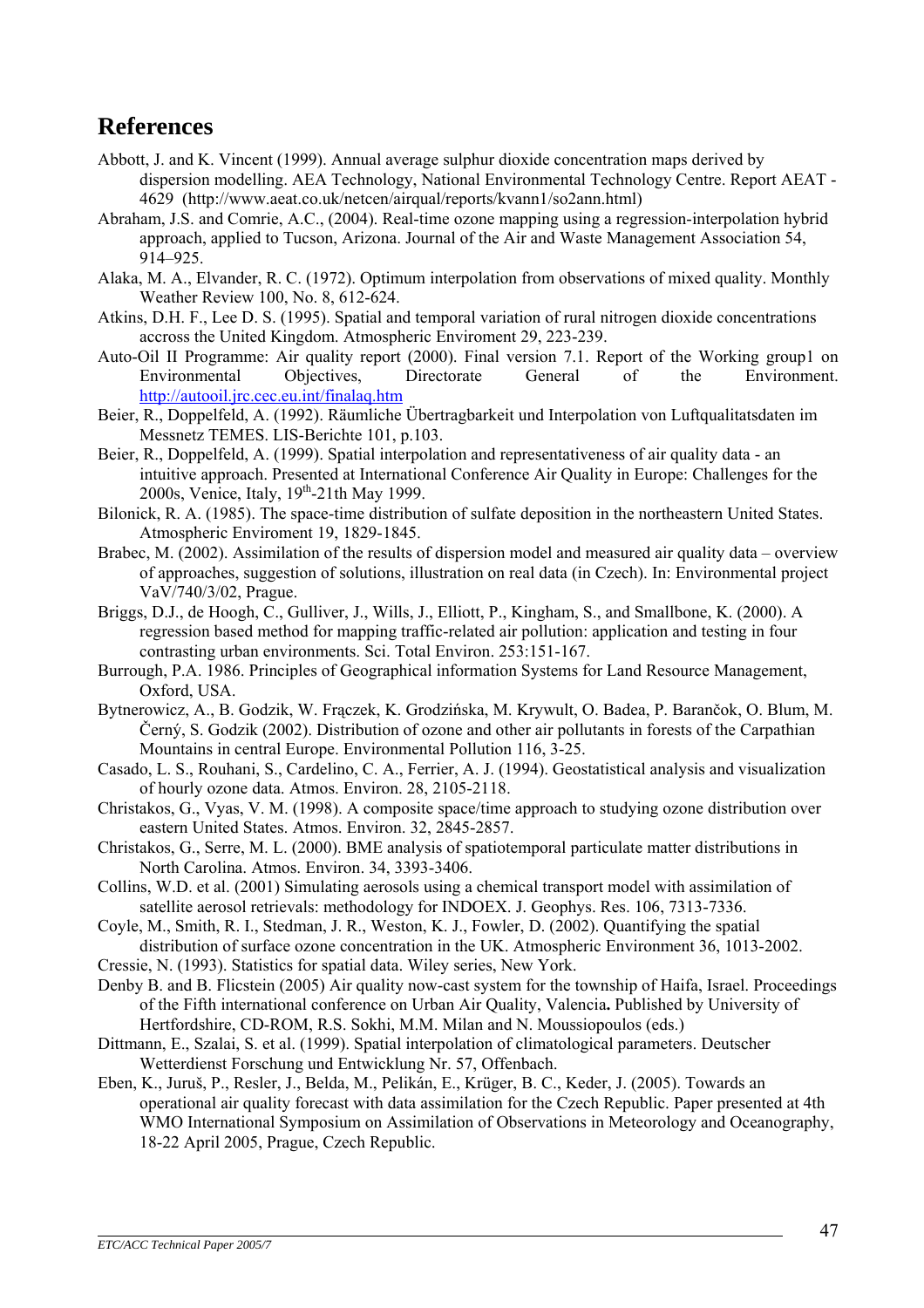- EC Working group for ambient air quality directives (2000). Guidance on assessment under the EU air quality directives - final draft.
- (http://europa.eu.int/comm/environment/air/pdf/guidanceunderairquality.pdf)
- Elbern, H., Schmidt, H., Ebel, A. (1997) Variational data assimilation for tropospheric chemistry modelling, J. Geophys. Res., 102, 15967-15985.
- Elbern, H., and H. Schmidt (1999) A four-dimensional variational chemistry data assimilation scheme for Eulerian chemistry transport modelling. J. Geophys. Res., 104, 18583-18598.
- Elbern, H., Schmidt, H., Talagrand, O., Ebel, A. (2000) 4D-variational data assimilation with an adjoint air quality model for emission analysis, Environ. Mod. Softw., 15, 539-548
- Evensen, G. (1994) Sequential data assimilation with a non-linear quasi-geostrophic model using Monte-Carlo methods to forecast error statistics. J. Geophys. Res., 99 (C5), 10143-10162.
- Falke, S.R. and Husar, R.B. (1998a) Declustering in the Spatial Interpolation of Air Quality Data. Presented at the 90<sup>th</sup> Air and Waste Management association annual meeting, CAPITA Paper No. 98-A927
- Falke, S.R. and Husar, R.B. (1998b). Maps of PM2.5 over the U.S. Derived from Regional PM2.5 and Surrogate Visibility and PM10 Monitoring Data; Paper No. 98-A918 by (CAPITA report) ([http://capita.wustl.edu/CAPITA/Awma98/HTTP/98\\_A918.htm\)](http://capita.wustl.edu/CAPITA/Awma98/HTTP/98_A918.htm)
- Fedorov, V. V. (1989). Kriging and other estimators of spatial field characteristics with special reference to environmental studies. Atmospheric Environment 23, 175-184.
- Fiala, J., Livorová H., Srněnský, R. et al. (1995). Zdokonalení metod územního a časového hodnocení kvality ovzduší. (Improvement of Methods for Spatial and Temporal Assessment of Ambient Air Quality.) Environmental project, Praha.
- Fiala, J., Srněnský, R., Livorová, H., Novotný, P., Riedl, P., Beňo, P. (2000). Postup asimilace měřených a modelových dat při tvorbě polí charakteristik znečištění ovzduší. (Methods of assimilation of measured and modelled data in the production of fields of air quality characteristics.) In: Environmental project VaV/740/2/00. CHMI, Praha.
- Gandin, L. S. (1963). Objective Analysis of Meteorological Fields. Leningrad, Gidrometeoizdat (translated by Israel Program for Scientific Translations, Jerusalem, 1965).
- Gelman, A. B., Carlin, J. S., Stern, H. S., Rubin, D. B. (1997). Bayesian data analysis. Capman and Hall / CRC, London.
- Goovaerts, P. (2000). Geostatistical approaches for incorporating elevation into the spatial interpolation of rainfall. Journal of Hydrology, Volume 228, 113-129.
- Hanea, R. G., G. J. M. Velders, and A. Heemink (2004) Data assimilation of ground-level ozone in Europe with a Kalman filter and chemistry transport model, J. Geophys. Res., 109, D10302, doi:10.1029/2003JD004283.
- Heemink, A.W., M. Verlaan, and A.J. Segers (2001) Variance reduced ensemble Kalman filtering. J. Mon. Wea. Rev. 129, 1718-1728.
- Hjellbrekke, A.G. (2000). Ozone measurements 1998. Kjeller, Norwegian Institute for Air Research (EMEP/CCC-Report 5/2000).
- Horálek, J., Fiala, J., Brabec, M., Srněnský, R. (2003). Statistical support of air quality mapping using combination of measurement and model (in Czech). In: Environmental project VaV/740/3/02, Prague.
- Hrdá, J., Bártová, I. (1981). Objektivní analýza imisních údajů a její využití k racionalizaci staničních sítí. (Objective Analysis of Air Quality Data and its Application for Optimizing of Measuring Networks.) Meteorologické zprávy 34, No. 4-5.
- Jerrett, M., M.A. Arain, P. Kanaroglou, B. Beckerman, D. Crouse, N.L. Gilbert, J.R. Brook, N. Finkelstein, and M.M. Finkelstein (2003) [Modelling the intra-urban variability](http://www.irr-neram.ca/rome/Proceedings/Jerrett.pdf) of ambient traffic pollution in [Toronto, Canada](http://www.irr-neram.ca/rome/Proceedings/Jerrett.pdf) Strategies for Clean Air and Health Conference, November 5-7, 2003, Rome, Italy ([http://www.irr-neram.ca/rome/Proceedings/Entire\\_Document.pdf\)](http://www.irr-neram.ca/rome/Proceedings/Entire_Document.pdf)
- Johnston, K., Ver Hoef, J. M., Krivoruchko K., Lucas N., 2001. Using ArcGIS Geostatistical Analyst (manual). ESRI, New York.
- Kalman, R. (1960) A new approach to linear filtering and prediction problems. Trans. ASME, Ser. D, J. Basic Eng. 82, 35-45.
- Kalnay, E. (2003) Atmospheric Modelling, Data Assimilation and Predictability, Cambridge University Press, Cambridge UK.

 $\overline{a}$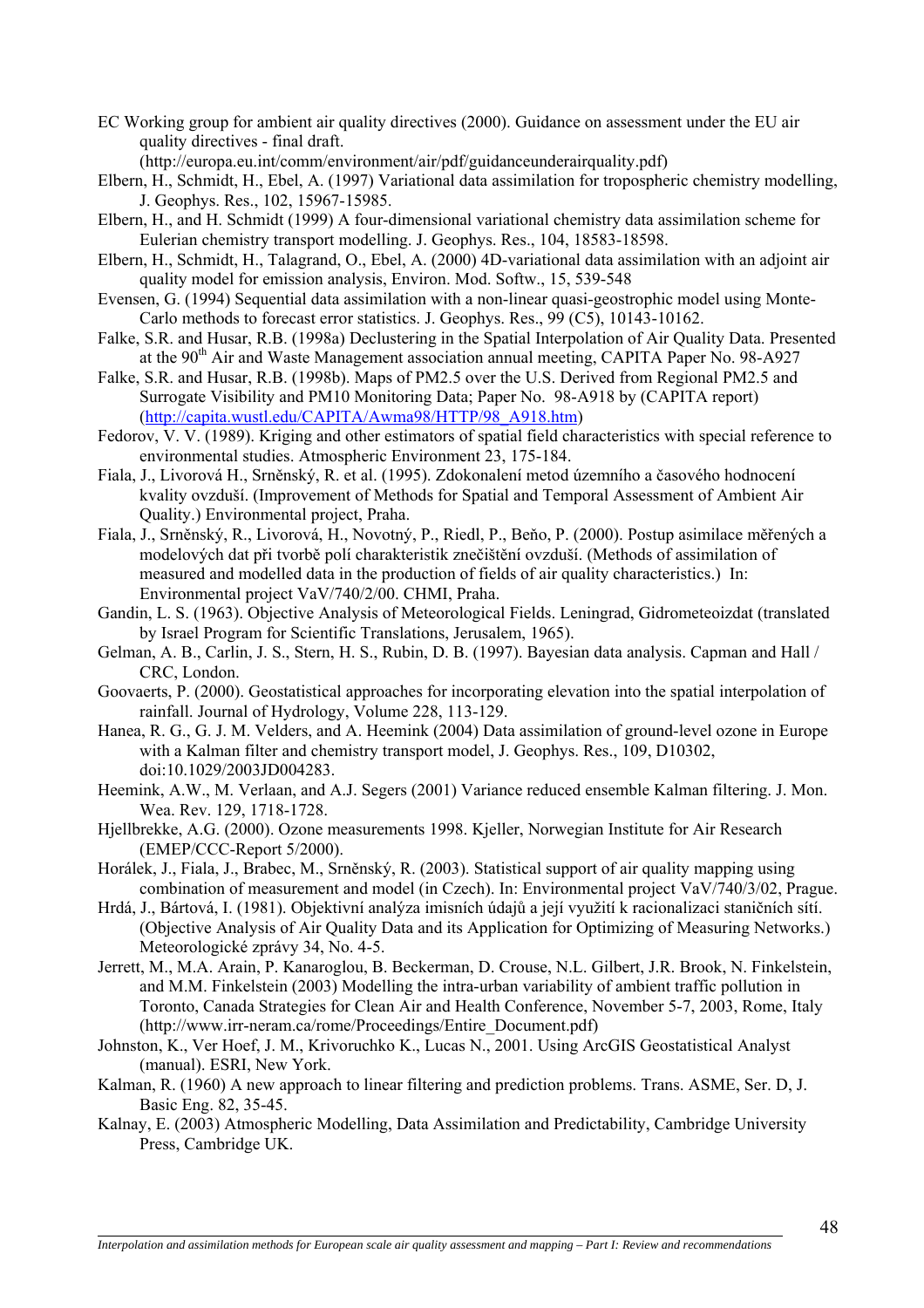- Kopecká, Š., Fiala, J., Livorová, H. (1995). Vypracování metodiky statistického postupu pro kategorizaci území. (Developing of Methodology of Statistical Procedure for Area Categorization.) Environmental project, Praha.
- Krige, D. G. (1951). A statistical approach to some basic mine valuation problems on the Witwatersrand. Journal of Chemical, Metallurgical and Mining Society of South Africa 52, 119-139.
- Květoň, V. , Srněnský, R., Rett, T. (1998). Contemporary method of computerized spatial analysis of precipitation used in the Czech Hydrometeorological Institute. [Poster]. Map meeting 1998. Chamomix/Font Glanc, France, 17-19 June, 1998.
- Lebret, E., Briggs, D., Van Reeuwijk, H., Fischer, P., Smallbone, K., and Harssema, H. (2000). Small area variations in ambient  $NO<sub>2</sub>$  concentrations in four European areas. Atmos. Environ. 34:177-185.
- Leeuwen, E. P. van, Draaijers, G. P., Erisman J. W. (1996). Mapping wet deposition of acidifying components and base cations over Europe using measurements. Atmos. Environ. 30, 2495-2511.
- Lefohn, A. S., Knudsen, H. P., McEvoy, L. R. Jr. (1988). The use of kriging to estimate monthly ozone exposure parameters for the Southeastern United States. Environmental Pollution 53, 27-42.
- Lloyd, C. D., Atkinson, P. M. (2004). Increased accuracy of geostatistical prediction of nitrogen dioxide in the United Kingdom with secondary data. Applied Earth Observation and Geoinformation 5, 293-305.
- Loibl W., J. Züger, P. Kutschera (2000). Verbesserung des Modells zur Generierung von stündlichen Karten der Ozonkonzentration für Österreich Seibersdorf Research Report, OEFZS--S-0063, BV, 64 pp., März 2000
- Lorenc, A. (1986) Analysis methods for numerical weather prediction. Quart. J. Roy. Meteor. Soc. 112, 1177-1194.
- Matheron, G. (1963). Principles of Geostatistics. Economic Geology 58, 1246-1266.
- Nalder, I. A., Wein, R. W. (1998). Spatial interpolation of climatic normals: test of a new method in the Canadian forest. Agricultural and forest meteorology 92, 211-225.
- Pardo-Igúzquiza, E. (1998). Comparison of geostatistical methods for estimating the areal average climatological rainfall mean using data on precipitation and topography. Intern. Journal of Climatology 18, 1031-1047.
- Pham, D.T., J. Verron, and L. Gourdeau (1998) Singular evolutive Kalman filters for data assimilation in oceanography. C. R. Acad. Sci. Paris, 326, 255-260.
- Rouhani, S., Ebrahimpour, M. R., Yaqub, I., Gianella, E. (1992). Multivariate geostatistic trend detection and network evaluation of space-time acid deposition data - I. Methodology. Atmos. Environ. 26A, 2603-2614.
- Sarigiannis D., Sifakis N., Soulakellis N., Schafer K., Tombrou M. (2003) A new approach to environmental date fusion for integrated assessment of particulate matter loading and its effect on health in the urban environment. IEEE International Geoscience & Remote Sensing Symposium (IGARSS) 2003, 21-25 July 2003, Toulouse, France, Proc. of IGARSS vol. VII:4579-4581.
- Segers, A.J. (2002) Data assimilation in atmospheric chemistry models using Kalman filtering. Ph. D. thesis, Technical Un. Delft, [www.library.tudelft.nl/dissertations](http://www.library.tudelft.nl/dissertations).
- Segers, A. et al. (1997) Data-assimilation applied to non-linear atmospheric chemistry models: first experiences. Proc.1st GLOREAM workshop, Aachen, Germany.
- Segers, A., A. Heemink, M. Verlaan, and M. van Loon (2000) A modified RRSQRT-filter for assimilating data in atmospheric chemistry models, Environ. Model. Software, 15, 663– 671.
- Şen, Z. (1995). Regional air pollution assesment by cumulative semivariogram technique. Atmosph. Environ. 29, 543-548.
- Şen, Z. (1998). An application of a regional air pollution estimation model over Istanbul urban area. Atmosph. Environ. 32, 3425-3433.
- Stedman, J. R., Vincent, K. J., Campbell, G. W., Goodwin, J. W. L. and Downing, C. E. H. (1997). New high resolution maps of estimated background ambient  $NO<sub>x</sub>$  and  $NO<sub>2</sub>$  concentrations in the UK. Atmos. Environ. 31, 3591-3602.
- Stedman, J. R. (1998). Revised high resolution maps of background air pollutant concentrations in the UK: 1996. AEA Technology, National Environmental Technology Centre. Report AEAT-3133 20008001/006.
- Stedman, J. R., Dore, Ch. J. (1998). An empirical model for quantifying current and future benzene and 1,3 butadiene concentrations at the roadside. AEA Technology, National Environmental Technology Centre. Report AEAT-4301.